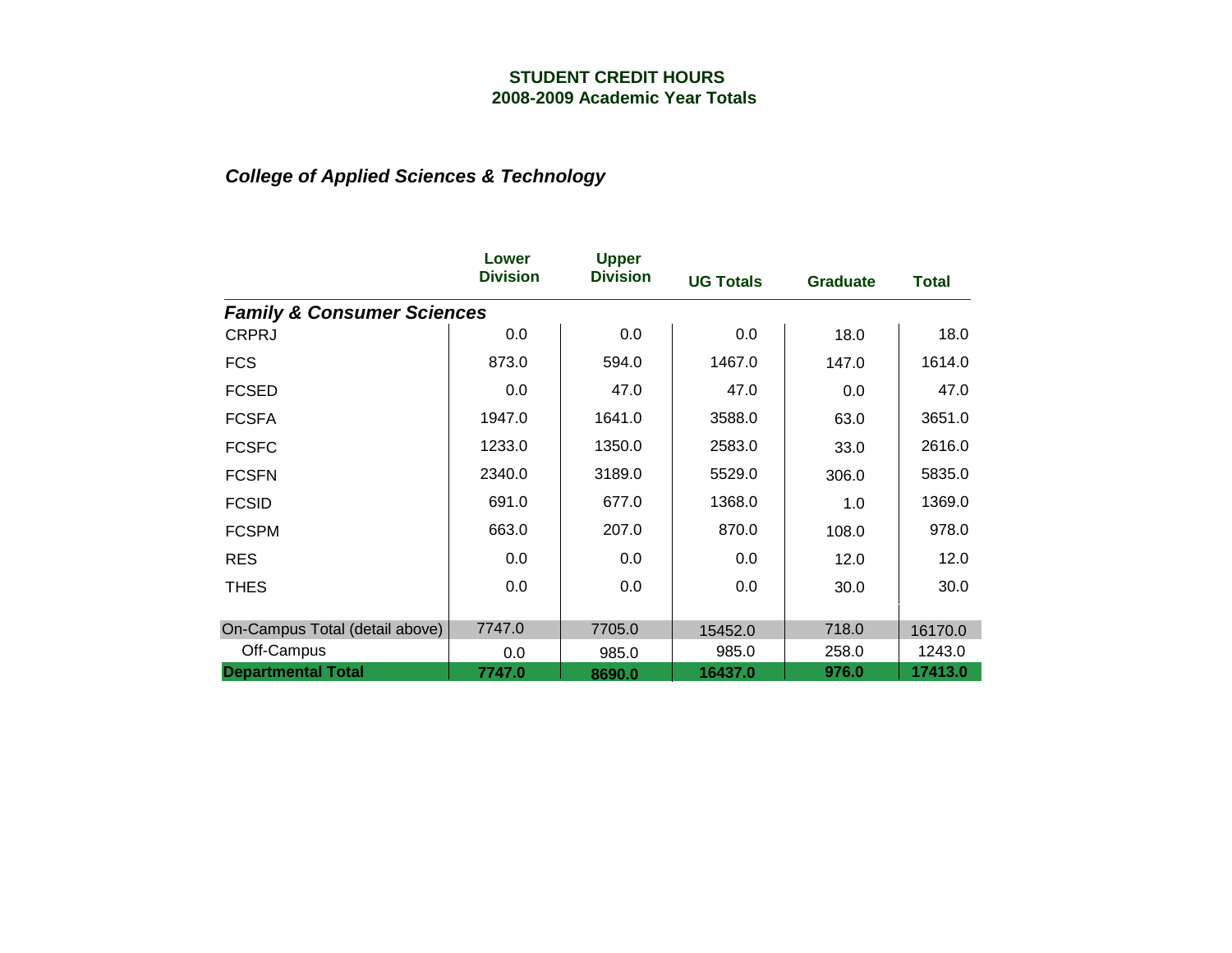|                                | Lower<br><b>Division</b> | <b>Upper</b><br><b>Division</b> | <b>UG Totals</b> | <b>Graduate</b> | Total  |
|--------------------------------|--------------------------|---------------------------------|------------------|-----------------|--------|
| <b>Technology</b>              |                          |                                 |                  |                 |        |
| <b>HONRS</b>                   | 0.0                      | 22.0                            | 22.0             | 0.0             | 22.0   |
| <b>ITCMP</b>                   | 333.0                    | 366.0                           | 699.0            | 0.0             | 699.0  |
| <b>ITCST</b>                   | 1299.0                   | 1140.0                          | 2439.0           | 0.0             | 2439.0 |
| <b>ITDPT</b>                   | 630.0                    | 276.0                           | 906.0            | 0.0             | 906.0  |
| <b>ITEDU</b>                   | 84.0                     | 202.0                           | 286.0            | 7.0             | 293.0  |
| <b>ITGRA</b>                   | 1464.0                   | 471.0                           | 1935.0           | 0.0             | 1935.0 |
| <b>ITMFG</b>                   | 618.0                    | 315.0                           | 933.0            | 9.0             | 942.0  |
|                                |                          |                                 |                  |                 |        |
| On-Campus Total (detail above) | 4428.0                   | 2792.0                          | 7220.0           | 16.0            | 7236.0 |
| Off-Campus                     | 9.0                      | 186.0                           | 195.0            | 784.0           | 979.0  |
| <b>Departmental Total</b>      | 4437.0                   | 2978.0                          | 7415.0           | 800.0           | 8215.0 |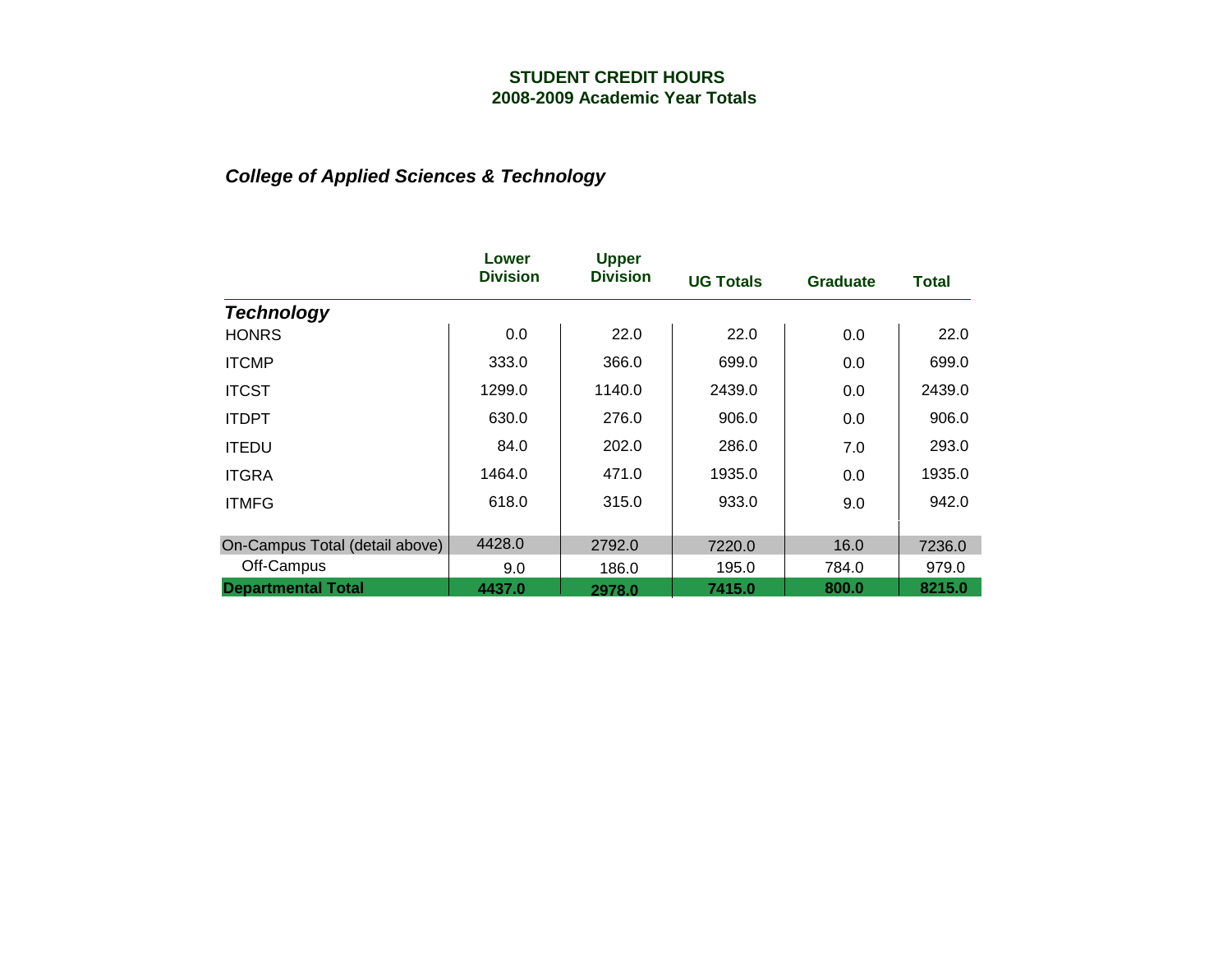|                                | Lower<br><b>Division</b> | <b>Upper</b><br><b>Division</b> | <b>UG Totals</b> | Graduate | Total |
|--------------------------------|--------------------------|---------------------------------|------------------|----------|-------|
| <b>Military Science</b>        |                          |                                 |                  |          |       |
| MIL                            | 382.0                    | 240.0                           | 622.0            | 0.0      | 622.0 |
| On-Campus Total (detail above) | 382.0                    | 240.0                           | 622.0            | 0.0      | 622.0 |
| Off-Campus                     | 0.0                      | 0.0                             | 0.0              | 0.0      | 0.0   |
| <b>Departmental Total</b>      | 382.0                    | 240.0                           | 622.0            | 0.0      | 622.0 |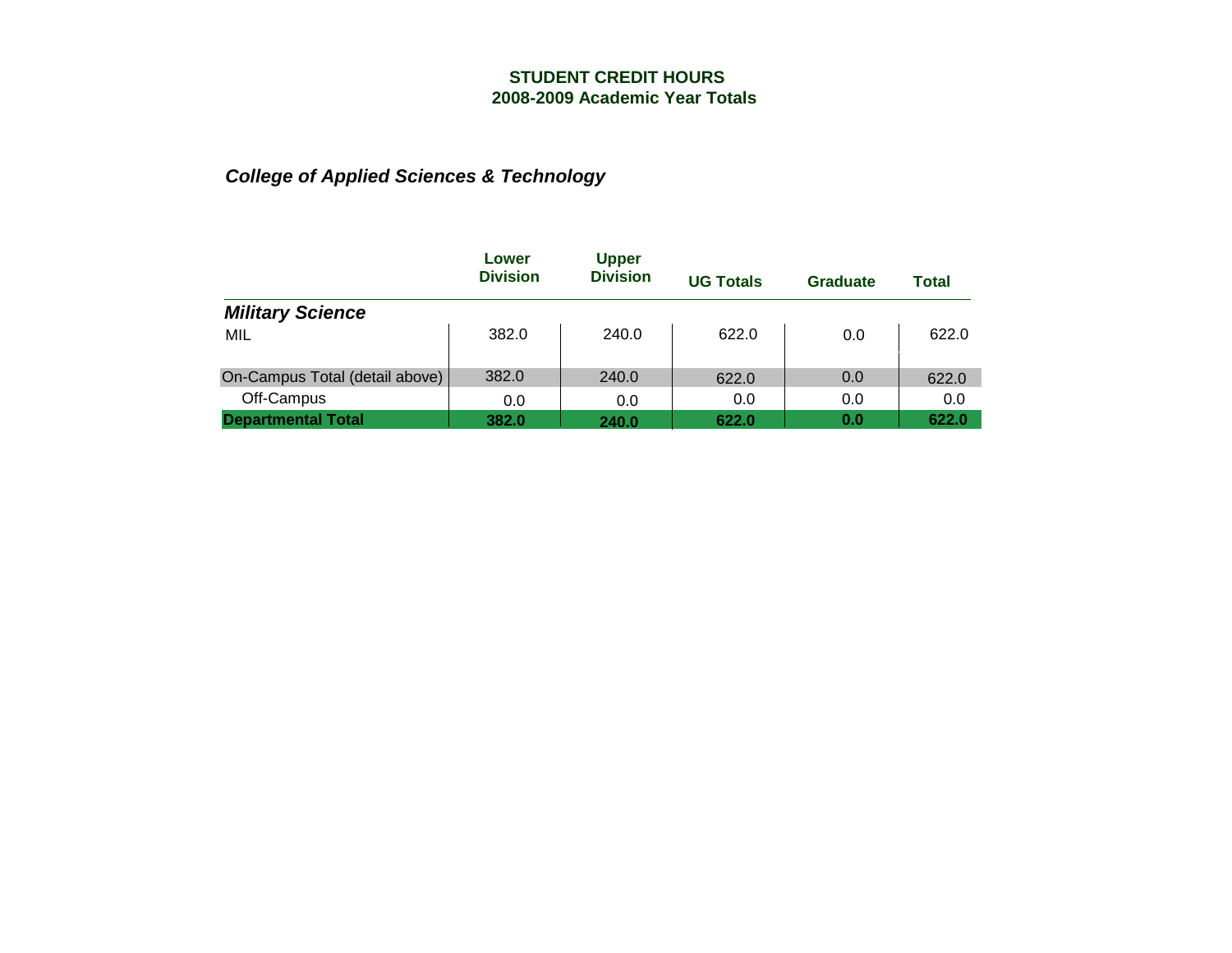|                                | Lower<br><b>Division</b> | <b>Upper</b><br><b>Division</b> | <b>UG Totals</b> | Graduate | Total   |
|--------------------------------|--------------------------|---------------------------------|------------------|----------|---------|
| <b>Nursing</b>                 |                          |                                 |                  |          |         |
| <b>NUR</b>                     | 2649.0                   | 6556.0                          | 9205.0           | 8.0      | 9213.0  |
| On-Campus Total (detail above) | 2649.0                   | 6556.0                          | 9205.0           | 8.0      | 9213.0  |
| Off-Campus                     | 0.0                      | 335.0                           | 335.0            | 4642.0   | 4977.0  |
| <b>Departmental Total</b>      | 2649.0                   | 6891.0                          | 9540.0           | 4650.0   | 14190.0 |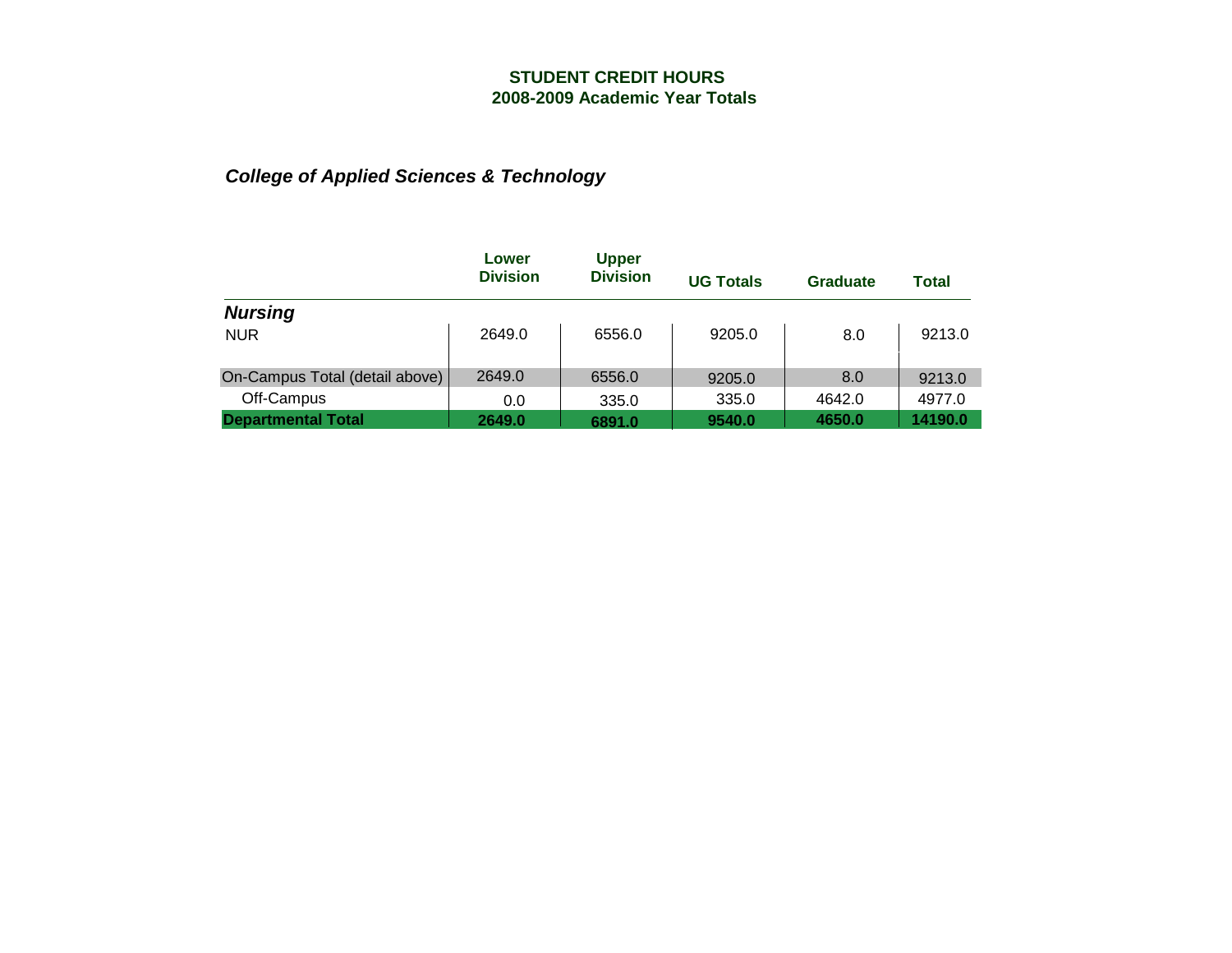|                                | Lower<br><b>Division</b> | <b>Upper</b><br><b>Division</b> | <b>UG Totals</b> | <b>Graduate</b> | <b>Total</b> |
|--------------------------------|--------------------------|---------------------------------|------------------|-----------------|--------------|
| <b>Physical Education</b>      |                          |                                 |                  |                 |              |
| AT                             | 116.0                    | 762.0                           | 878.0            | 3.0             | 881.0        |
| <b>DISS</b>                    | 0.0                      | 0.0                             | 0.0              | 21.0            | 21.0         |
| <b>EXSCI</b>                   | 2656.0                   | 1168.0                          | 3824.0           | 370.0           | 4194.0       |
| <b>MASTR</b>                   | 0.0                      | 0.0                             | 0.0              | 0.0             | 0.0          |
| <b>PEFWL</b>                   | 7185.0                   | 0.0                             | 7185.0           | 0.0             | 7185.0       |
| <b>PEP</b>                     | 3156.0                   | 1387.0                          | 4543.0           | 411.0           | 4954.0       |
| <b>RES</b>                     | 0.0                      | 0.0                             | 0.0              | 9.0             | 9.0          |
| <b>SPTAD</b>                   | 792.0                    | 1536.0                          | 2328.0           | 534.0           | 2862.0       |
| <b>THES</b>                    | 0.0                      | 0.0                             | 0.0              | 93.0            | 93.0         |
|                                |                          |                                 |                  |                 |              |
| On-Campus Total (detail above) | 13905.0                  | 4853.0                          | 18758.0          | 1441.0          | 20199.0      |
| Off-Campus                     | 804.0                    | 1182.0                          | 1986.0           | 1275.0          | 3261.0       |
| <b>Departmental Total</b>      | 14709.0                  | 6035.0                          | 20744.0          | 2716.0          | 23460.0      |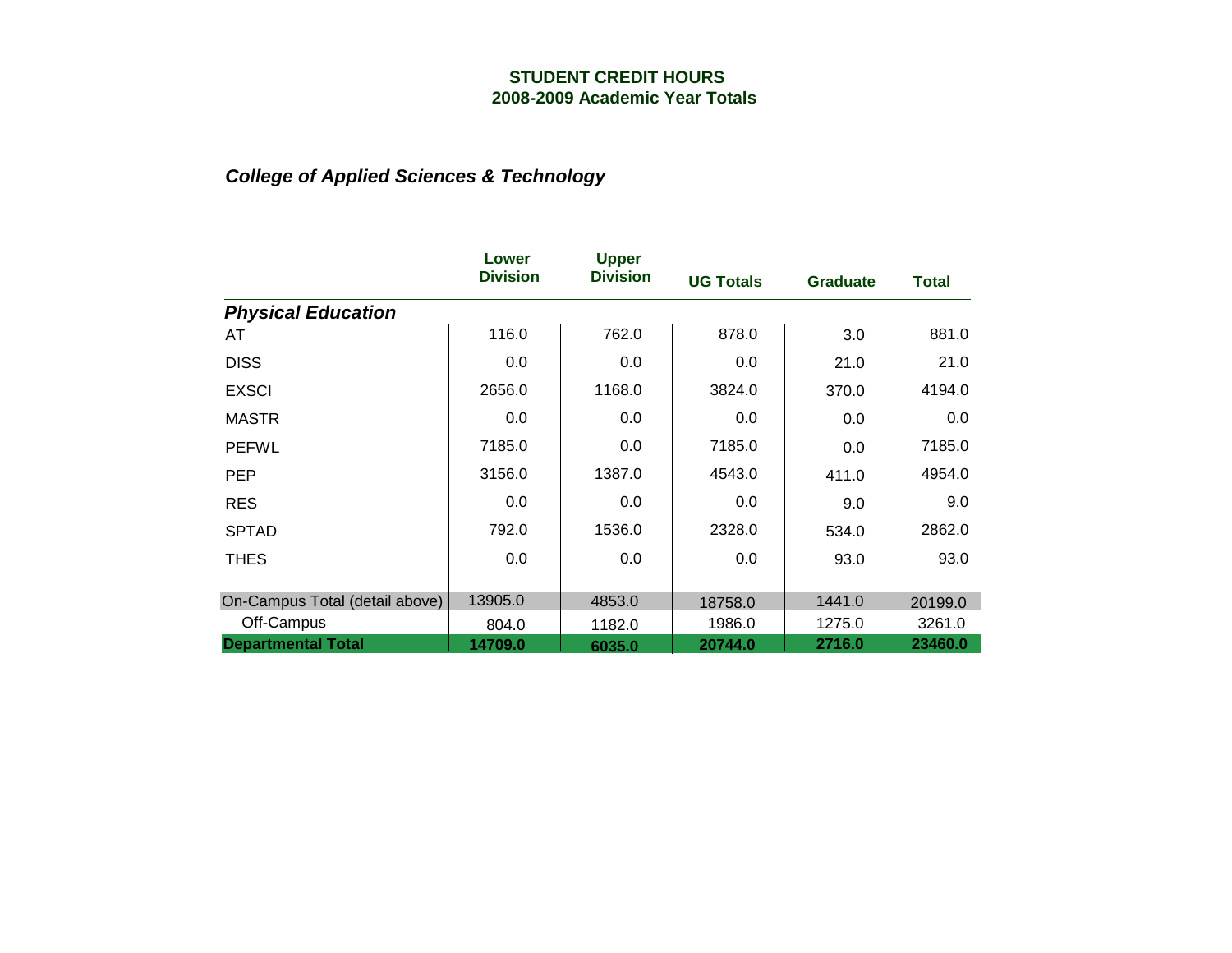|                                   | Lower           | <b>Upper</b>    |                  |          |       |
|-----------------------------------|-----------------|-----------------|------------------|----------|-------|
|                                   | <b>Division</b> | <b>Division</b> | <b>UG Totals</b> | Graduate | Total |
| <b>Wellness &amp; Gerontology</b> |                 |                 |                  |          |       |
| <b>GERON</b>                      | 0.0             | 15.0            | 15.0             | 332.0    | 347.0 |
| <b>WELNS</b>                      | 0.0             | 0.0             | 0.0              | 378.0    | 378.0 |
| <b>WWINT</b>                      | 30.0            | 27.0            | 57.0             | 0.0      | 57.0  |
|                                   |                 |                 |                  |          |       |
| On-Campus Total (detail above)    | 30.0            | 42.0            | 72.0             | 710.0    | 782.0 |
| Off-Campus                        | 0.0             | 0.0             | 0.0              | 51.0     | 51.0  |
| <b>Departmental Total</b>         | 30.0            | 42.0            | 72.0             | 761.0    | 833.0 |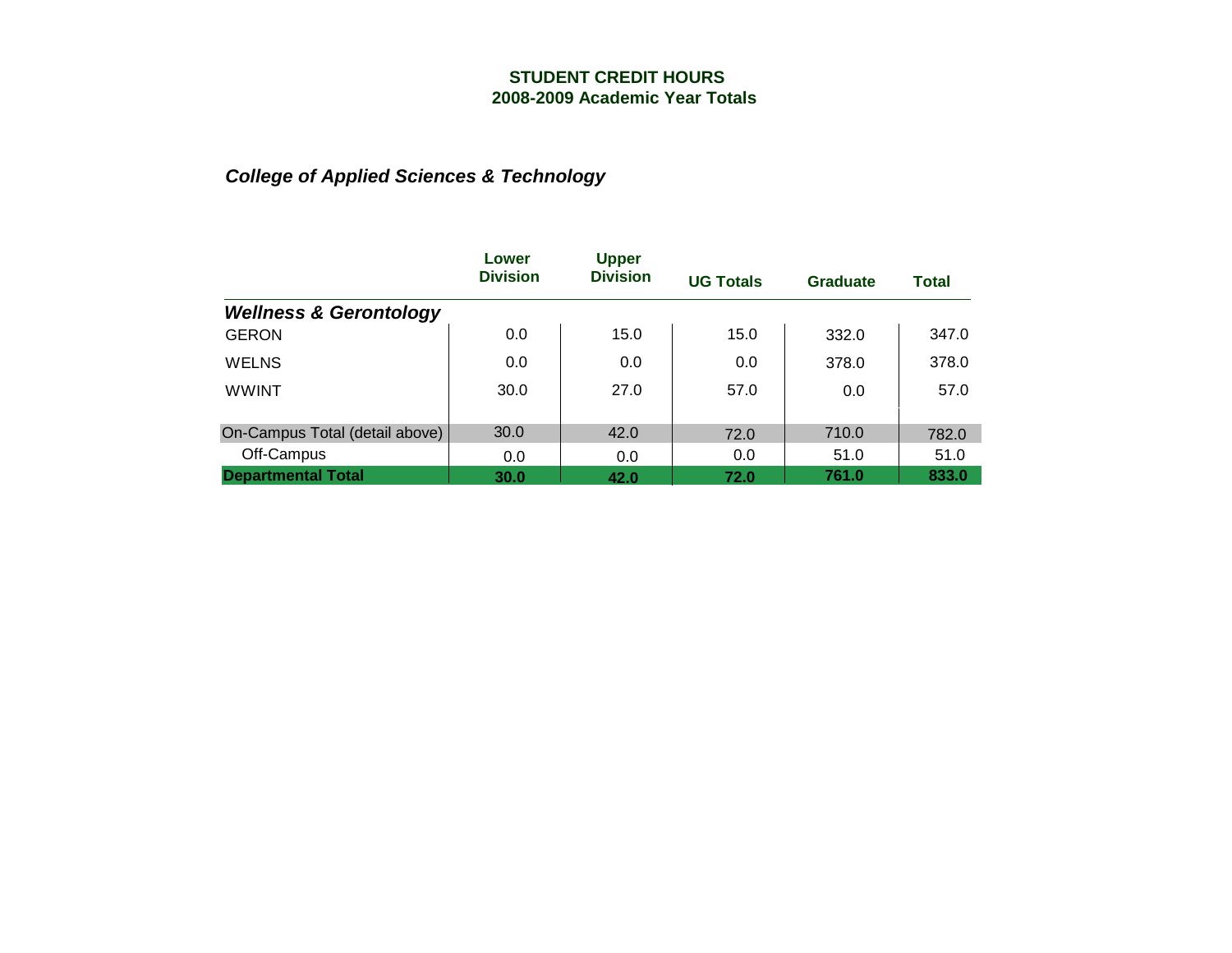# *College of Architecture & Planning*

|                                | Lower           | <b>Upper</b>    |                  |                 |              |
|--------------------------------|-----------------|-----------------|------------------|-----------------|--------------|
|                                | <b>Division</b> | <b>Division</b> | <b>UG Totals</b> | <b>Graduate</b> | <b>Total</b> |
| <b>Architecture</b>            |                 |                 |                  |                 |              |
| ARCH                           | 2609.0          | 3250.0          | 5859.0           | 2182.0          | 8041.0       |
| CAP                            | 682.0           | 0.0             | 682.0            | 0.0             | 682.0        |
| <b>CRPRJ</b>                   | 0.0             | 0.0             | 0.0              | 6.0             | 6.0          |
| <b>MASTR</b>                   | 0.0             | 0.0             | 0.0              | 0.0             | 0.0          |
| <b>THES</b>                    | 0.0             | 0.0             | 0.0              | 66.0            | 66.0         |
| On-Campus Total (detail above) | 3291.0          | 3250.0          | 6541.0           | 2254.0          | 8795.0       |
| Off-Campus                     | 0.0             | 44.0            | 44.0             | 60.0            | 104.0        |
| <b>Departmental Total</b>      | 3291.0          | 3294.0          | 6585.0           | 2314.0          | 8899.0       |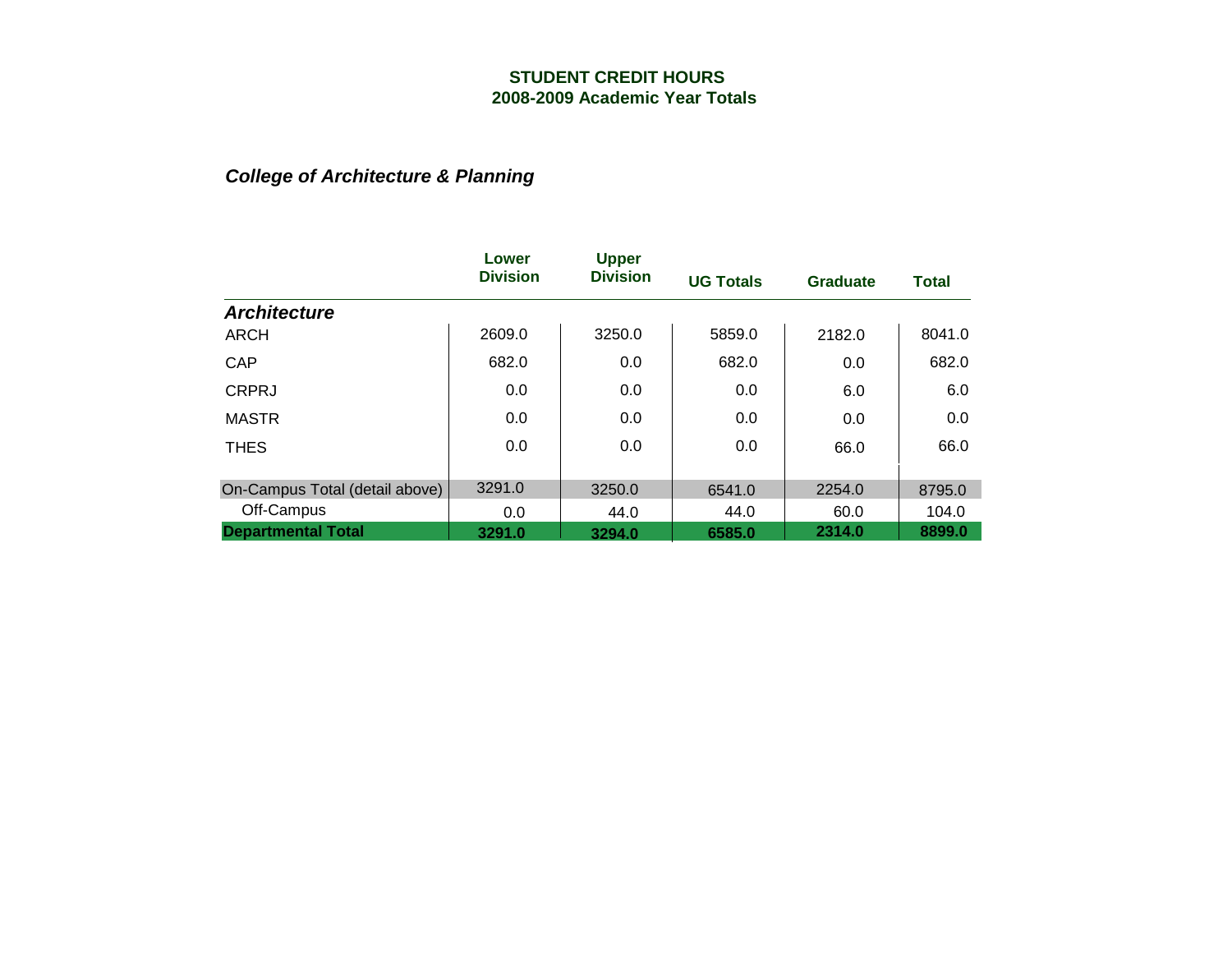### *College of Architecture & Planning*

|                                | Lower           | <b>Upper</b>    |                  |                 |              |
|--------------------------------|-----------------|-----------------|------------------|-----------------|--------------|
|                                | <b>Division</b> | <b>Division</b> | <b>UG Totals</b> | <b>Graduate</b> | <b>Total</b> |
| <b>Landscape Architecture</b>  |                 |                 |                  |                 |              |
| CAP                            | 571.0           | 0.0             | 571.0            | 0.0             | 571.0        |
| <b>CRPRJ</b>                   | 0.0             | 0.0             | 0.0              | 12.0            | 12.0         |
| <b>HONRS</b>                   | 0.0             | 36.0            | 36.0             | 0.0             | 36.0         |
| LA                             | 1255.0          | 1871.0          | 3126.0           | 551.0           | 3677.0       |
| <b>THES</b>                    | 0.0             | 0.0             | 0.0              | 54.0            | 54.0         |
| On-Campus Total (detail above) | 1826.0          | 1907.0          | 3733.0           | 617.0           | 4350.0       |
| Off-Campus                     | 0.0             | 39.0            | 39.0             | 18.0            | 57.0         |
| <b>Departmental Total</b>      | 1826.0          | 1946.0          | 3772.0           | 635.0           | 4407.0       |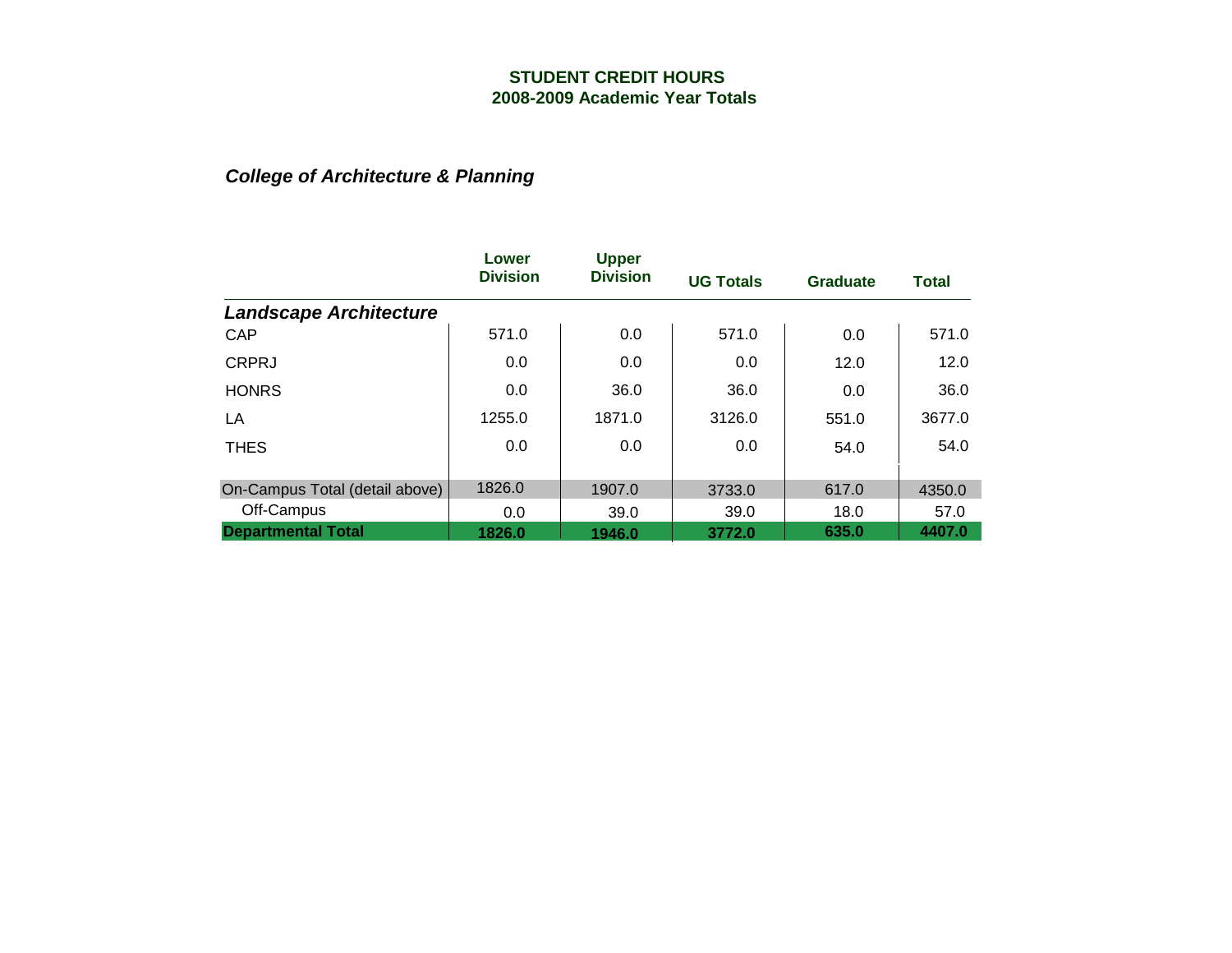# *College of Architecture & Planning*

|                                | Lower<br><b>Division</b> | <b>Upper</b><br><b>Division</b> | <b>UG Totals</b> | <b>Graduate</b> | <b>Total</b> |
|--------------------------------|--------------------------|---------------------------------|------------------|-----------------|--------------|
| <b>Urban Planning</b>          |                          |                                 |                  |                 |              |
| <b>CAP</b>                     | 402.0                    | 138.0                           | 540.0            | 30.0            | 570.0        |
| <b>CRPRJ</b>                   | 0.0                      | 0.0                             | 0.0              | 6.0             | 6.0          |
| <b>PLAN</b>                    | 821.0                    | 708.0                           | 1529.0           | 688.0           | 2217.0       |
| <b>RES</b>                     | 0.0                      | 0.0                             | 0.0              | 30.0            | 30.0         |
| <b>THES</b>                    | 0.0                      | 0.0                             | 0.0              | 12.0            | 12.0         |
| <b>UD</b>                      | 0.0                      | 0.0                             | 0.0              | 50.0            | 50.0         |
| On-Campus Total (detail above) | 1223.0                   | 846.0                           | 2069.0           | 816.0           | 2885.0       |
| Off-Campus                     | 3.0                      | 18.0                            | 21.0             | 30.0            | 51.0         |
| <b>Departmental Total</b>      | 1226.0                   | 864.0                           | 2090.0           | 846.0           | 2936.0       |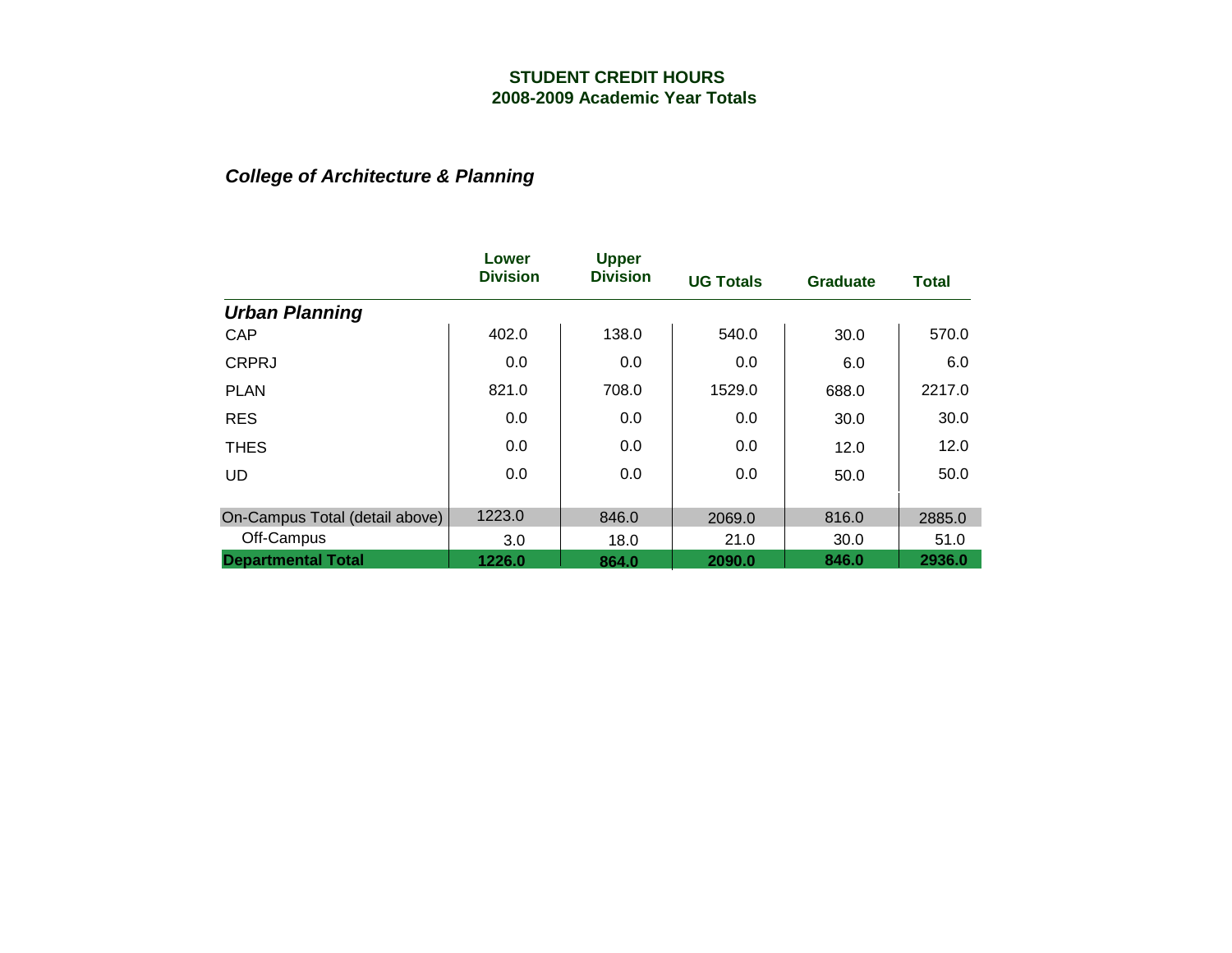|                                | Lower<br><b>Division</b> | <b>Upper</b><br><b>Division</b> | <b>UG Totals</b> | Graduate | <b>Total</b> |
|--------------------------------|--------------------------|---------------------------------|------------------|----------|--------------|
| <b>Accounting</b>              |                          |                                 |                  |          |              |
| <b>ACC</b>                     | 4905.0                   | 2936.0                          | 7841.0           | 639.0    | 8480.0       |
| <b>MBA</b>                     | 0.0                      | 0.0                             | 0.0              | 93.0     | 93.0         |
| On-Campus Total (detail above) | 4905.0                   | 2936.0                          | 7841.0           | 732.0    | 8573.0       |
| Off-Campus                     | 219.0                    | 63.0                            | 282.0            | 216.0    | 498.0        |
| <b>Departmental Total</b>      | 5124.0                   | 2999.0                          | 8123.0           | 948.0    | 9071.0       |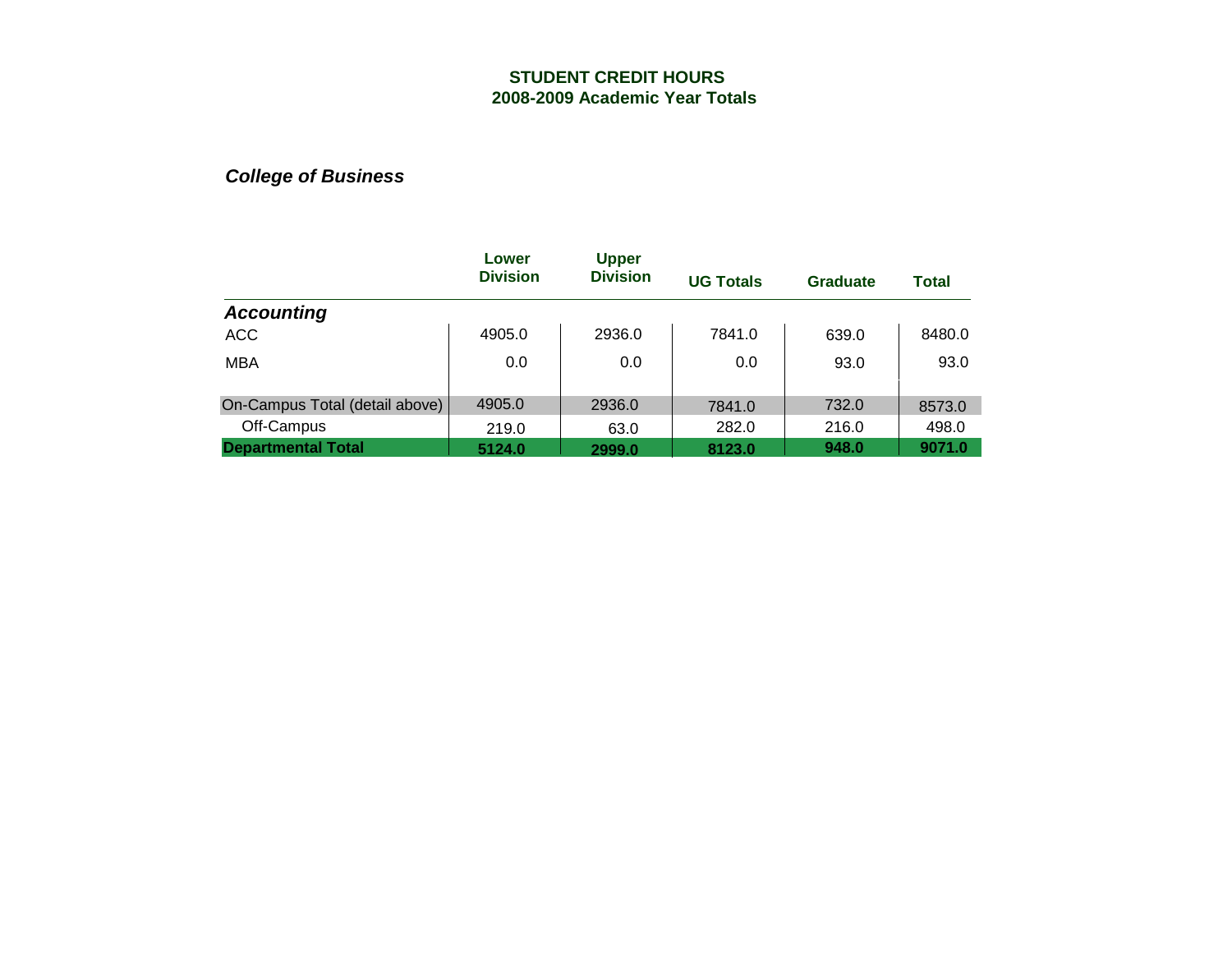|                                | Lower<br><b>Division</b> | <b>Upper</b><br><b>Division</b> | <b>UG Totals</b> | Graduate | Total   |
|--------------------------------|--------------------------|---------------------------------|------------------|----------|---------|
| <b>Economics</b>               |                          |                                 |                  |          |         |
| <b>ECON</b>                    | 10260.0                  | 1292.0                          | 11552.0          | 114.0    | 11666.0 |
| <b>MBA</b>                     | 0.0                      | 0.0                             | 0.0              | 213.0    | 213.0   |
| On-Campus Total (detail above) | 10260.0                  | 1292.0                          | 11552.0          | 327.0    | 11879.0 |
| Off-Campus                     | 237.0                    | 0.0                             | 237.0            | 471.0    | 708.0   |
| <b>Departmental Total</b>      | 10497.0                  | 1292.0                          | 11789.0          | 798.0    | 12587.0 |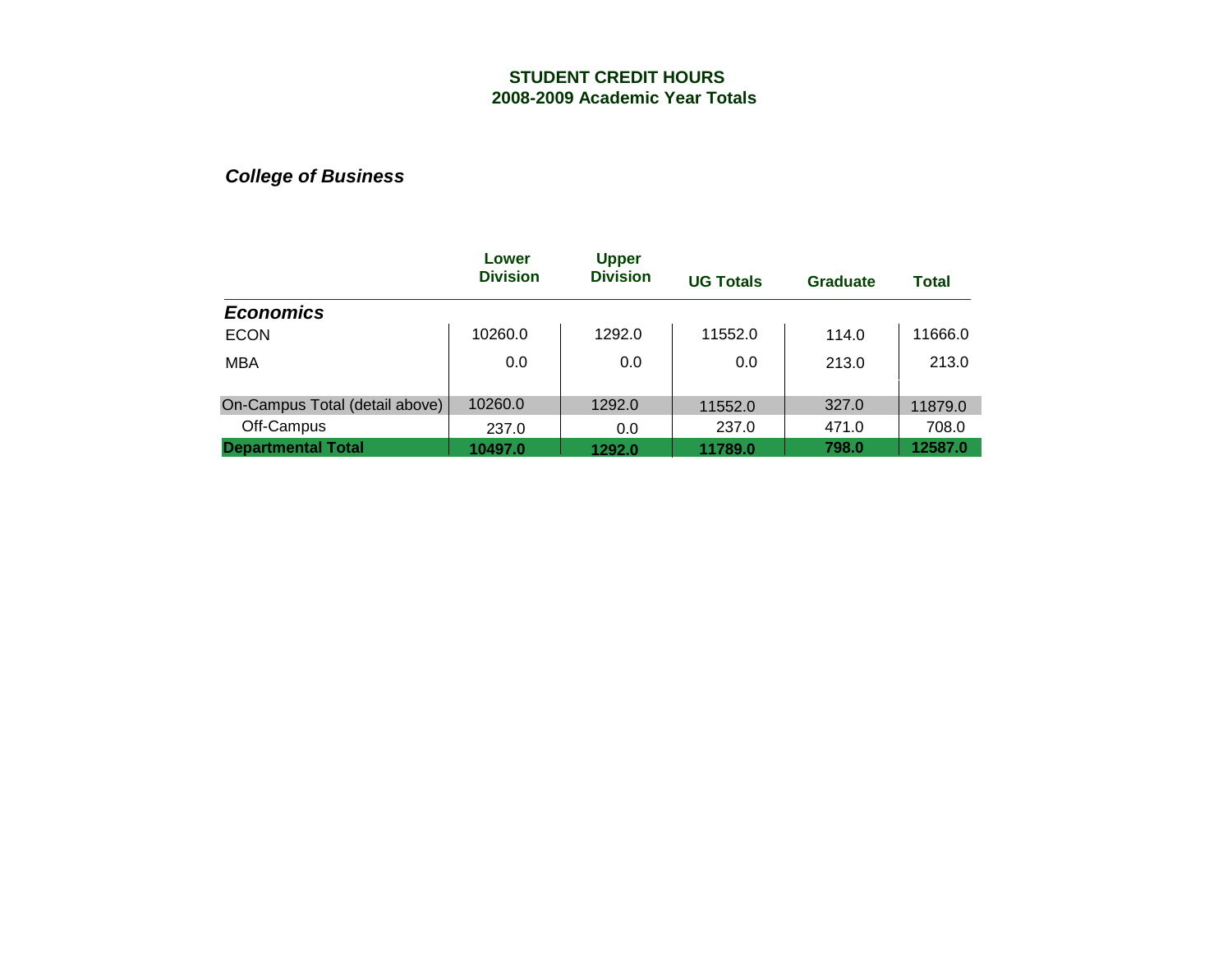|                                | Lower<br><b>Division</b> | <b>Upper</b><br><b>Division</b> | <b>UG Totals</b> | <b>Graduate</b> | <b>Total</b> |
|--------------------------------|--------------------------|---------------------------------|------------------|-----------------|--------------|
| <b>Finance</b>                 |                          |                                 |                  |                 |              |
| BL                             | 1977.0                   | 246.0                           | 2223.0           | 0.0             | 2223.0       |
| <b>FIN</b>                     | 705.0                    | 3222.0                          | 3927.0           | 195.0           | 4122.0       |
| <b>MBA</b>                     | 0.0                      | 0.0                             | 0.0              | 120.0           | 120.0        |
| <b>RE</b>                      | 282.0                    | 0.0                             | 282.0            | 0.0             | 282.0        |
| RMI                            | 696.0                    | 504.0                           | 1200.0           | 30.0            | 1230.0       |
| On-Campus Total (detail above) | 3660.0                   | 3972.0                          | 7632.0           | 345.0           | 7977.0       |
| Off-Campus                     | 711.0                    | 141.0                           | 852.0            | 369.0           | 1221.0       |
| <b>Departmental Total</b>      | 4371.0                   | 4113.0                          | 8484.0           | 714.0           | 9198.0       |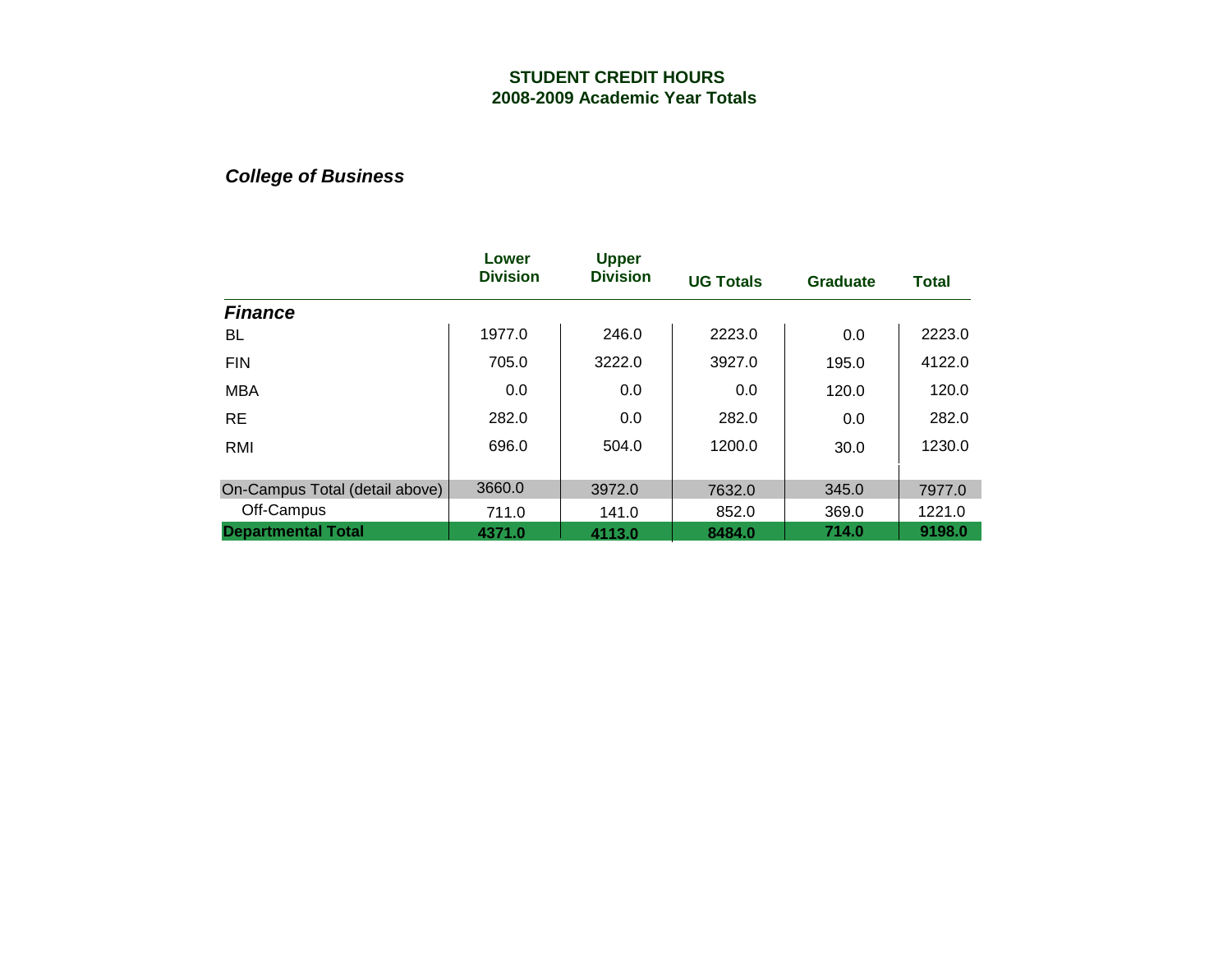|                                     | Lower           | <b>Upper</b>    |                  |          |         |
|-------------------------------------|-----------------|-----------------|------------------|----------|---------|
|                                     | <b>Division</b> | <b>Division</b> | <b>UG Totals</b> | Graduate | Total   |
| <b>Info Systems &amp; Oper Mgmt</b> |                 |                 |                  |          |         |
| <b>BED</b>                          | 0.0             | 18.0            | 18.0             | 30.0     | 48.0    |
| <b>ISOM</b>                         | 7008.0          | 2674.0          | 9682.0           | 93.0     | 9775.0  |
| <b>MBA</b>                          | 0.0             | 0.0             | 0.0              | 189.0    | 189.0   |
|                                     |                 |                 |                  |          |         |
| On-Campus Total (detail above)      | 7008.0          | 2692.0          | 9700.0           | 312.0    | 10012.0 |
| Off-Campus                          | 1806.0          | 745.0           | 2551.0           | 554.0    | 3105.0  |
| <b>Departmental Total</b>           | 8814.0          | 3437.0          | 12251.0          | 866.0    | 13117.0 |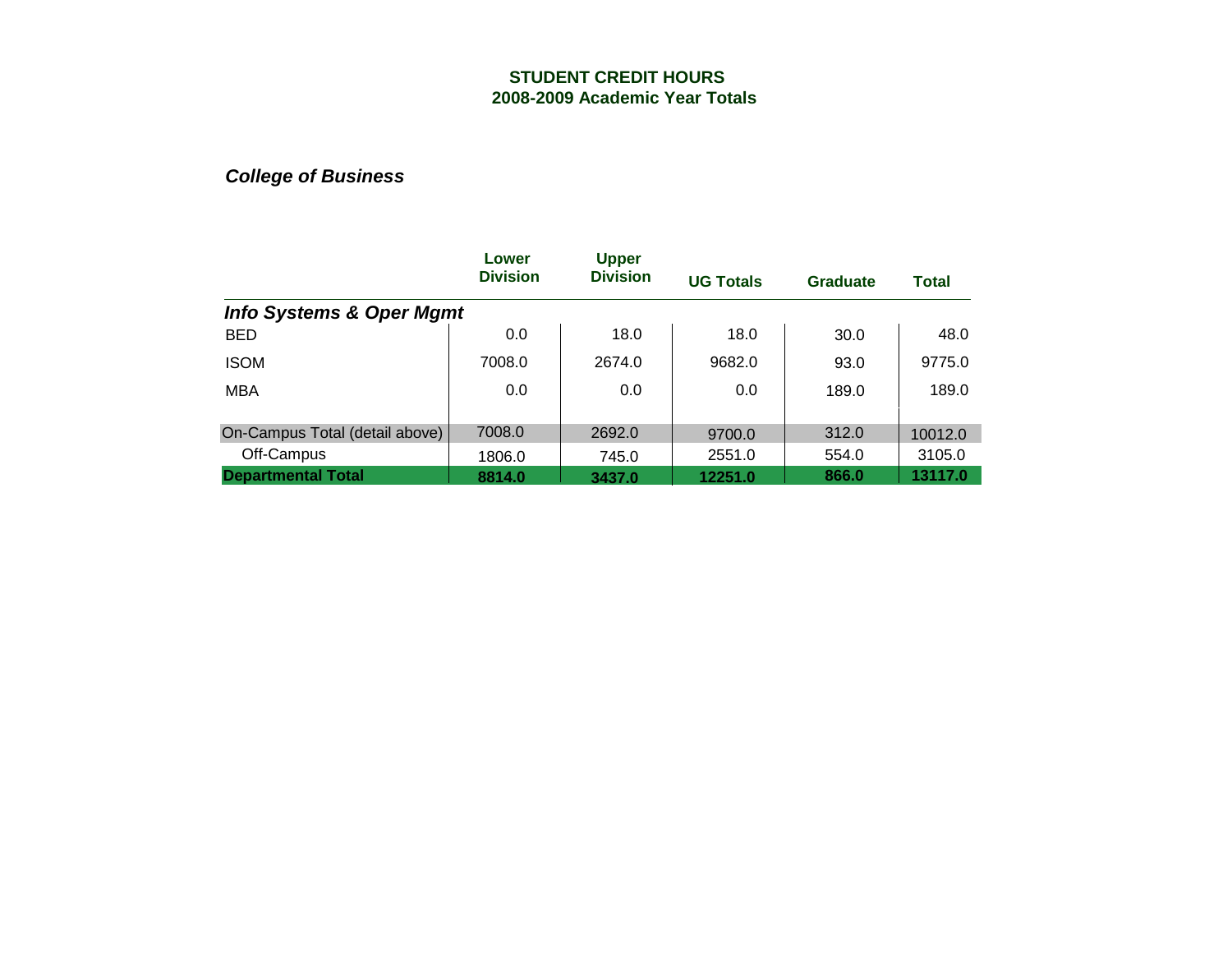|                                   | Lower<br><b>Division</b> | <b>Upper</b><br><b>Division</b> | <b>UG Totals</b> | <b>Graduate</b> | <b>Total</b> |
|-----------------------------------|--------------------------|---------------------------------|------------------|-----------------|--------------|
| <b>Marketing &amp; Management</b> |                          |                                 |                  |                 |              |
| <b>BUSAD</b>                      | 279.0                    | 189.0                           | 468.0            | 0.0             | 468.0        |
| ID                                | 84.0                     | 24.0                            | 108.0            | 0.0             | 108.0        |
| <b>INTBA</b>                      | 123.0                    | 39.0                            | 162.0            | 0.0             | 162.0        |
| <b>MBA</b>                        | 0.0                      | 0.0                             | 0.0              | 330.0           | 330.0        |
| <b>MGT</b>                        | 607.0                    | 4872.0                          | 5479.0           | 285.0           | 5764.0       |
| <b>MKG</b>                        | 261.0                    | 6969.0                          | 7230.0           | 144.0           | 7374.0       |
| On-Campus Total (detail above)    | 1354.0                   | 12093.0                         | 13447.0          | 759.0           | 14206.0      |
| Off-Campus                        | 1902.0                   | 294.0                           | 2196.0           | 879.0           | 3075.0       |
| <b>Departmental Total</b>         | 3256.0                   | 12387.0                         | 15643.0          | 1638.0          | 17281.0      |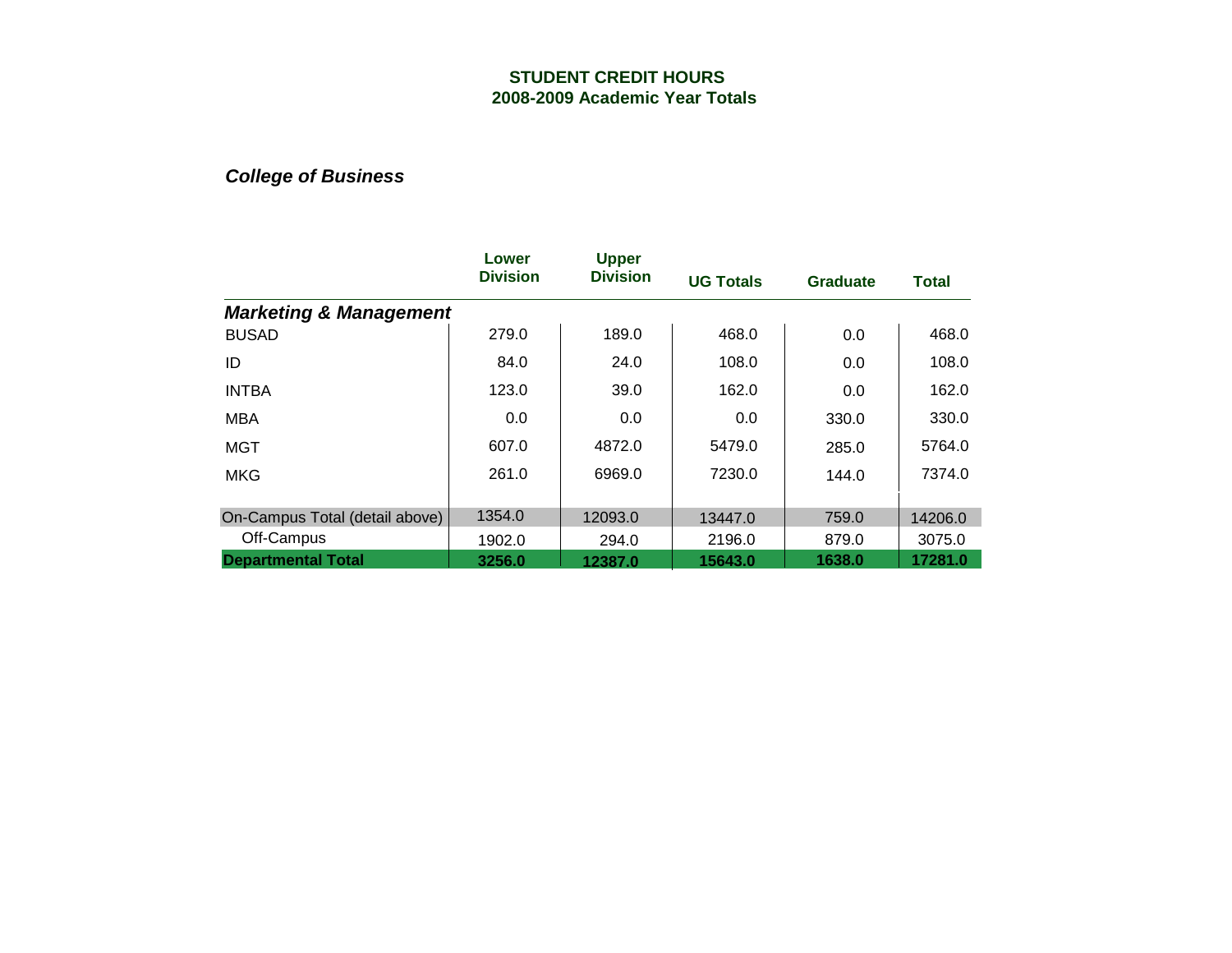|                                           | Lower<br><b>Division</b> | <b>Upper</b><br><b>Division</b> | <b>UG Totals</b> | Graduate | Total  |
|-------------------------------------------|--------------------------|---------------------------------|------------------|----------|--------|
| <b>Center for Info &amp; Comm Science</b> |                          |                                 |                  |          |        |
| <b>ICS</b>                                | 0.0                      | 0.0                             | 0.0              | 1829.0   | 1829.0 |
| On-Campus Total (detail above)            | 0.0                      | 0.0                             | 0.0              | 1829.0   | 1829.0 |
| Off-Campus                                | 0.0                      | 0.0                             | 0.0              | 3.0      | 3.0    |
| partmental Total                          | 0.0                      | 0.0                             | 0.0              | 1832.0   | 1832.0 |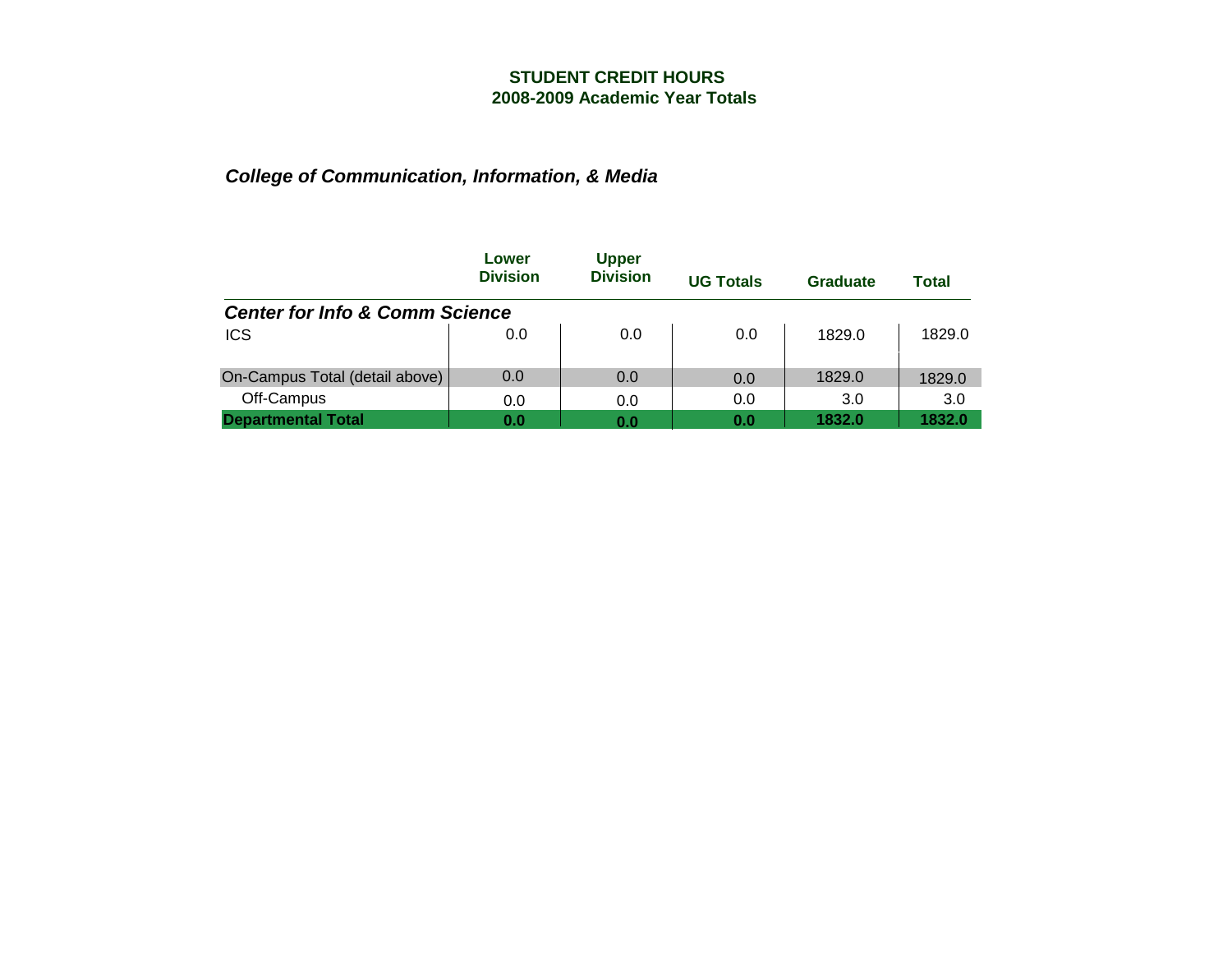|                                | Lower<br><b>Division</b> | <b>Upper</b><br><b>Division</b> | <b>UG Totals</b> | <b>Graduate</b> | <b>Total</b> |
|--------------------------------|--------------------------|---------------------------------|------------------|-----------------|--------------|
| <b>Journalism</b>              |                          |                                 |                  |                 |              |
| <b>CRPRJ</b>                   | 0.0                      | 0.0                             | 0.0              | 12.0            | 12.0         |
| <b>JOURN</b>                   | 4252.0                   | 2963.0                          | 7215.0           | 381.0           | 7596.0       |
| <b>NEWS</b>                    | 663.0                    | 198.0                           | 861.0            | 3.0             | 864.0        |
| <b>PR</b>                      | 0.0                      | 0.0                             | 0.0              | 156.0           | 156.0        |
| <b>RES</b>                     | 0.0                      | 0.0                             | 0.0              | 42.0            | 42.0         |
| <b>THES</b>                    | 0.0                      | 0.0                             | 0.0              | 63.0            | 63.0         |
|                                |                          |                                 |                  |                 |              |
| On-Campus Total (detail above) | 4915.0                   | 3161.0                          | 8076.0           | 657.0           | 8733.0       |
| Off-Campus                     | 0.0                      | 180.0                           | 180.0            | 126.0           | 306.0        |
| <b>Departmental Total</b>      | 4915.0                   | 3341.0                          | 8256.0           | 783.0           | 9039.0       |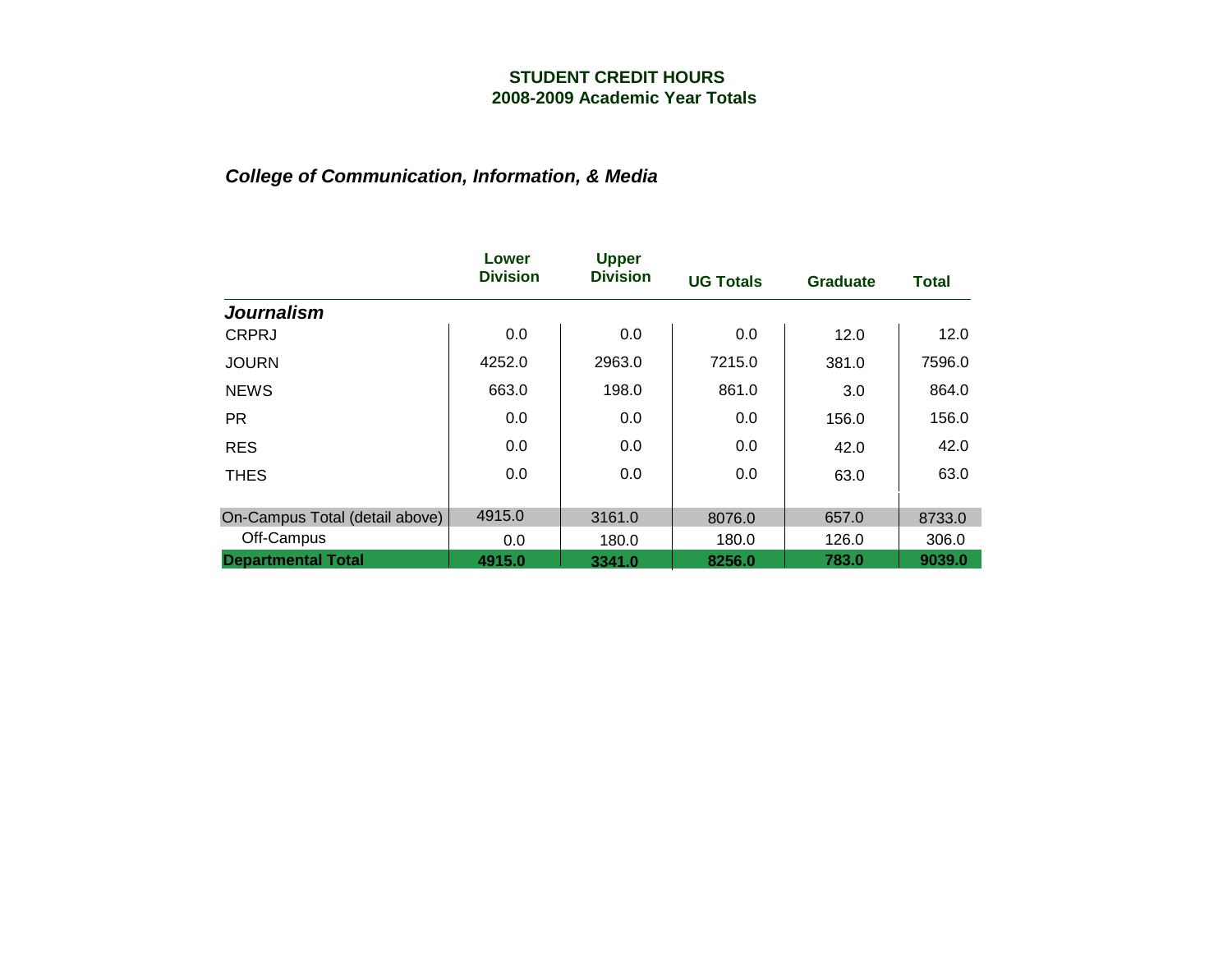|                                | Lower           | <b>Upper</b>    |                  |          |         |
|--------------------------------|-----------------|-----------------|------------------|----------|---------|
|                                | <b>Division</b> | <b>Division</b> | <b>UG Totals</b> | Graduate | Total   |
| <b>Communication Studies</b>   |                 |                 |                  |          |         |
| <b>COMM</b>                    | 13094.0         | 3631.0          | 16725.0          | 459.0    | 17184.0 |
| <b>THES</b>                    | 0.0             | 0.0             | 0.0              | 12.0     | 12.0    |
|                                |                 |                 |                  |          |         |
| On-Campus Total (detail above) | 13094.0         | 3631.0          | 16725.0          | 471.0    | 17196.0 |
| Off-Campus                     | 1200.0          | 246.0           | 1446.0           | 0.0      | 1446.0  |
| <b>Departmental Total</b>      | 14294.0         | 3877.0          | 18171.0          | 471.0    | 18642.0 |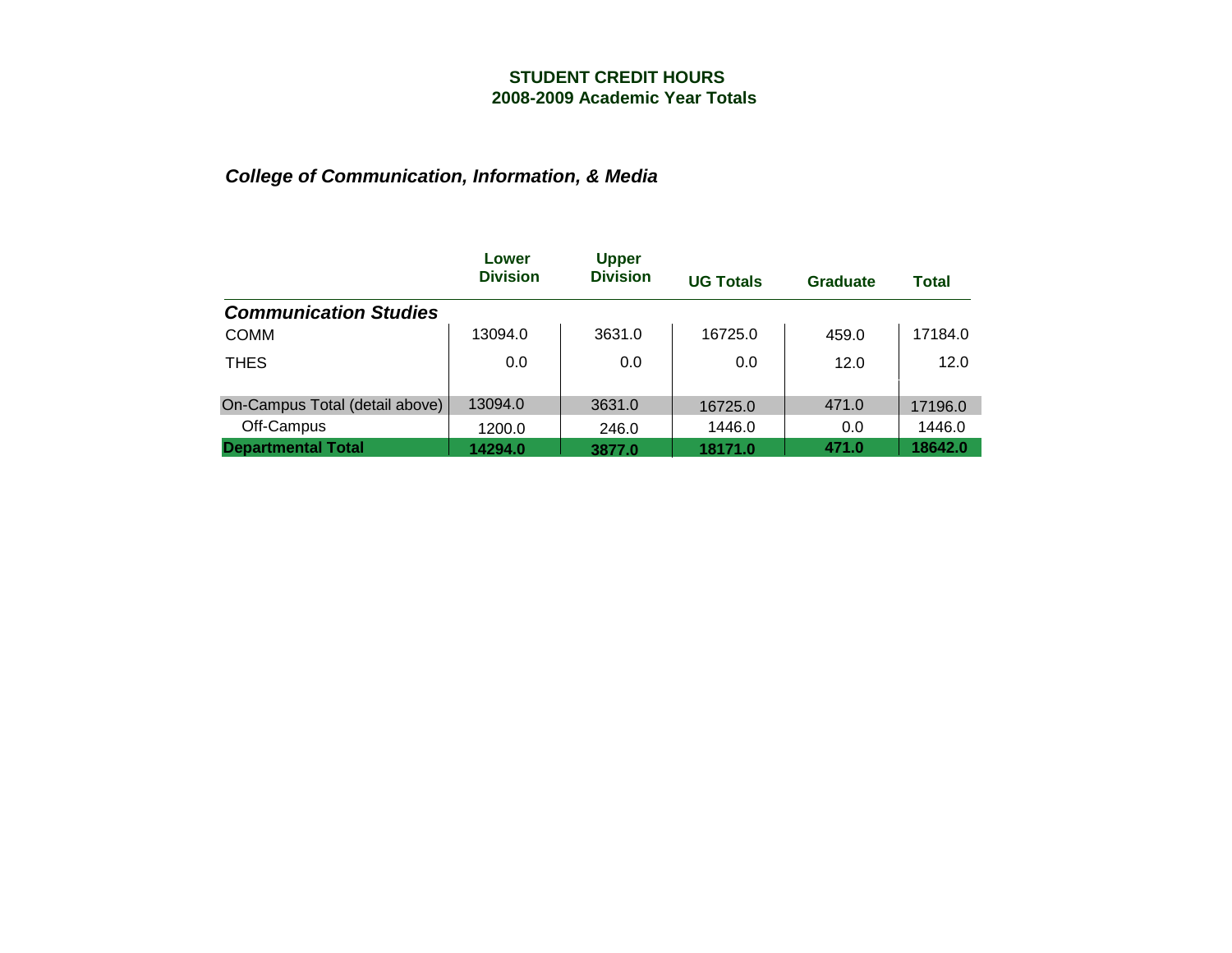|                                | Lower           | <b>Upper</b>    |                  |          |              |
|--------------------------------|-----------------|-----------------|------------------|----------|--------------|
|                                | <b>Division</b> | <b>Division</b> | <b>UG Totals</b> | Graduate | <b>Total</b> |
| <b>Telecommunications</b>      |                 |                 |                  |          |              |
| <b>CRPRJ</b>                   | 0.0             | 0.0             | 0.0              | 30.0     | 30.0         |
| <b>ICOM</b>                    | 492.0           | 103.0           | 595.0            | 0.0      | 595.0        |
| <b>TCOM</b>                    | 3151.0          | 6311.0          | 9462.0           | 358.0    | 9820.0       |
| <b>THES</b>                    | 0.0             | 0.0             | 0.0              | 48.0     | 48.0         |
|                                |                 |                 |                  |          |              |
| On-Campus Total (detail above) | 3643.0          | 6414.0          | 10057.0          | 436.0    | 10493.0      |
| Off-Campus                     | 35.0            | 219.0           | 254.0            | 0.0      | 254.0        |
| <b>Departmental Total</b>      | 3678.0          | 6633.0          | 10311.0          | 436.0    | 10747.0      |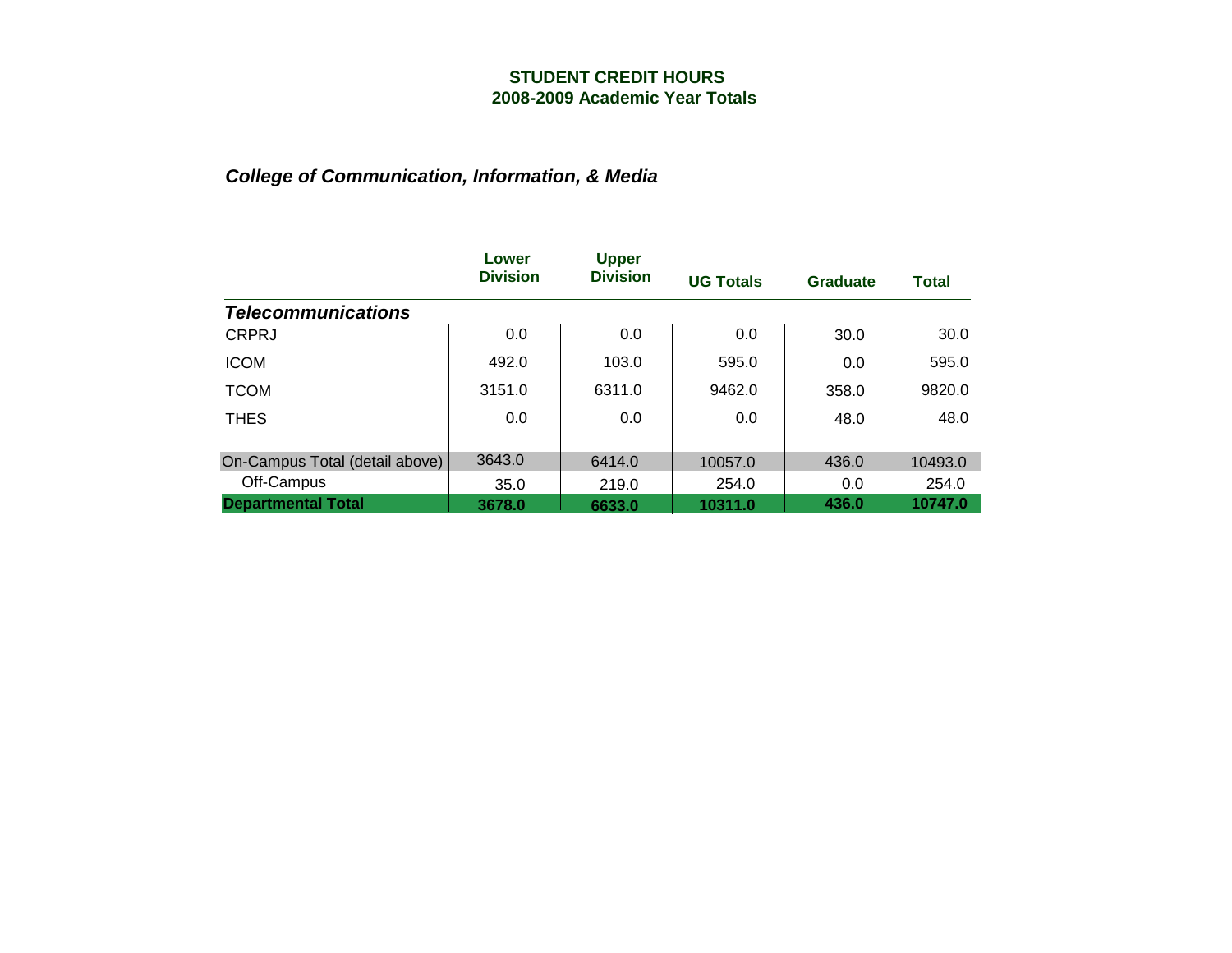*College of Fine Arts*

|                                | Lower<br><b>Division</b> | <b>Upper</b><br><b>Division</b> | <b>UG Totals</b> | <b>Graduate</b> | <b>Total</b> |
|--------------------------------|--------------------------|---------------------------------|------------------|-----------------|--------------|
| Art                            |                          |                                 |                  |                 |              |
| <b>ACR</b>                     | 366.0                    | 300.0                           | 666.0            | 27.0            | 693.0        |
| <b>ADS</b>                     | 1317.0                   | 451.0                           | 1768.0           | 0.0             | 1768.0       |
| AED                            | 999.0                    | 69.0                            | 1068.0           | 3.0             | 1071.0       |
| <b>AFA</b>                     | 2076.0                   | 1053.0                          | 3129.0           | 60.0            | 3189.0       |
| <b>AHS</b>                     | 4803.0                   | 228.0                           | 5031.0           | 24.0            | 5055.0       |
| ART                            | 1208.0                   | 633.0                           | 1841.0           | 93.0            | 1934.0       |
| <b>CRPRJ</b>                   | 0.0                      | 0.0                             | 0.0              | 54.0            | 54.0         |
| <b>MASTR</b>                   | 0.0                      | 0.0                             | 0.0              | 0.0             | 0.0          |
| <b>THES</b>                    | 0.0                      | 0.0                             | 0.0              | 6.0             | 6.0          |
|                                |                          |                                 |                  |                 |              |
| On-Campus Total (detail above) | 10769.0                  | 2734.0                          | 13503.0          | 267.0           | 13770.0      |
| Off-Campus                     | 816.0                    | 66.0                            | 882.0            | 6.0             | 888.0        |
| <b>Departmental Total</b>      | 11585.0                  | 2800.0                          | 14385.0          | 273.0           | 14658.0      |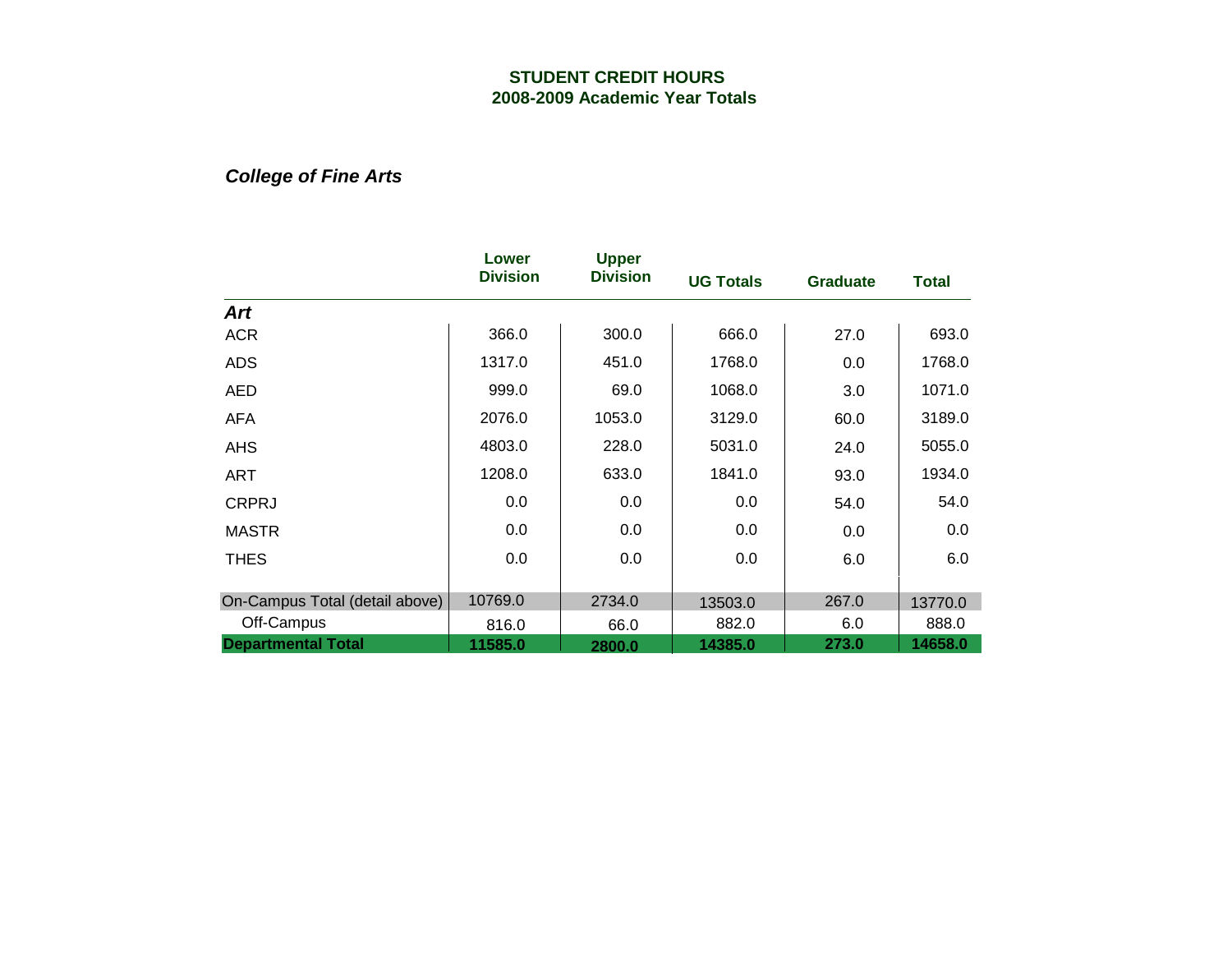*College of Fine Arts*

|                                | Lower<br><b>Division</b> | <b>Upper</b><br><b>Division</b> | <b>UG Totals</b> | <b>Graduate</b> | <b>Total</b> |
|--------------------------------|--------------------------|---------------------------------|------------------|-----------------|--------------|
| <b>Music</b>                   |                          |                                 |                  |                 |              |
| <b>CRPRJ</b>                   | 0.0                      | 0.0                             | 0.0              | 51.0            | 51.0         |
| <b>DISS</b>                    | 0.0                      | 0.0                             | 0.0              | 115.0           | 115.0        |
| <b>DOC</b>                     | 0.0                      | 0.0                             | 0.0              | 0.0             | 0.0          |
| <b>MASTR</b>                   | 0.0                      | 0.0                             | 0.0              | 0.0             | 0.0          |
| <b>MUHIS</b>                   | 4050.0                   | 504.0                           | 4554.0           | 252.0           | 4806.0       |
| <b>MUMET</b>                   | 1045.0                   | 180.0                           | 1225.0           | 0.0             | 1225.0       |
| <b>MUSCH</b>                   | 105.0                    | 1058.0                          | 1163.0           | 87.0            | 1250.0       |
| <b>MUSED</b>                   | 1720.0                   | 673.5                           | 2393.5           | 133.0           | 2526.5       |
| <b>MUSPE</b>                   | 1661.0                   | 1022.0                          | 2683.0           | 643.0           | 3326.0       |
| <b>MUSTH</b>                   | 1347.0                   | 392.0                           | 1739.0           | 293.0           | 2032.0       |
| <b>RES</b>                     | 0.0                      | 0.0                             | 0.0              | 6.0             | 6.0          |
| <b>THES</b>                    | 0.0                      | 0.0                             | 0.0              | 9.0             | 9.0          |
|                                |                          |                                 |                  |                 |              |
| On-Campus Total (detail above) | 9928.0                   | 3829.5                          | 13757.5          | 1589.0          | 15346.5      |
| Off-Campus                     | 495.0                    | 100.0                           | 595.0            | 30.0            | 625.0        |
| <b>Departmental Total</b>      | 10423.0                  | 3929.5                          | 14352.5          | 1619.0          | 15971.5      |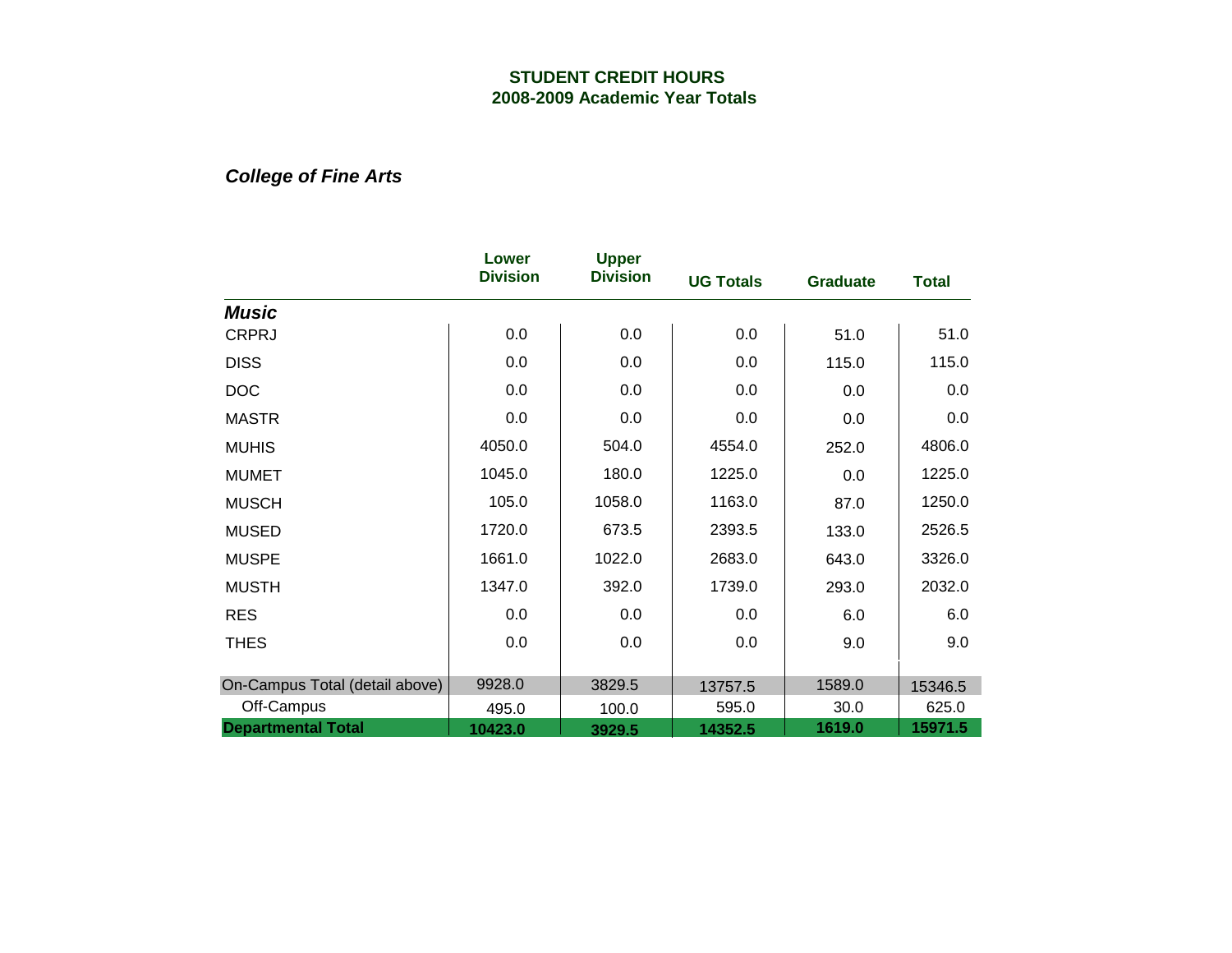*College of Fine Arts*

|                                | Lower<br><b>Division</b> | <b>Upper</b><br><b>Division</b> | <b>UG Totals</b> | Graduate | <b>Total</b> |
|--------------------------------|--------------------------|---------------------------------|------------------|----------|--------------|
| <b>Theatre &amp; Dance</b>     |                          |                                 |                  |          |              |
| <b>DANCE</b>                   | 2513.0                   | 452.0                           | 2965.0           | 0.0      | 2965.0       |
| <b>THEAT</b>                   | 6142.0                   | 2333.0                          | 8475.0           | 0.0      | 8475.0       |
| On-Campus Total (detail above) | 8655.0                   | 2785.0                          | 11440.0          | 0.0      | 11440.0      |
| Off-Campus                     | 339.0                    | 6.0                             | 345.0            | 0.0      | 345.0        |
| <b>Departmental Total</b>      | 8994.0                   | 2791.0                          | 11785.0          | 0.0      | 11785.0      |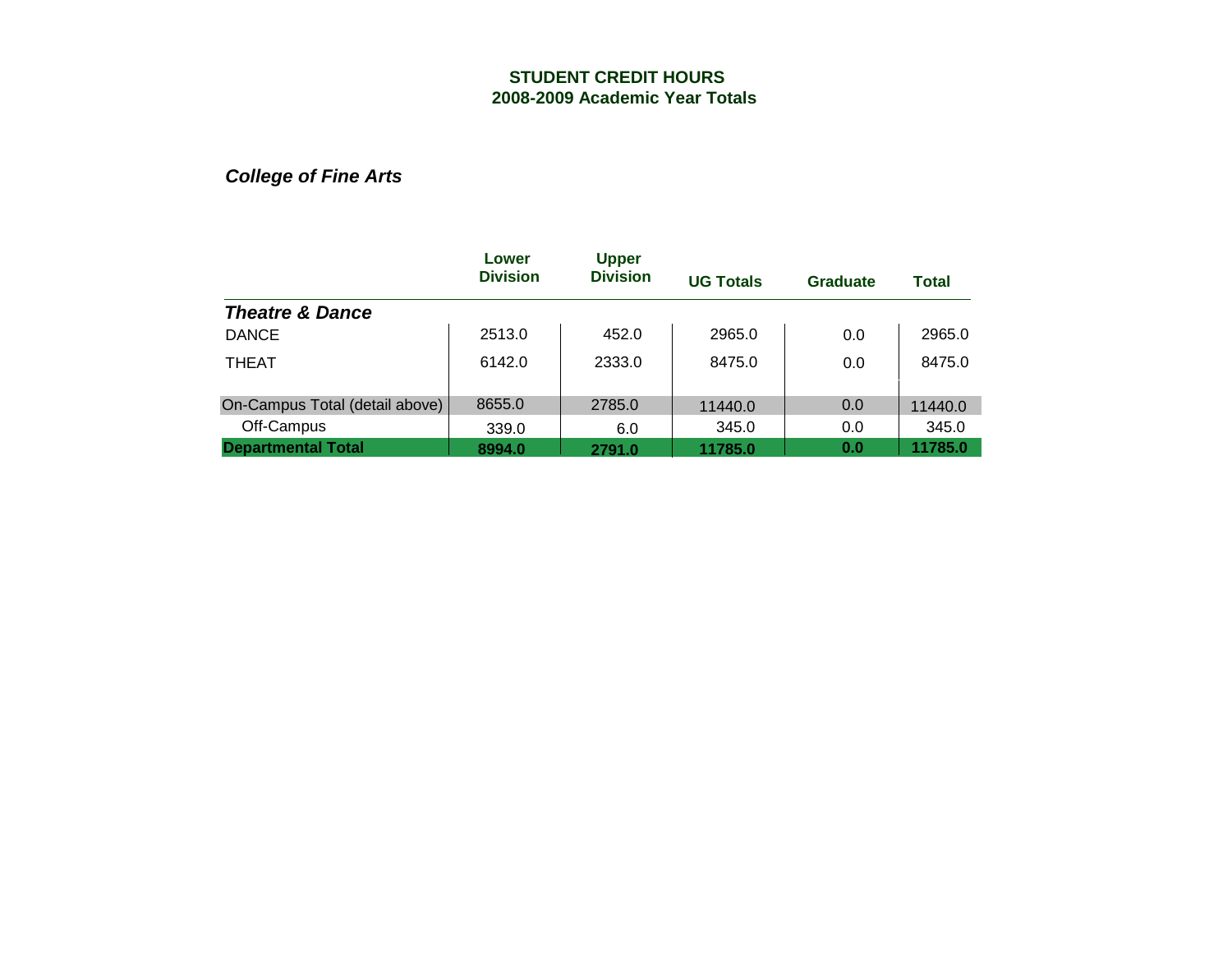|                                | Lower<br><b>Division</b> | <b>Upper</b><br><b>Division</b> | <b>UG Totals</b> | Graduate | Total  |
|--------------------------------|--------------------------|---------------------------------|------------------|----------|--------|
| Anthropology                   |                          |                                 |                  |          |        |
| <b>ANTH</b>                    | 5688.0                   | 1052.0                          | 6740.0           | 293.0    | 7033.0 |
| ID                             | 0.0                      | 63.0                            | 63.0             | 0.0      | 63.0   |
| <b>THES</b>                    | 0.0                      | 0.0                             | 0.0              | 96.0     | 96.0   |
|                                | 5688.0                   |                                 |                  |          |        |
| On-Campus Total (detail above) |                          | 1115.0                          | 6803.0           | 389.0    | 7192.0 |
| Off-Campus                     | 1005.0                   | 719.0                           | 1724.0           | 30.0     | 1754.0 |
| <b>Departmental Total</b>      | 6693.0                   | 1834.0                          | 8527.0           | 419.0    | 8946.0 |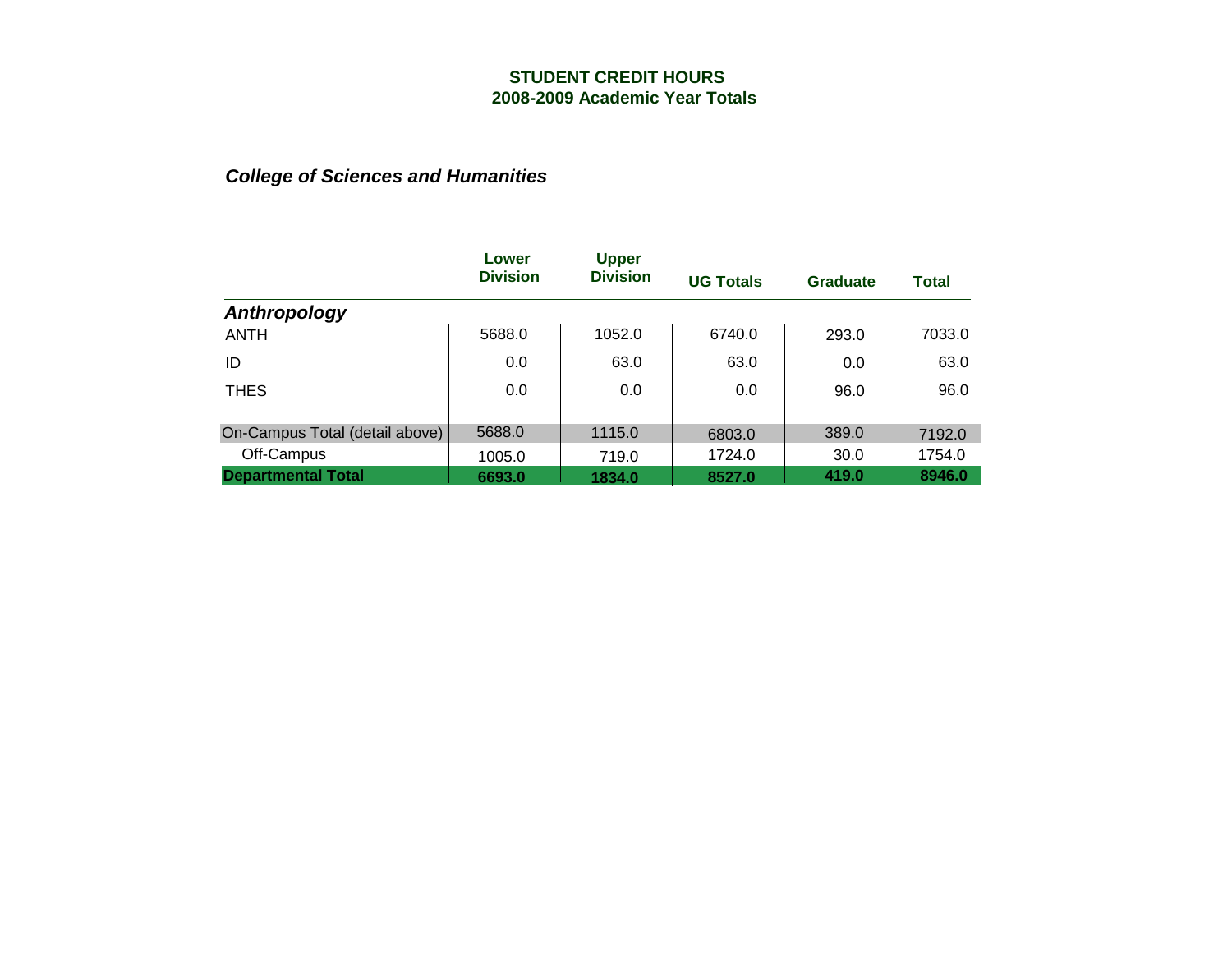|                                | Lower<br><b>Division</b> | <b>Upper</b>    |                  |                 |              |
|--------------------------------|--------------------------|-----------------|------------------|-----------------|--------------|
|                                |                          | <b>Division</b> | <b>UG Totals</b> | <b>Graduate</b> | <b>Total</b> |
| <b>Biology</b>                 |                          |                 |                  |                 |              |
| <b>BIO</b>                     | 9572.0                   | 1151.0          | 10723.0          | 703.0           | 11426.0      |
| <b>BIOT</b>                    | 0.0                      | 20.0            | 20.0             | 154.0           | 174.0        |
| <b>BOT</b>                     | 0.0                      | 149.0           | 149.0            | 47.0            | 196.0        |
| <b>DISS</b>                    | 0.0                      | 0.0             | 0.0              | 14.0            | 14.0         |
| <b>DOC</b>                     | 0.0                      | 0.0             | 0.0              | 0.0             | 0.0          |
| <b>HONRS</b>                   | 141.0                    | 37.0            | 178.0            | 0.0             | 178.0        |
| ID                             | 0.0                      | 0.0             | 0.0              | 3.0             | 3.0          |
| <b>MASTR</b>                   | 0.0                      | 0.0             | 0.0              | 0.0             | 0.0          |
| <b>MEDTC</b>                   | 0.0                      | 158.0           | 158.0            | 0.0             | 158.0        |
| <b>RES</b>                     | 0.0                      | 0.0             | 0.0              | 3.0             | 3.0          |
| SCI                            | 90.0                     | 846.0           | 936.0            | 67.0            | 1003.0       |
| <b>THES</b>                    | 0.0                      | 0.0             | 0.0              | 90.0            | 90.0         |
| <b>ZOOL</b>                    | 0.0                      | 607.0           | 607.0            | 21.0            | 628.0        |
|                                |                          |                 |                  |                 |              |
| On-Campus Total (detail above) | 9803.0                   | 2968.0          | 12771.0          | 1102.0          | 13873.0      |
| Off-Campus                     | 749.0                    | 223.0           | 972.0            | 42.0            | 1014.0       |
| <b>Departmental Total</b>      | 10552.0                  | 3191.0          | 13743.0          | 1144.0          | 14887.0      |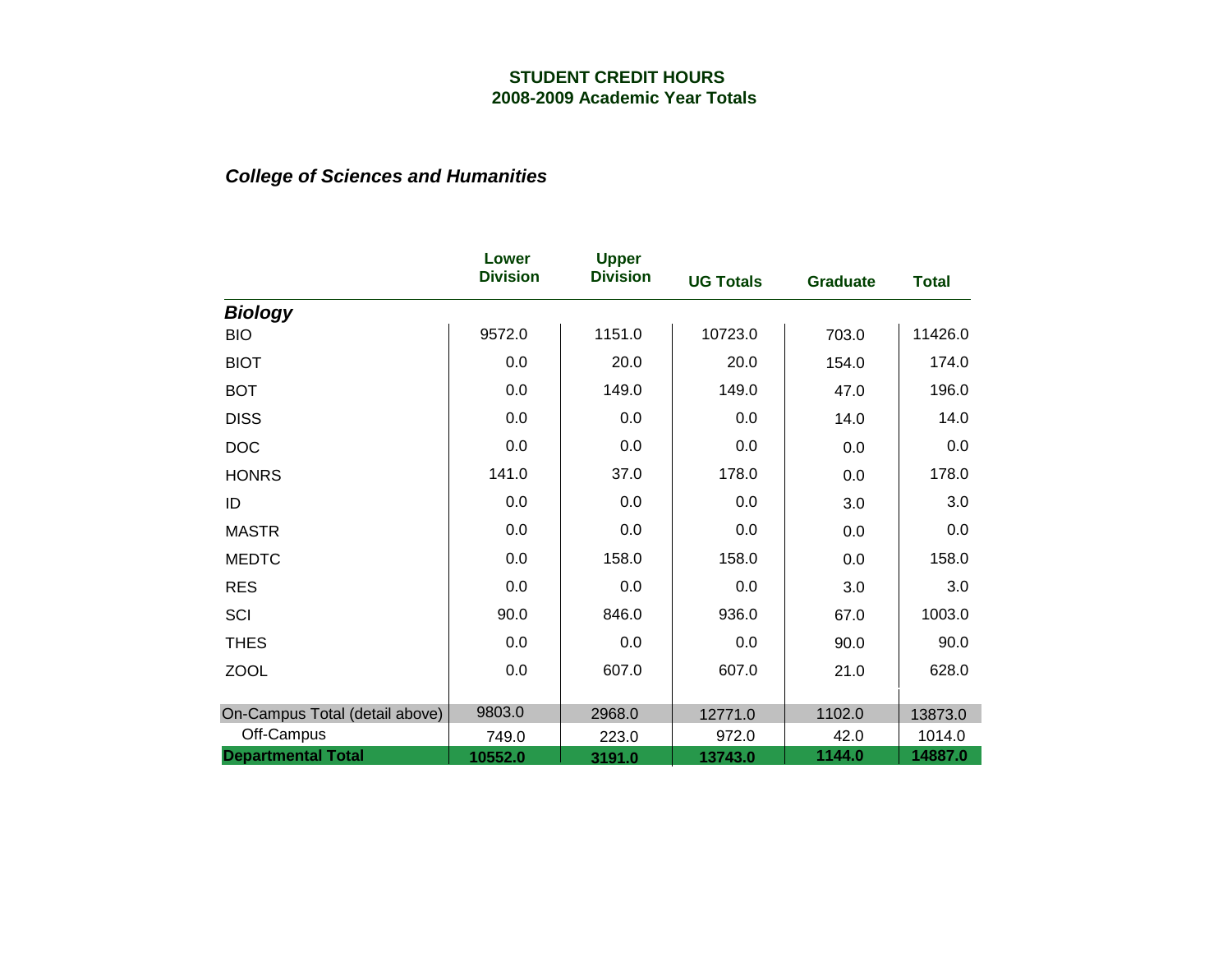|                                | Lower<br><b>Division</b> | <b>Upper</b><br><b>Division</b> | <b>UG Totals</b> | Graduate | <b>Total</b> |
|--------------------------------|--------------------------|---------------------------------|------------------|----------|--------------|
| <b>Chemistry</b>               |                          |                                 |                  |          |              |
| <b>CHEM</b>                    | 10733.0                  | 1234.0                          | 11967.0          | 397.0    | 12364.0      |
| <b>THES</b>                    | 0.0                      | 0.0                             | 0.0              | 36.0     | 36.0         |
| On-Campus Total (detail above) | 10733.0                  | 1234.0                          | 11967.0          | 433.0    | 12400.0      |
| Off-Campus                     | 178.0                    | 0.0                             | 178.0            | 0.0      | 178.0        |
| <b>Departmental Total</b>      | 10911.0                  | 1234.0                          | 12145.0          | 433.0    | 12578.0      |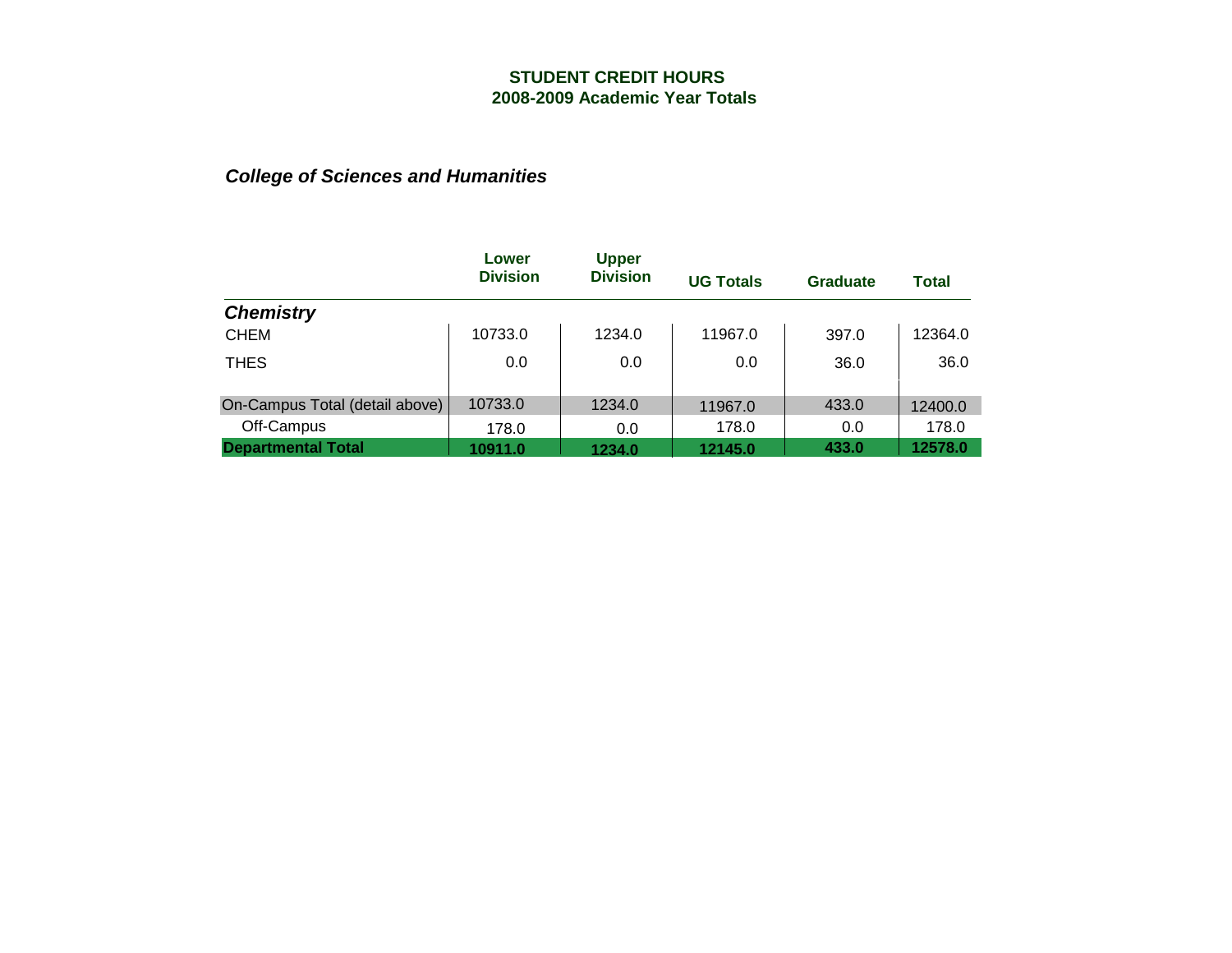|                                           | Lower           | <b>Upper</b>    |                  |          |              |
|-------------------------------------------|-----------------|-----------------|------------------|----------|--------------|
|                                           | <b>Division</b> | <b>Division</b> | <b>UG Totals</b> | Graduate | <b>Total</b> |
| <b>Criminal Justice &amp; Criminology</b> |                 |                 |                  |          |              |
| CJC                                       | 4566.0          | 3144.0          | 7710.0           | 117.0    | 7827.0       |
| On-Campus Total (detail above)            | 4566.0          | 3144.0          | 7710.0           | 117.0    | 7827.0       |
| Off-Campus                                | 783.0           | 159.0           | 942.0            | 0.0      | 942.0        |
| <b>Departmental Total</b>                 | 5349.0          | 3303.0          | 8652.0           | 117.0    | 8769.0       |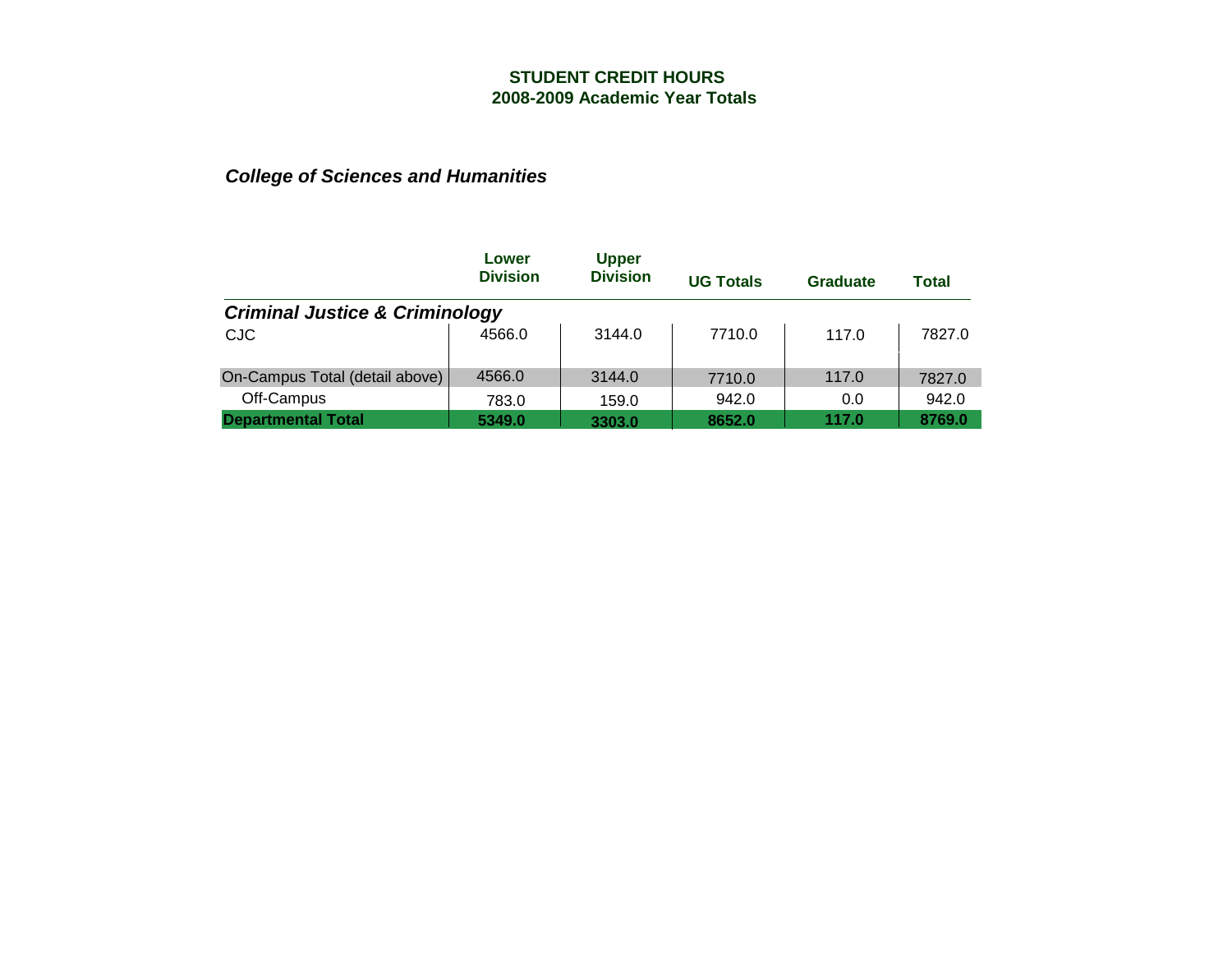|                                | Lower           | <b>Upper</b>    |                  |                 |              |
|--------------------------------|-----------------|-----------------|------------------|-----------------|--------------|
|                                | <b>Division</b> | <b>Division</b> | <b>UG Totals</b> | <b>Graduate</b> | <b>Total</b> |
| <b>Computer Science</b>        |                 |                 |                  |                 |              |
| <b>CS</b>                      | 3389.0          | 851.0           | 4240.0           | 671.0           | 4911.0       |
| <b>DISS</b>                    | 0.0             | 0.0             | 0.0              | 10.0            | 10.0         |
| <b>DOC</b>                     | 0.0             | 0.0             | 0.0              | 0.0             | 0.0          |
| ID                             | 0.0             | 0.0             | 0.0              | 1.0             | 1.0          |
|                                |                 |                 |                  |                 |              |
| On-Campus Total (detail above) | 3389.0          | 851.0           | 4240.0           | 682.0           | 4922.0       |
| Off-Campus                     | 1230.0          | 0.0             | 1230.0           | 0.0             | 1230.0       |
| <b>Departmental Total</b>      | 4619.0          | 851.0           | 5470.0           | 682.0           | 6152.0       |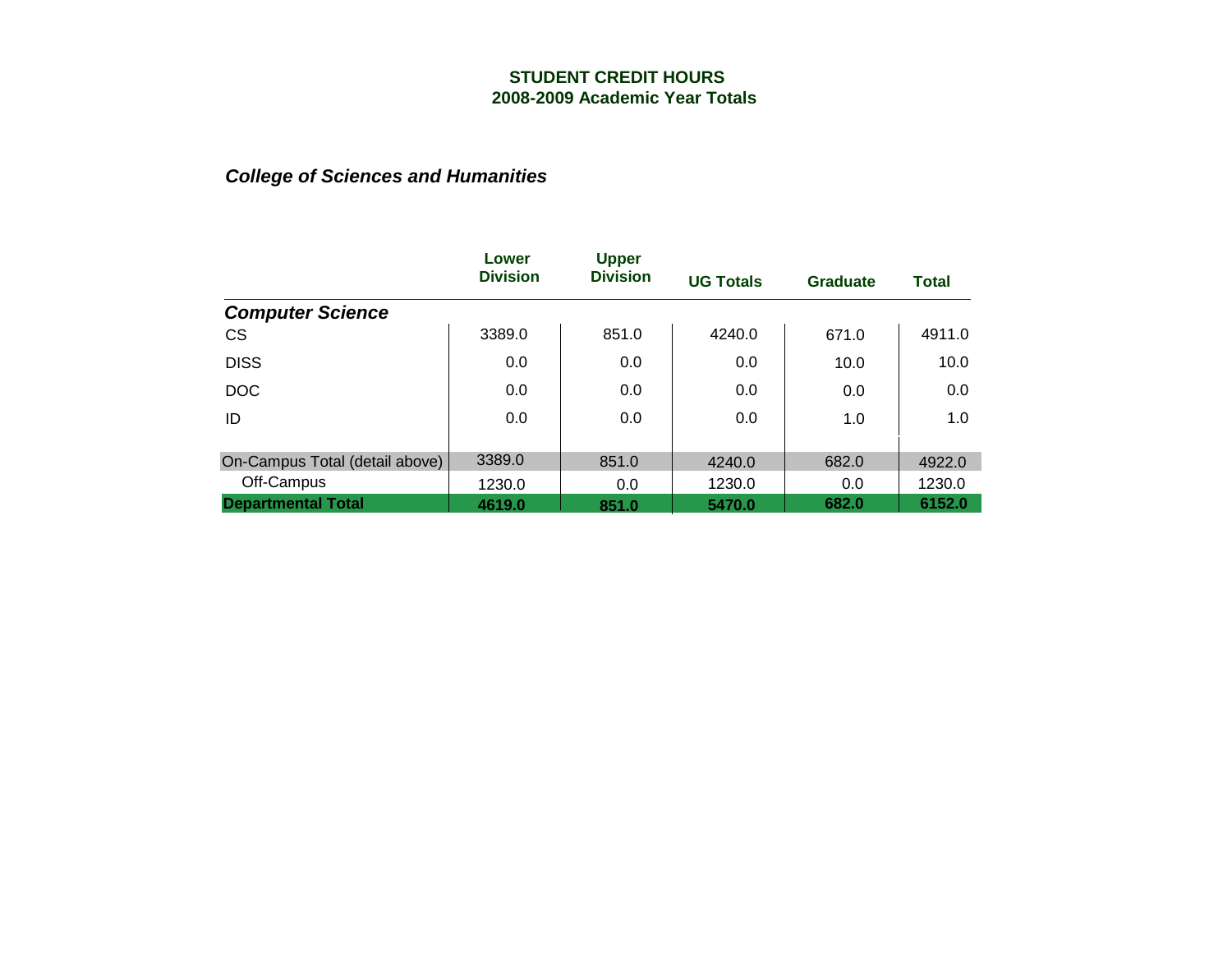|                                | Lower<br><b>Division</b> | <b>Upper</b><br><b>Division</b> | <b>UG Totals</b> | <b>Graduate</b> | <b>Total</b> |
|--------------------------------|--------------------------|---------------------------------|------------------|-----------------|--------------|
| <b>English</b>                 |                          |                                 |                  |                 |              |
| <b>CRPRJ</b>                   | 0.0                      | 0.0                             | 0.0              | 9.0             | 9.0          |
| <b>DISS</b>                    | 0.0                      | 0.0                             | 0.0              | 54.0            | 54.0         |
| <b>DOC</b>                     | 0.0                      | 0.0                             | 0.0              | 0.0             | 0.0          |
| <b>ENEFL</b>                   | 2103.0                   | 0.0                             | 2103.0           | 0.0             | 2103.0       |
| <b>ENG</b>                     | 25532.0                  | 3873.0                          | 29405.0          | 1168.0          | 30573.0      |
| <b>HONRS</b>                   | 963.0                    | 117.0                           | 1080.0           | 0.0             | 1080.0       |
| ID                             | 0.0                      | 0.0                             | 0.0              | 39.0            | 39.0         |
| <b>MASTR</b>                   | 0.0                      | 0.0                             | 0.0              | 0.0             | 0.0          |
| <b>RES</b>                     | 0.0                      | 0.0                             | 0.0              | 33.0            | 33.0         |
| <b>THES</b>                    | 0.0                      | 0.0                             | 0.0              | 12.0            | 12.0         |
|                                |                          |                                 |                  |                 |              |
| On-Campus Total (detail above) | 28598.0                  | 3990.0                          | 32588.0          | 1315.0          | 33903.0      |
| Off-Campus                     | 2911.0                   | 191.0                           | 3102.0           | 138.0           | 3240.0       |
| <b>Departmental Total</b>      | 31509.0                  | 4181.0                          | 35690.0          | 1453.0          | 37143.0      |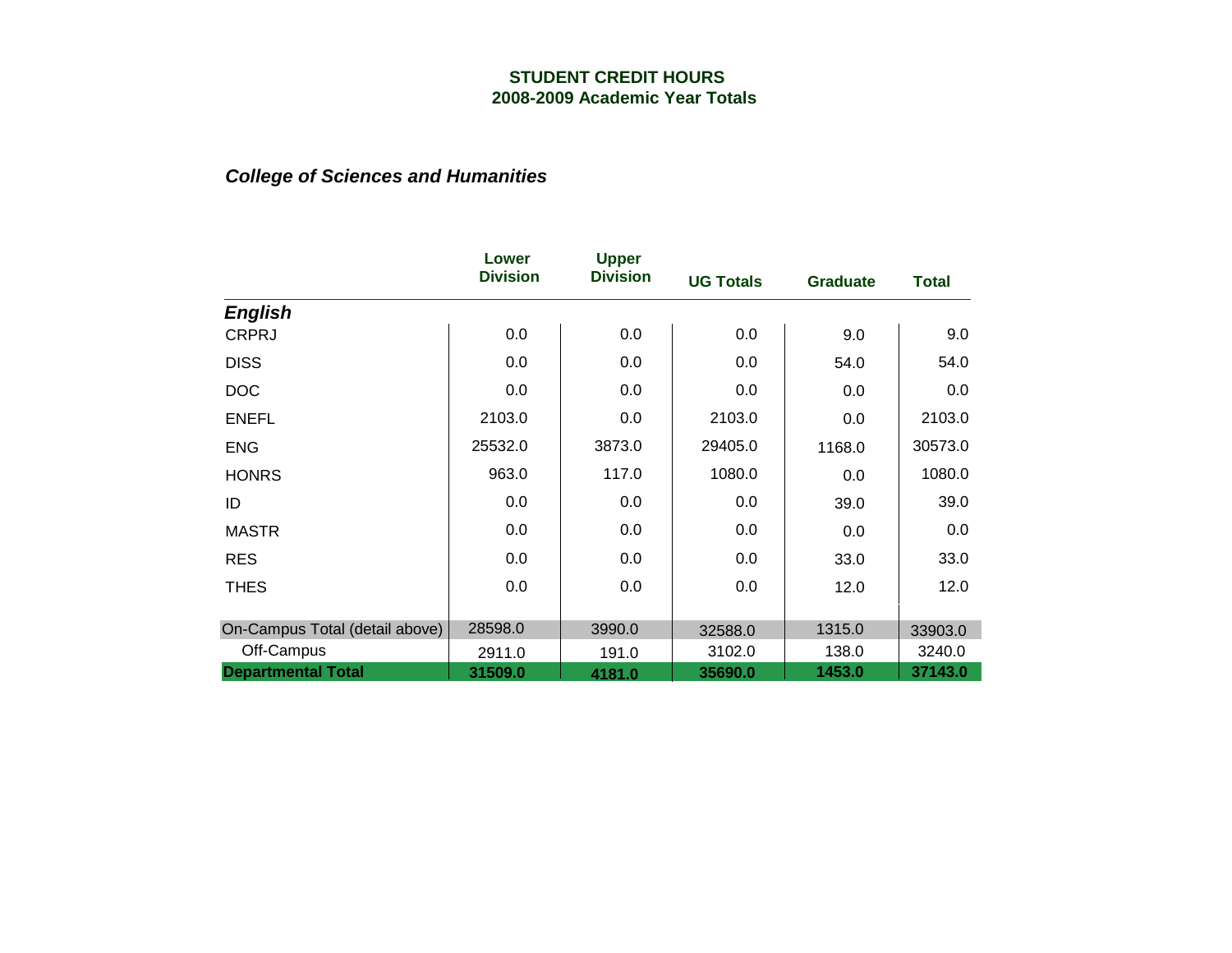|                                        | Lower<br><b>Division</b> | <b>Upper</b><br><b>Division</b> | <b>UG Totals</b> | <b>Graduate</b> | <b>Total</b> |
|----------------------------------------|--------------------------|---------------------------------|------------------|-----------------|--------------|
| <b>Modern Languages &amp; Classics</b> |                          |                                 |                  |                 |              |
| cc                                     | 6210.0                   | 162.0                           | 6372.0           | 0.0             | 6372.0       |
| <b>CH</b>                              | 264.0                    | 51.0                            | 315.0            | 0.0             | 315.0        |
| <b>FL</b>                              | 133.0                    | 104.0                           | 237.0            | 15.0            | 252.0        |
| <b>FR</b>                              | 1669.0                   | 675.0                           | 2344.0           | 3.0             | 2347.0       |
| <b>GER</b>                             | 1232.0                   | 348.0                           | 1580.0           | 3.0             | 1583.0       |
| <b>GRK</b>                             | 123.0                    | 0.0                             | 123.0            | 0.0             | 123.0        |
| <b>HONRS</b>                           | 711.0                    | 46.0                            | 757.0            | 0.0             | 757.0        |
| <b>ITAL</b>                            | 160.0                    | 0.0                             | 160.0            | 0.0             | 160.0        |
| <b>JAPAN</b>                           | 904.0                    | 622.0                           | 1526.0           | 0.0             | 1526.0       |
| <b>LAS</b>                             | 45.0                     | 0.0                             | 45.0             | 0.0             | 45.0         |
| LAT                                    | 435.0                    | 50.0                            | 485.0            | 9.0             | 494.0        |
| <b>SP</b>                              | 5869.0                   | 1968.0                          | 7837.0           | 0.0             | 7837.0       |
|                                        |                          |                                 |                  |                 |              |
| On-Campus Total (detail above)         | 17755.0                  | 4026.0                          | 21781.0          | 30.0            | 21811.0      |
| Off-Campus                             | 365.0                    | 199.0                           | 564.0            | 0.0             | 564.0        |
| <b>Departmental Total</b>              | 18120.0                  | 4225.0                          | 22345.0          | 30.0            | 22375.0      |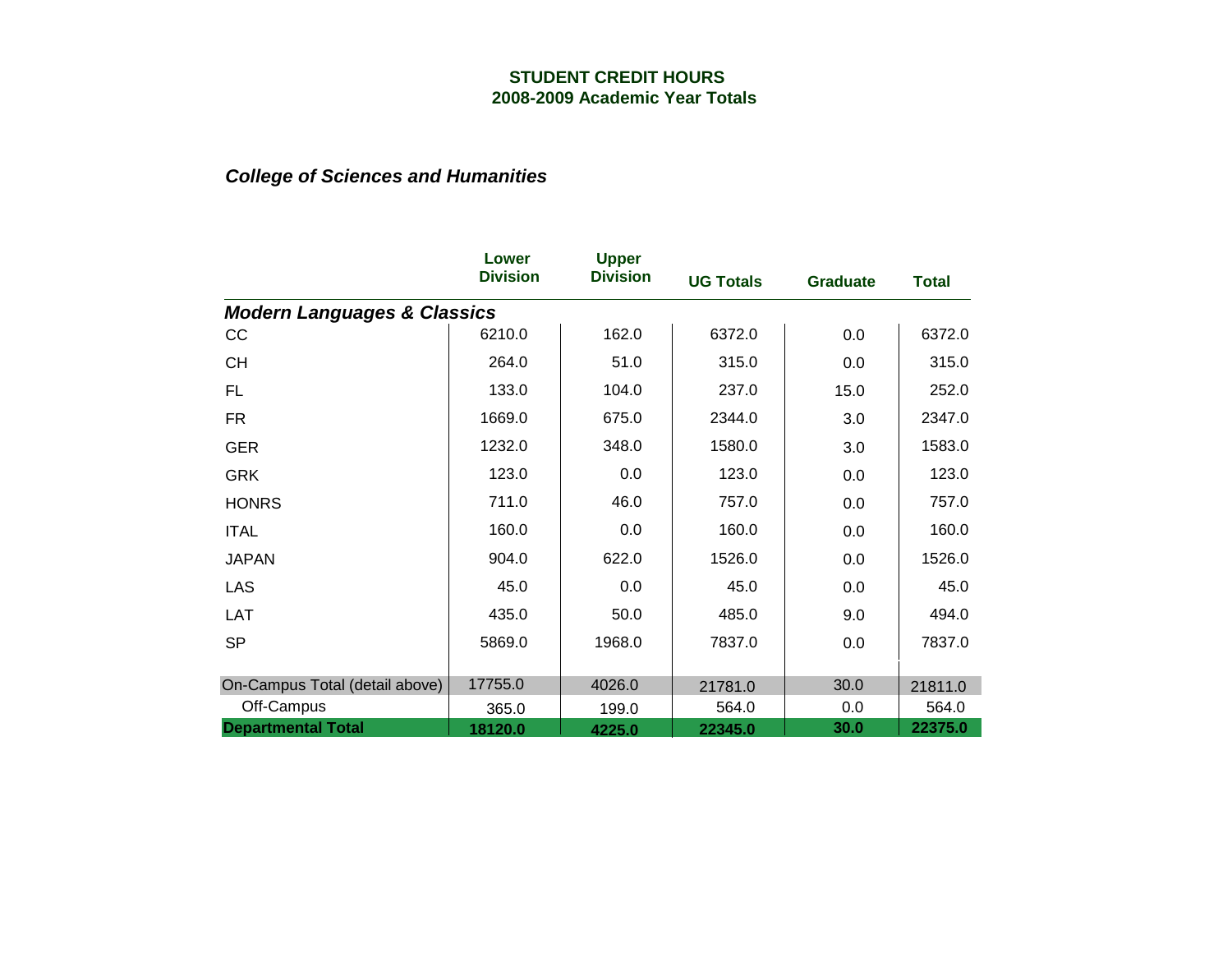|                                | Lower<br><b>Division</b> | <b>Upper</b><br><b>Division</b> | <b>UG Totals</b> | Graduate | <b>Total</b> |
|--------------------------------|--------------------------|---------------------------------|------------------|----------|--------------|
| Geography                      |                          |                                 |                  |          |              |
| <b>GEOG</b>                    | 6429.0                   | 1474.0                          | 7903.0           | 121.0    | 8024.0       |
| <b>THES</b>                    | 0.0                      | 0.0                             | 0.0              | 39.0     | 39.0         |
| On-Campus Total (detail above) | 6429.0                   | 1474.0                          | 7903.0           | 160.0    | 8063.0       |
| Off-Campus                     | 1668.0                   | 249.0                           | 1917.0           | 0.0      | 1917.0       |
| <b>Departmental Total</b>      | 8097.0                   | 1723.0                          | 9820.0           | 160.0    | 9980.0       |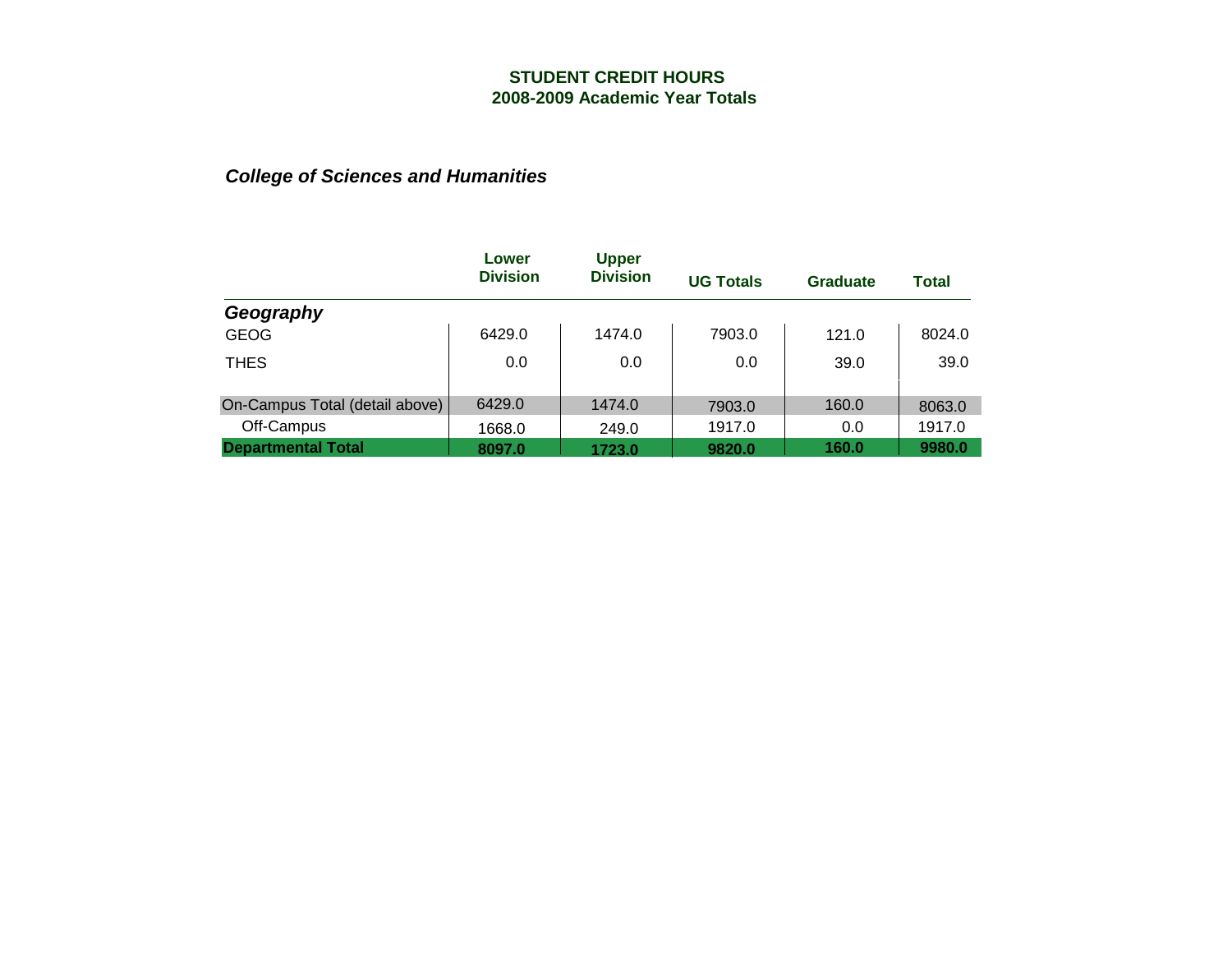|                                | Lower           | <b>Upper</b>    |                  |                 |              |
|--------------------------------|-----------------|-----------------|------------------|-----------------|--------------|
|                                | <b>Division</b> | <b>Division</b> | <b>UG Totals</b> | <b>Graduate</b> | <b>Total</b> |
| Geology                        |                 |                 |                  |                 |              |
| <b>GEOL</b>                    | 3082.0          | 158.0           | 3240.0           | 99.0            | 3339.0       |
| <b>HONRS</b>                   | 141.0           | 0.0             | 141.0            | 0.0             | 141.0        |
| <b>MASTR</b>                   | 0.0             | 0.0             | 0.0              | 0.0             | 0.0          |
| <b>THES</b>                    | 0.0             | 0.0             | 0.0              | 18.0            | 18.0         |
|                                |                 |                 |                  |                 |              |
| On-Campus Total (detail above) | 3223.0          | 158.0           | 3381.0           | 117.0           | 3498.0       |
| Off-Campus                     | 30.0            | 129.0           | 159.0            | 6.0             | 165.0        |
| <b>Departmental Total</b>      | 3253.0          | 287.0           | 3540.0           | 123.0           | 3663.0       |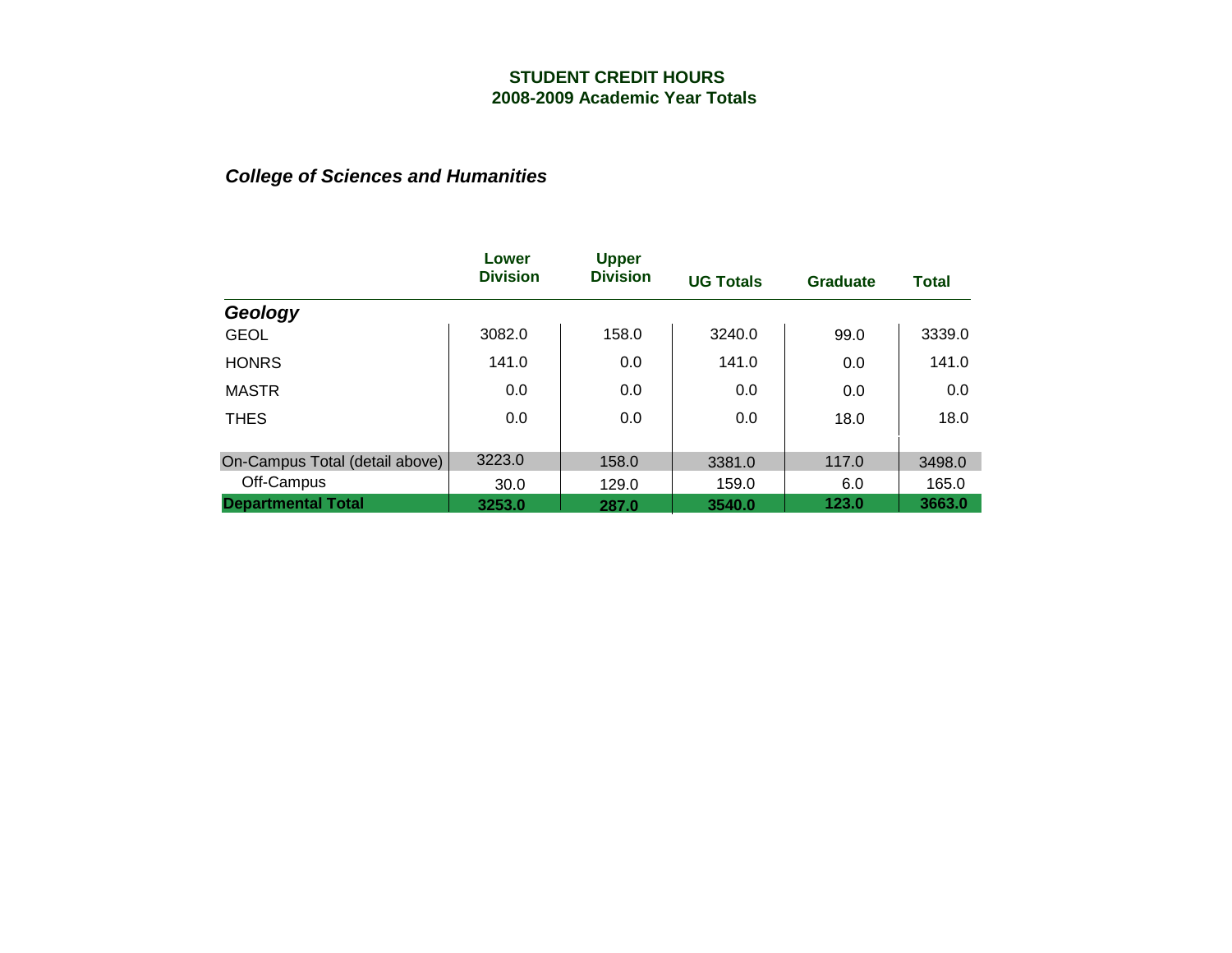|                                | Lower<br><b>Division</b> | <b>Upper</b><br><b>Division</b> |                  |                 |              |
|--------------------------------|--------------------------|---------------------------------|------------------|-----------------|--------------|
|                                |                          |                                 | <b>UG Totals</b> | <b>Graduate</b> | <b>Total</b> |
| <b>History</b>                 |                          |                                 |                  |                 |              |
| <b>HIST</b>                    | 17904.0                  | 2194.0                          | 20098.0          | 381.0           | 20479.0      |
| <b>HONRS</b>                   | 1461.0                   | 59.0                            | 1520.0           | 0.0             | 1520.0       |
| <b>MASTR</b>                   | 0.0                      | 0.0                             | 0.0              | 0.0             | 0.0          |
| SS                             | 123.0                    | 888.0                           | 1011.0           | 15.0            | 1026.0       |
| <b>THES</b>                    | 0.0                      | 0.0                             | 0.0              | 21.0            | 21.0         |
|                                |                          |                                 |                  |                 |              |
| On-Campus Total (detail above) | 19488.0                  | 3141.0                          | 22629.0          | 417.0           | 23046.0      |
| Off-Campus                     | 2559.0                   | 899.0                           | 3458.0           | 60.0            | 3518.0       |
| <b>Departmental Total</b>      | 22047.0                  | 4040.0                          | 26087.0          | 477.0           | 26564.0      |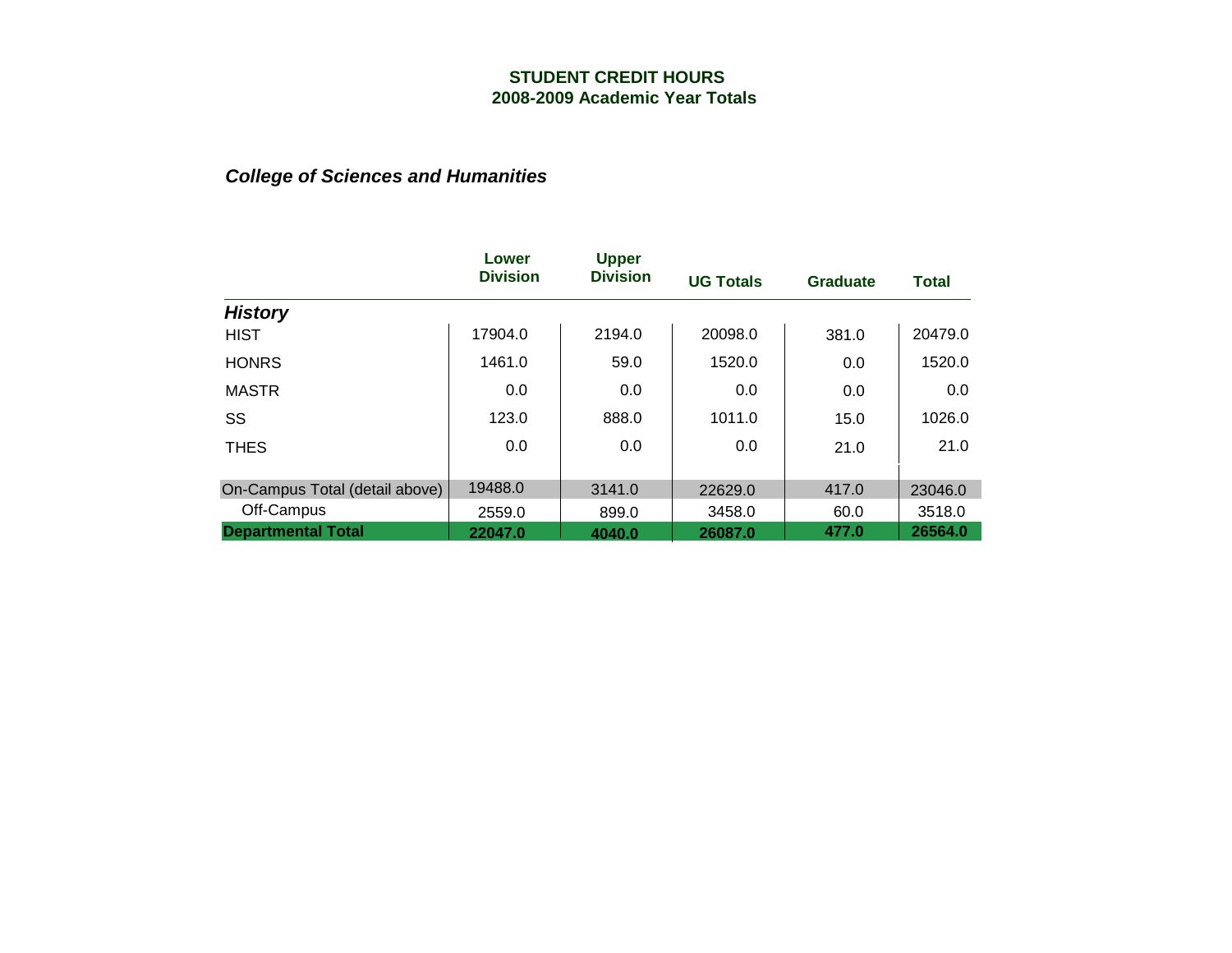|                                | Lower           | <b>Upper</b>    |                  |          |         |
|--------------------------------|-----------------|-----------------|------------------|----------|---------|
|                                | <b>Division</b> | <b>Division</b> | <b>UG Totals</b> | Graduate | Total   |
| <b>Mathematical Sciences</b>   |                 |                 |                  |          |         |
| <b>HONRS</b>                   | 0.0             | 42.0            | 42.0             | 0.0      | 42.0    |
| <b>MATHS</b>                   | 23177.0         | 2256.0          | 25433.0          | 1026.0   | 26459.0 |
|                                |                 |                 |                  |          |         |
| On-Campus Total (detail above) | 23177.0         | 2298.0          | 25475.0          | 1026.0   | 26501.0 |
| Off-Campus                     | 1034.0          | 12.0            | 1046.0           | 234.0    | 1280.0  |
| <b>Departmental Total</b>      | 24211.0         | 2310.0          | 26521.0          | 1260.0   | 27781.0 |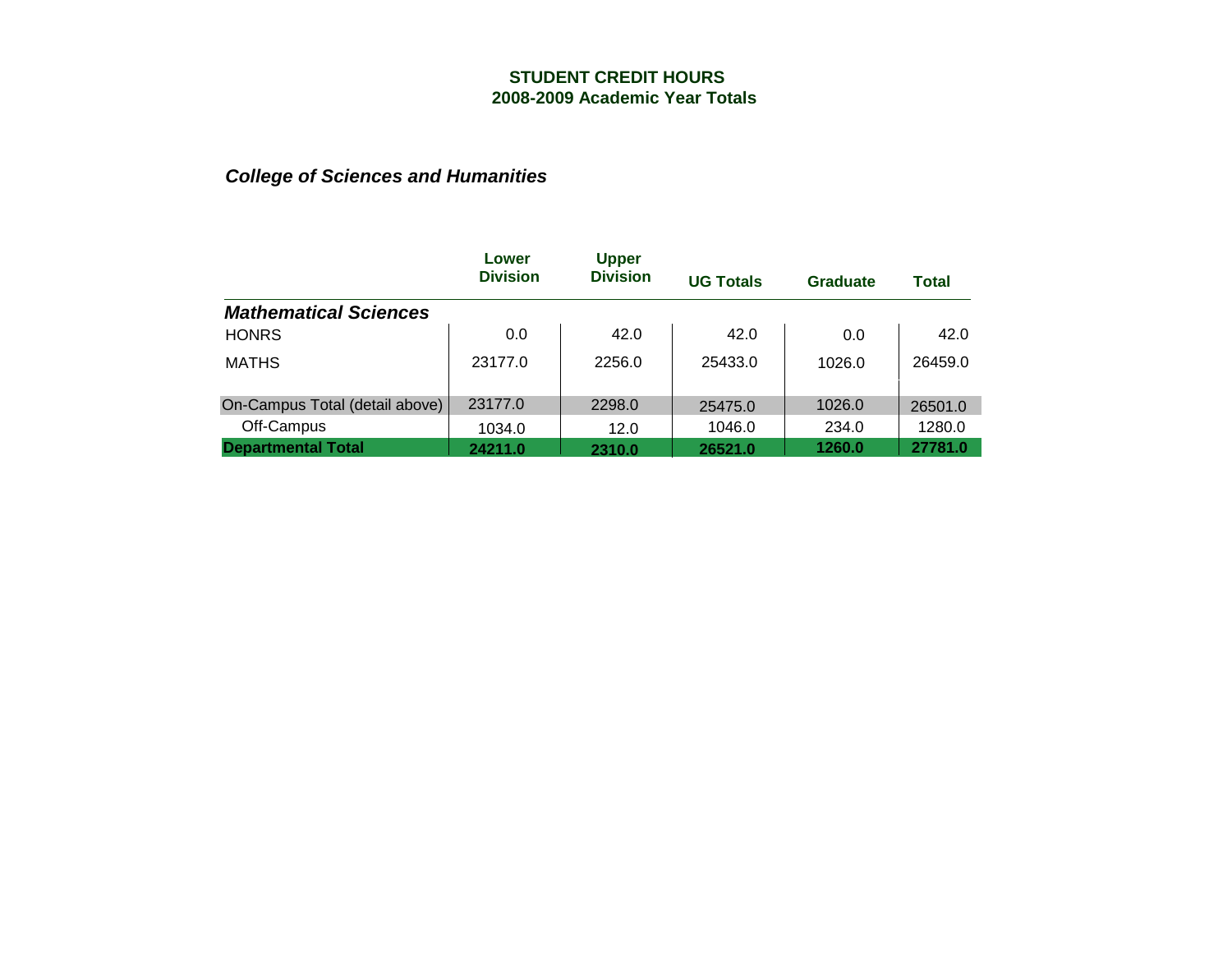|                                | Lower           | <b>Upper</b>    |                  |                 |              |
|--------------------------------|-----------------|-----------------|------------------|-----------------|--------------|
|                                | <b>Division</b> | <b>Division</b> | <b>UG Totals</b> | <b>Graduate</b> | <b>Total</b> |
| <b>Natural Resources</b>       |                 |                 |                  |                 |              |
| <b>EMHS</b>                    | 99.0            | 0.0             | 99.0             | 0.0             | 99.0         |
| ID                             | 0.0             | 0.0             | 0.0              | 2.0             | 2.0          |
| <b>NREM</b>                    | 2910.0          | 850.0           | 3760.0           | 153.0           | 3913.0       |
| <b>THES</b>                    | 0.0             | 0.0             | 0.0              | 12.0            | 12.0         |
|                                |                 |                 |                  |                 |              |
| On-Campus Total (detail above) | 3009.0          | 850.0           | 3859.0           | 167.0           | 4026.0       |
| Off-Campus                     | 897.0           | 107.0           | 1004.0           | 32.0            | 1036.0       |
| <b>Departmental Total</b>      | 3906.0          | 957.0           | 4863.0           | 199.0           | 5062.0       |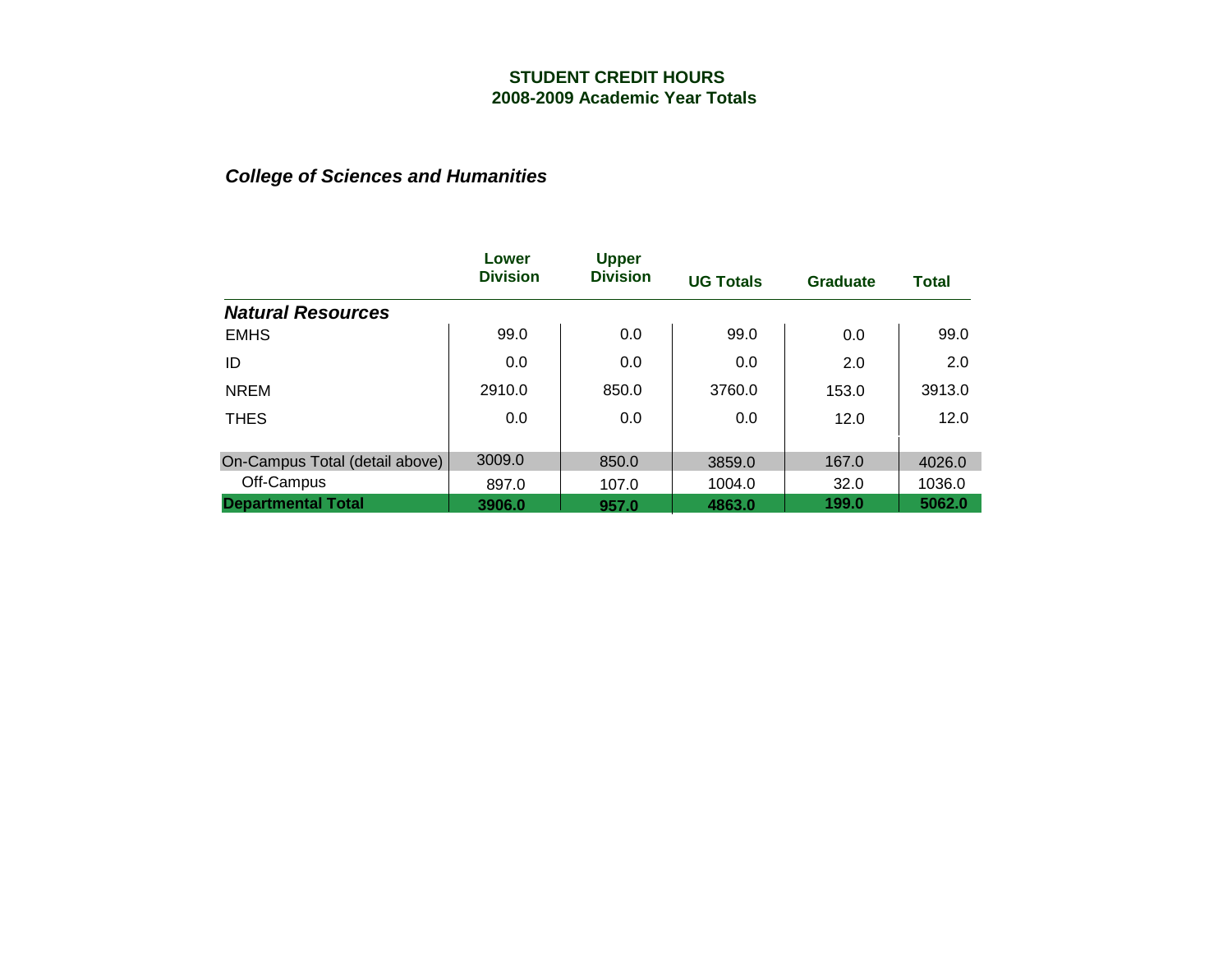|                                | Lower<br><b>Division</b> | <b>Upper</b><br><b>Division</b> | <b>UG Totals</b> | Graduate | Total  |
|--------------------------------|--------------------------|---------------------------------|------------------|----------|--------|
| <b>Philosophy</b>              |                          |                                 |                  |          |        |
| <b>PHIL</b>                    | 3114.0                   | 384.0                           | 3498.0           | 0.0      | 3498.0 |
| <b>RELST</b>                   | 4626.0                   | 258.0                           | 4884.0           | 3.0      | 4887.0 |
| <b>SPST</b>                    | 0.0                      | 37.0                            | 37.0             | 0.0      | 37.0   |
| On-Campus Total (detail above) | 7740.0                   | 679.0                           | 8419.0           | 3.0      | 8422.0 |
| Off-Campus                     | 948.0                    | 195.0                           | 1143.0           | 0.0      | 1143.0 |
| <b>Departmental Total</b>      | 8688.0                   | 874.0                           | 9562.0           | 3.0      | 9565.0 |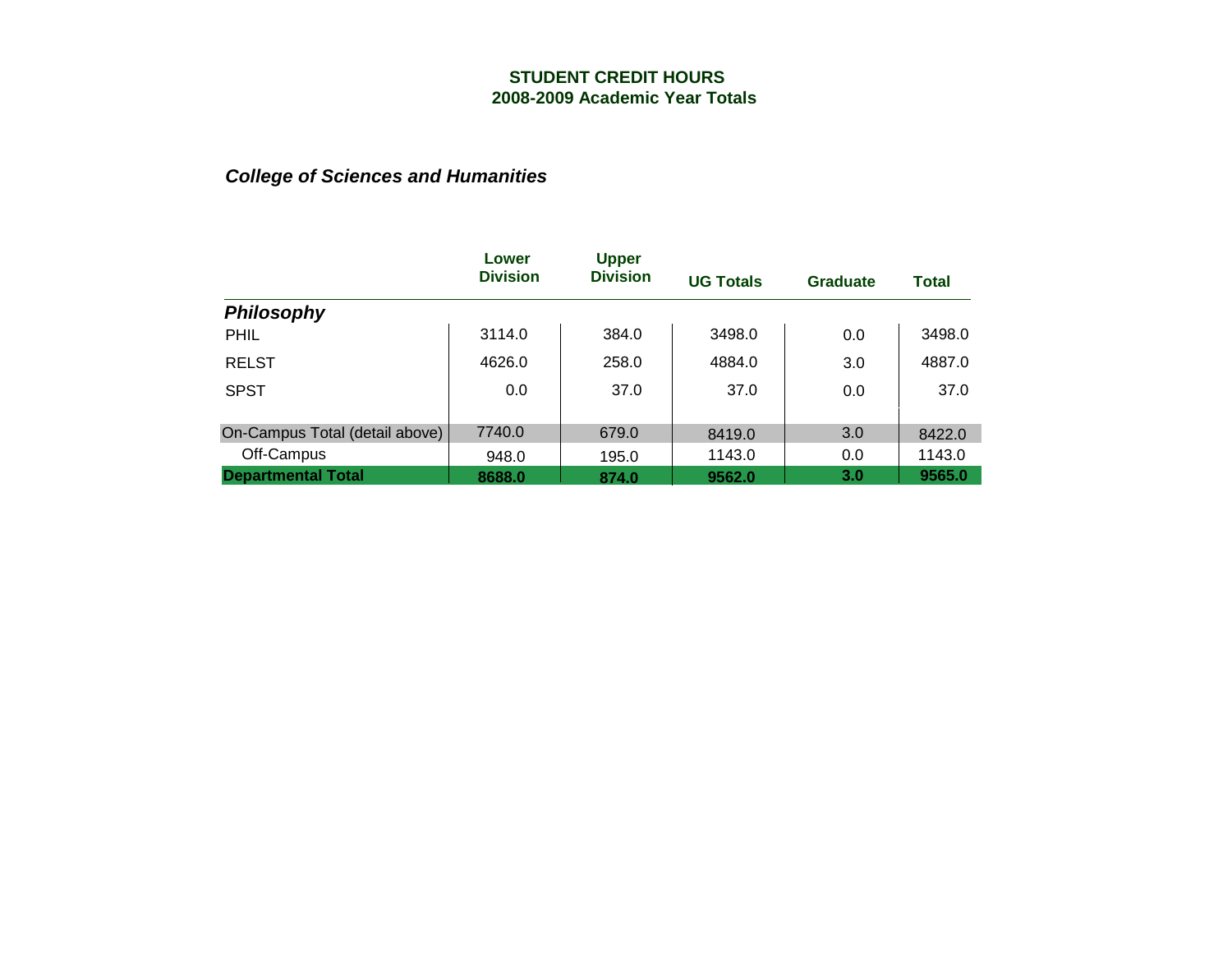|                                | Lower<br><b>Division</b> | <b>Upper</b><br><b>Division</b> | <b>UG Totals</b> | <b>Graduate</b> | <b>Total</b> |
|--------------------------------|--------------------------|---------------------------------|------------------|-----------------|--------------|
| <b>Physics &amp; Astronomy</b> |                          |                                 |                  |                 |              |
| <b>APHYS</b>                   | 0.0                      | 9.0                             | 9.0              | 39.0            | 48.0         |
| <b>ASTRO</b>                   | 5248.0                   | 0.0                             | 5248.0           | 6.0             | 5254.0       |
| <b>PHYCS</b>                   | 4083.0                   | 320.0                           | 4403.0           | 359.0           | 4762.0       |
| <b>RES</b>                     | 0.0                      | 0.0                             | 0.0              | 6.0             | 6.0          |
| SCI                            | 0.0                      | 0.0                             | 0.0              | 6.0             | 6.0          |
| <b>THES</b>                    | 0.0                      | 0.0                             | 0.0              | 30.0            | 30.0         |
|                                |                          |                                 |                  |                 |              |
| On-Campus Total (detail above) | 9331.0                   | 329.0                           | 9660.0           | 446.0           | 10106.0      |
| Off-Campus                     | 326.0                    | 0.0                             | 326.0            | 0.0             | 326.0        |
| <b>Departmental Total</b>      | 9657.0                   | 329.0                           | 9986.0           | 446.0           | 10432.0      |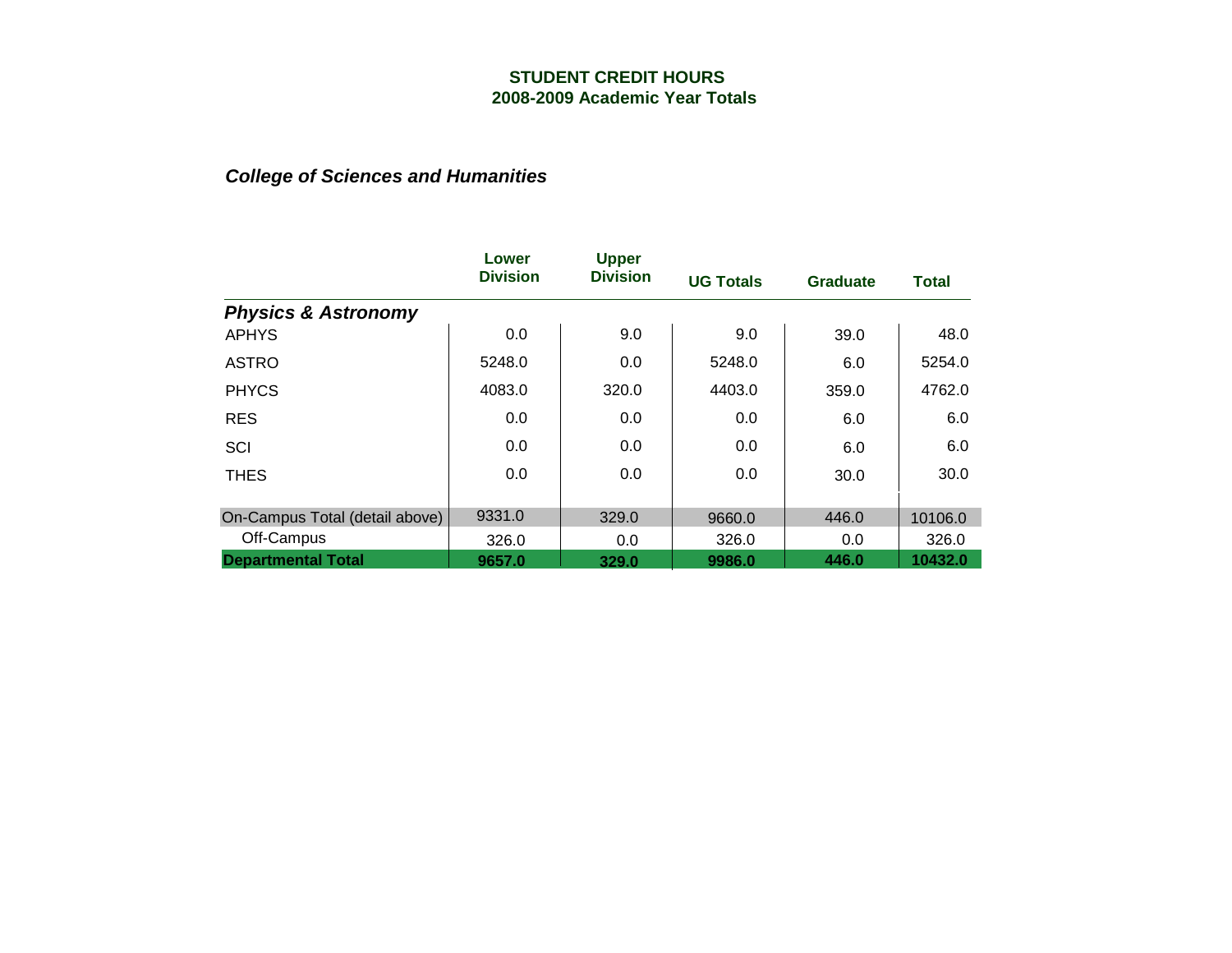|                                        | Lower<br><b>Division</b> | <b>Upper</b><br><b>Division</b> | <b>UG Totals</b> | <b>Graduate</b> | Total   |
|----------------------------------------|--------------------------|---------------------------------|------------------|-----------------|---------|
| <b>Physiology &amp; Health Science</b> |                          |                                 |                  |                 |         |
| <b>ANAT</b>                            | 2211.0                   | 0.0                             | 2211.0           | 421.0           | 2632.0  |
| <b>HONRS</b>                           | 72.0                     | 0.0                             | 72.0             | 0.0             | 72.0    |
| <b>HSC</b>                             | 8181.0                   | 2479.0                          | 10660.0          | 136.0           | 10796.0 |
| <b>MASTR</b>                           | 0.0                      | 0.0                             | 0.0              | 0.0             | 0.0     |
| <b>PHYSL</b>                           | 2225.0                   | 27.0                            | 2252.0           | 526.0           | 2778.0  |
| <b>RES</b>                             | 0.0                      | 0.0                             | 0.0              | 9.0             | 9.0     |
| <b>THES</b>                            | 0.0                      | 0.0                             | 0.0              | 18.0            | 18.0    |
|                                        |                          |                                 |                  |                 |         |
| On-Campus Total (detail above)         | 12689.0                  | 2506.0                          | 15195.0          | 1110.0          | 16305.0 |
| Off-Campus                             | 1772.0                   | 858.0                           | 2630.0           | 107.0           | 2737.0  |
| <b>Departmental Total</b>              | 14461.0                  | 3364.0                          | 17825.0          | 1217.0          | 19042.0 |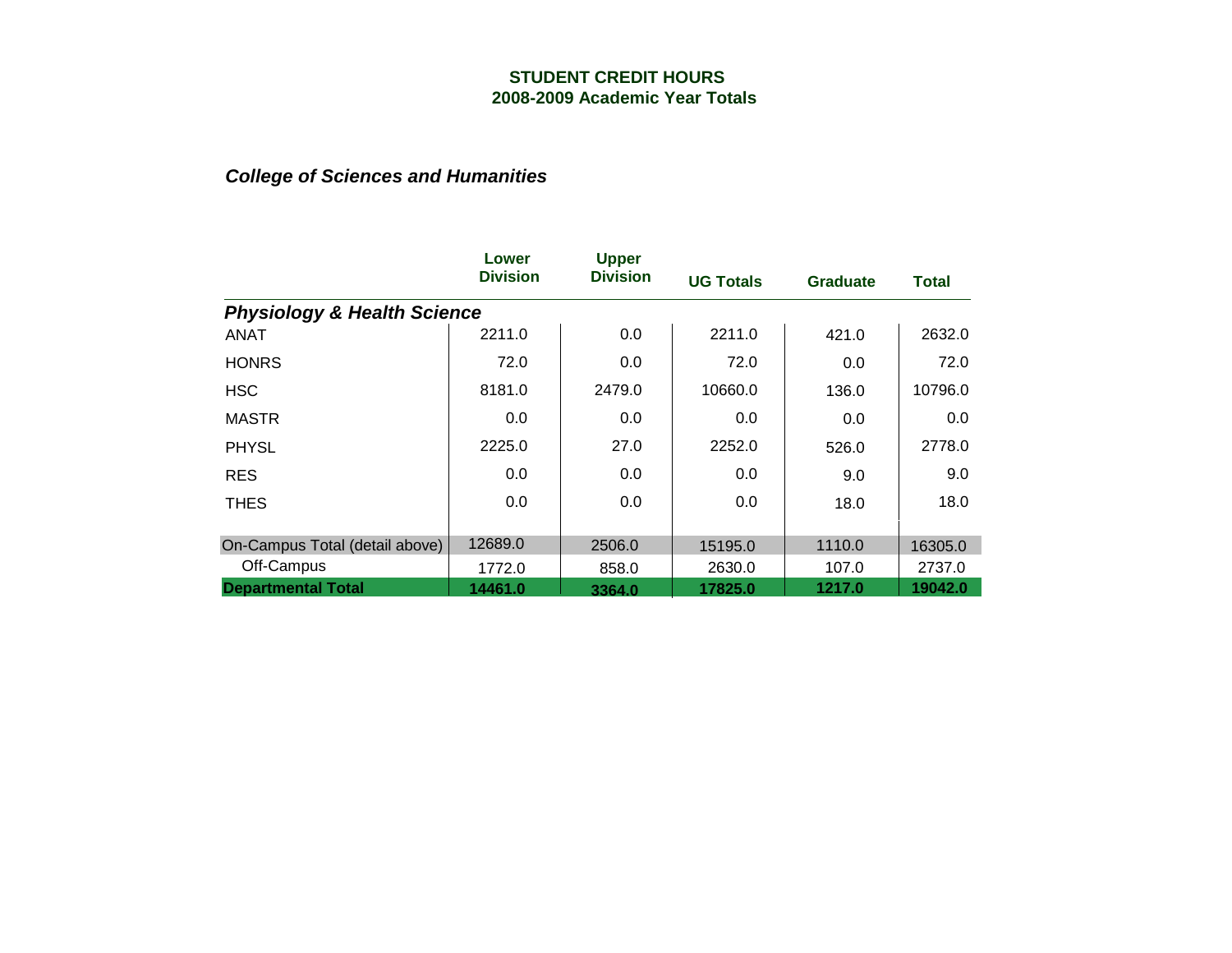|                                         | Lower<br><b>Division</b> | <b>Upper</b><br><b>Division</b> | <b>UG Totals</b> | Graduate      | <b>Total</b>     |
|-----------------------------------------|--------------------------|---------------------------------|------------------|---------------|------------------|
| <b>Political Science</b>                |                          |                                 |                  |               |                  |
| <b>POLS</b>                             | 4926.0                   | 1902.0                          | 6828.0           | 600.0         | 7428.0           |
| <b>THES</b>                             | 0.0                      | 0.0                             | 0.0              | 27.0          | 27.0             |
|                                         | 4926.0                   |                                 |                  |               |                  |
| On-Campus Total (detail above)          |                          | 1902.0                          | 6828.0           | 627.0         | 7455.0           |
| Off-Campus<br><b>Departmental Total</b> | 1074.0<br>6000.0         | 216.0<br>2118.0                 | 1290.0<br>8118.0 | 69.0<br>696.0 | 1359.0<br>8814.0 |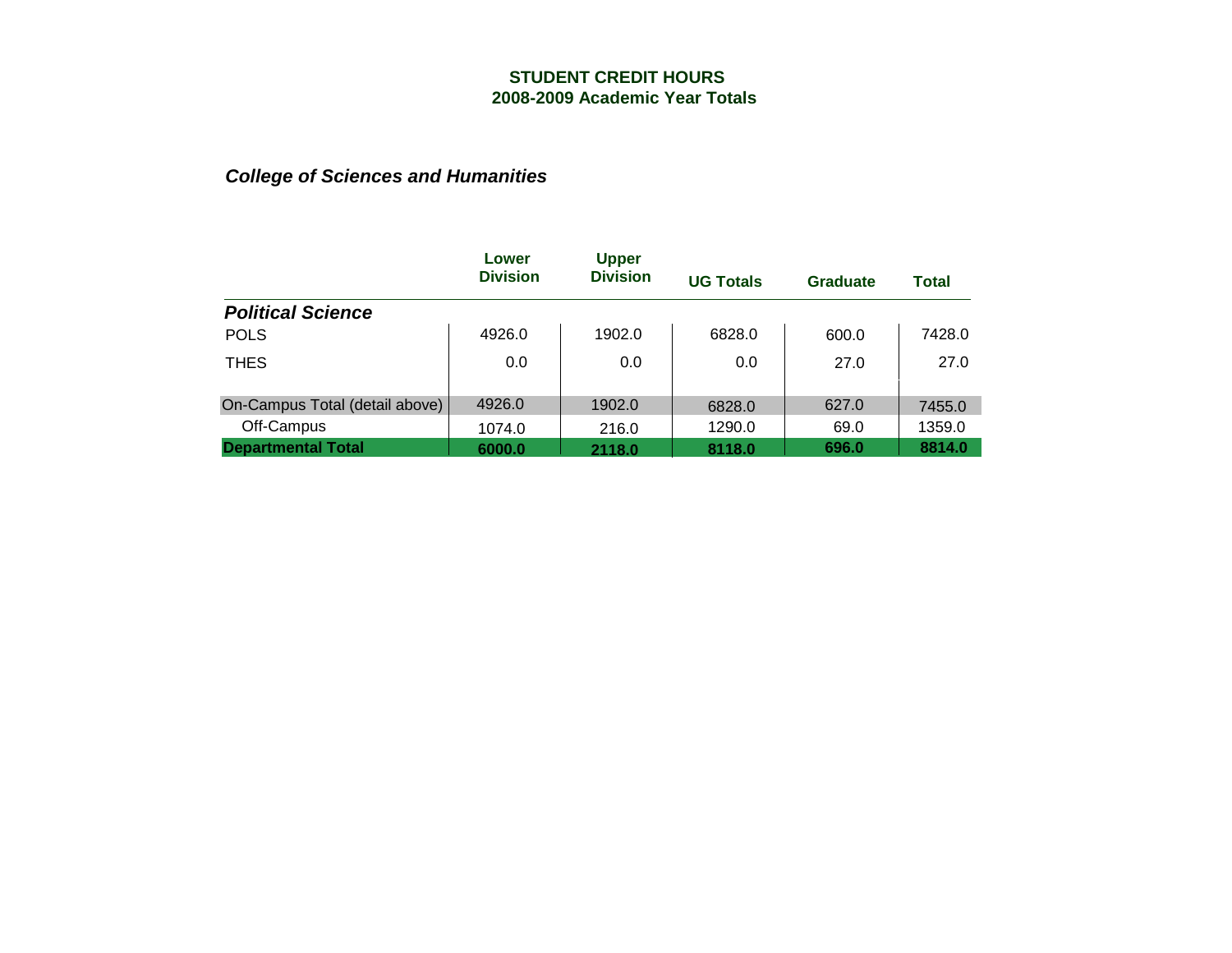|                                | Lower           | <b>Upper</b>    |                  |          |              |
|--------------------------------|-----------------|-----------------|------------------|----------|--------------|
|                                | <b>Division</b> | <b>Division</b> | <b>UG Totals</b> | Graduate | <b>Total</b> |
| <b>Psychological Science</b>   |                 |                 |                  |          |              |
| <b>HONRS</b>                   | 0.0             | 30.0            | 30.0             | 0.0      | 30.0         |
| <b>MASTR</b>                   | 0.0             | 0.0             | 0.0              | 0.0      | 0.0          |
| <b>PSYSC</b>                   | 10761.0         | 6345.0          | 17106.0          | 815.0    | 17921.0      |
| <b>THES</b>                    | 0.0             | 0.0             | 0.0              | 24.0     | 24.0         |
|                                |                 |                 |                  |          |              |
| On-Campus Total (detail above) | 10761.0         | 6375.0          | 17136.0          | 839.0    | 17975.0      |
| Off-Campus                     | 747.0           | 582.0           | 1329.0           | 31.0     | 1360.0       |
| <b>Departmental Total</b>      | 11508.0         | 6957.0          | 18465.0          | 870.0    | 19335.0      |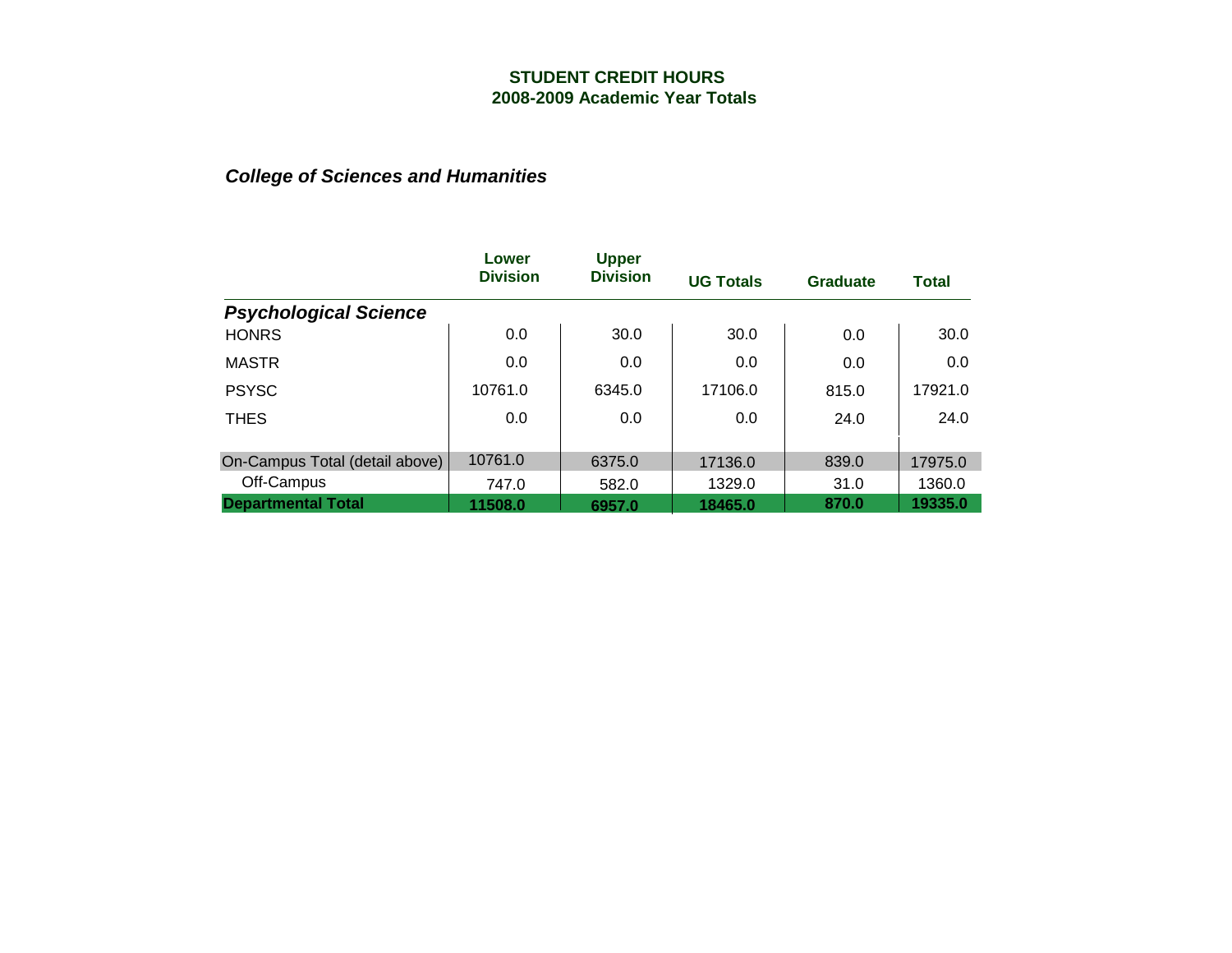|                                | Lower<br><b>Division</b> | <b>Upper</b><br><b>Division</b> | <b>UG Totals</b> | Graduate | <b>Total</b> |
|--------------------------------|--------------------------|---------------------------------|------------------|----------|--------------|
| Sociology                      |                          |                                 |                  |          |              |
| <b>SOC</b>                     | 8790.0                   | 1782.0                          | 10572.0          | 286.0    | 10858.0      |
| <b>THES</b>                    | 0.0                      | 0.0                             | 0.0              | 6.0      | 6.0          |
| On-Campus Total (detail above) | 8790.0                   | 1782.0                          | 10572.0          | 292.0    | 10864.0      |
| Off-Campus                     | 759.0                    | 459.0                           | 1218.0           | 0.0      | 1218.0       |
| <b>Departmental Total</b>      | 9549.0                   | 2241.0                          | 11790.0          | 292.0    | 12082.0      |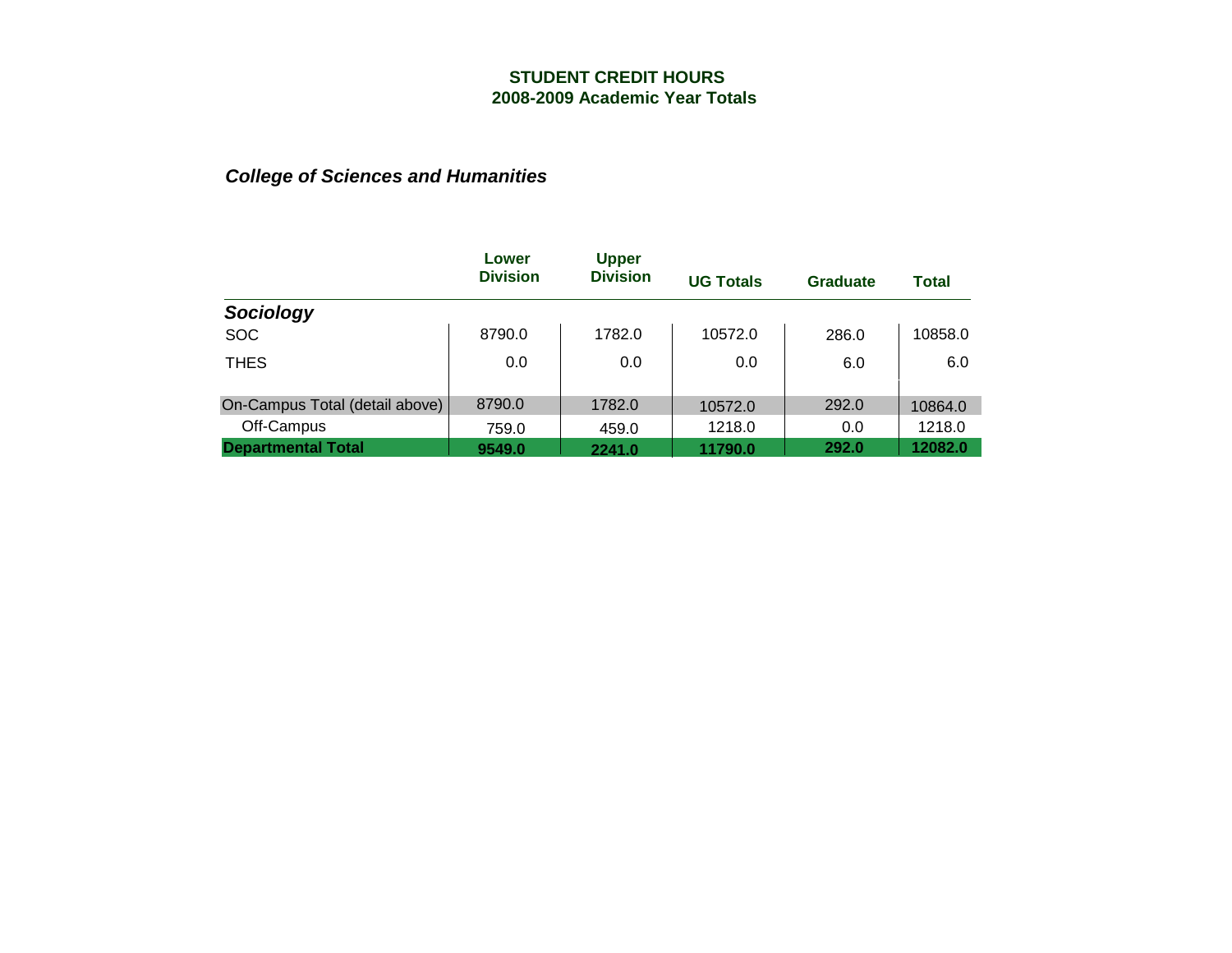|                                | Lower           | <b>Upper</b>    |                  |          |        |
|--------------------------------|-----------------|-----------------|------------------|----------|--------|
|                                | <b>Division</b> | <b>Division</b> | <b>UG Totals</b> | Graduate | Total  |
| <b>Social Work</b>             |                 |                 |                  |          |        |
| <b>SOCWK</b>                   | 1428.0          | 2256.0          | 3684.0           | 0.0      | 3684.0 |
| On-Campus Total (detail above) | 1428.0          | 2256.0          | 3684.0           | 0.0      | 3684.0 |
| Off-Campus                     | 0.0             | 3.0             | 3.0              | 0.0      | 3.0    |
| <b>Departmental Total</b>      | 1428.0          | 2259.0          | 3687.0           | 0.0      | 3687.0 |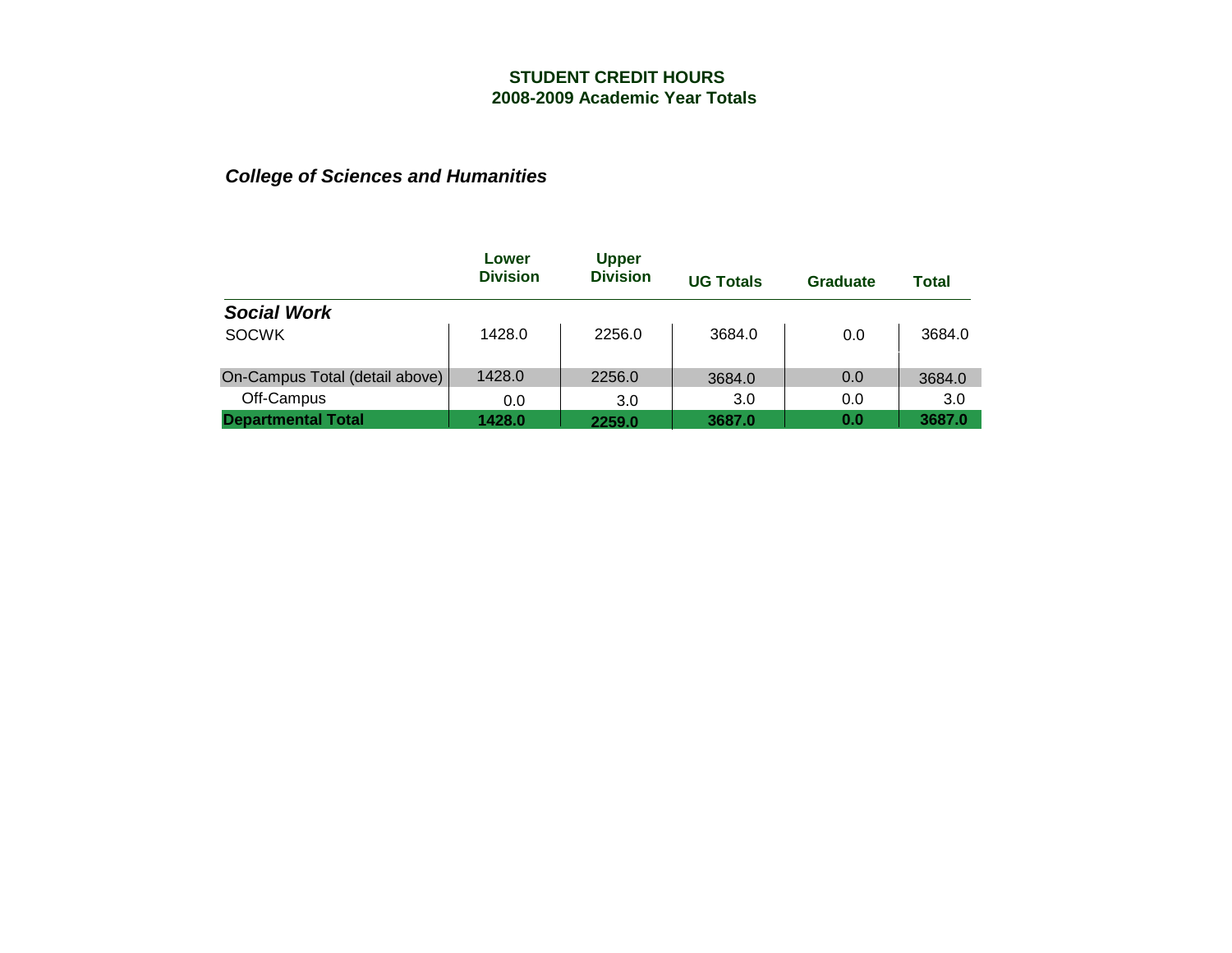|                                         | Lower           | <b>Upper</b>    |                  |          |        |  |  |  |
|-----------------------------------------|-----------------|-----------------|------------------|----------|--------|--|--|--|
|                                         | <b>Division</b> | <b>Division</b> | <b>UG Totals</b> | Graduate | Total  |  |  |  |
| <b>Speech Pathology &amp; Audiology</b> |                 |                 |                  |          |        |  |  |  |
| <b>SPAA</b>                             | 1296.0          | 1313.0          | 2609.0           | 2919.0   | 5528.0 |  |  |  |
| On-Campus Total (detail above)          | 1296.0          | 1313.0          | 2609.0           | 2919.0   | 5528.0 |  |  |  |
| Off-Campus                              | 0.0             | 3.0             | 3.0              | 99.0     | 102.0  |  |  |  |
| <b>Departmental Total</b>               | 1296.0          | 1316.0          | 2612.0           | 3018.0   | 5630.0 |  |  |  |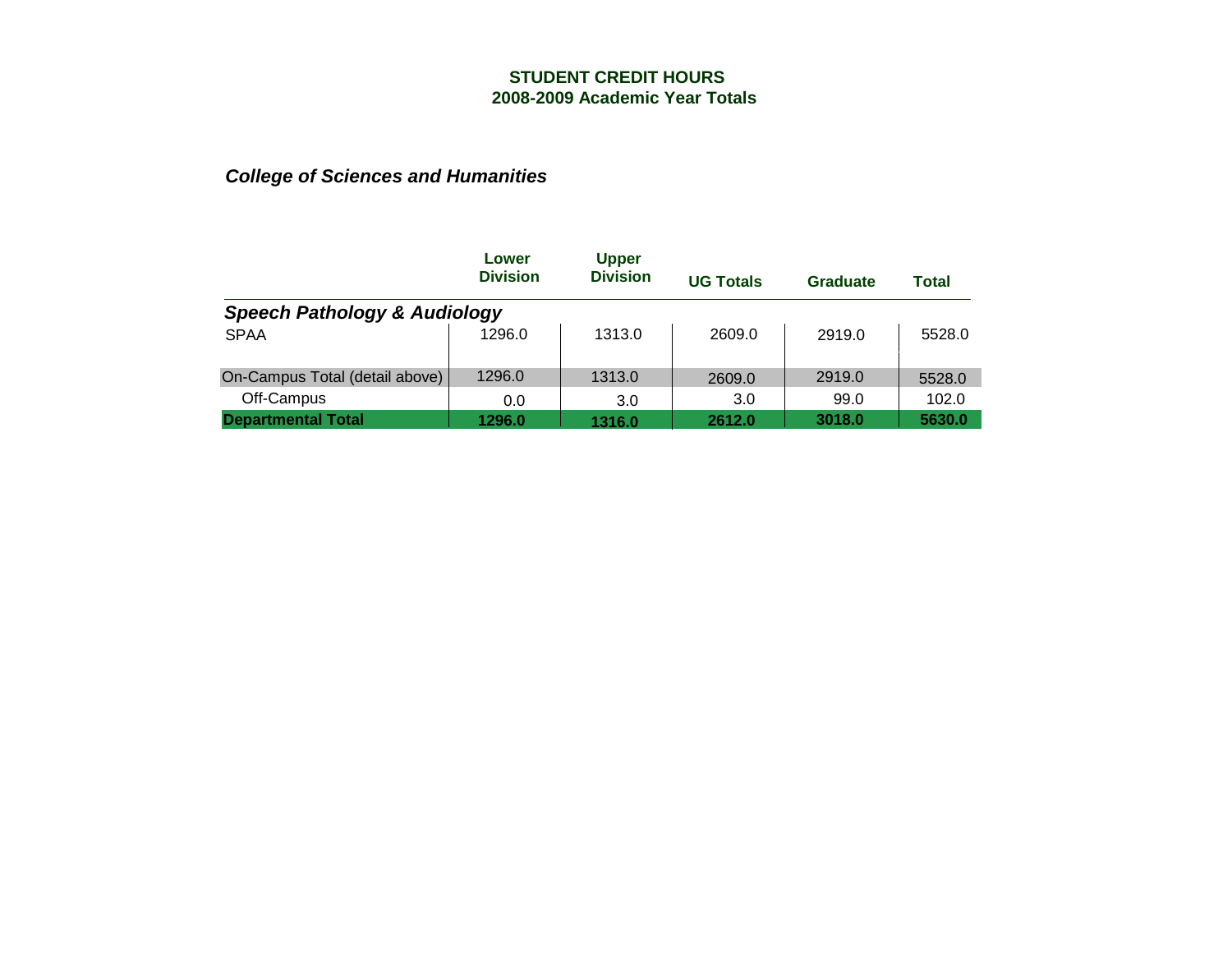|                                | Lower           | <b>Upper</b>    |                  |          |        |
|--------------------------------|-----------------|-----------------|------------------|----------|--------|
|                                | <b>Division</b> | <b>Division</b> | <b>UG Totals</b> | Graduate | Total  |
| <b>Womens Studies</b>          |                 |                 |                  |          |        |
| <b>WMNST</b>                   | 762.0           | 422.0           | 1184.0           | 0.0      | 1184.0 |
| On-Campus Total (detail above) | 762.0           | 422.0           | 1184.0           | 0.0      | 1184.0 |
| Off-Campus                     | 0.0             | 0.0             | 0.0              | 0.0      | 0.0    |
| <b>Departmental Total</b>      | 762.0           | 422.0           | 1184.0           | 0.0      | 1184.0 |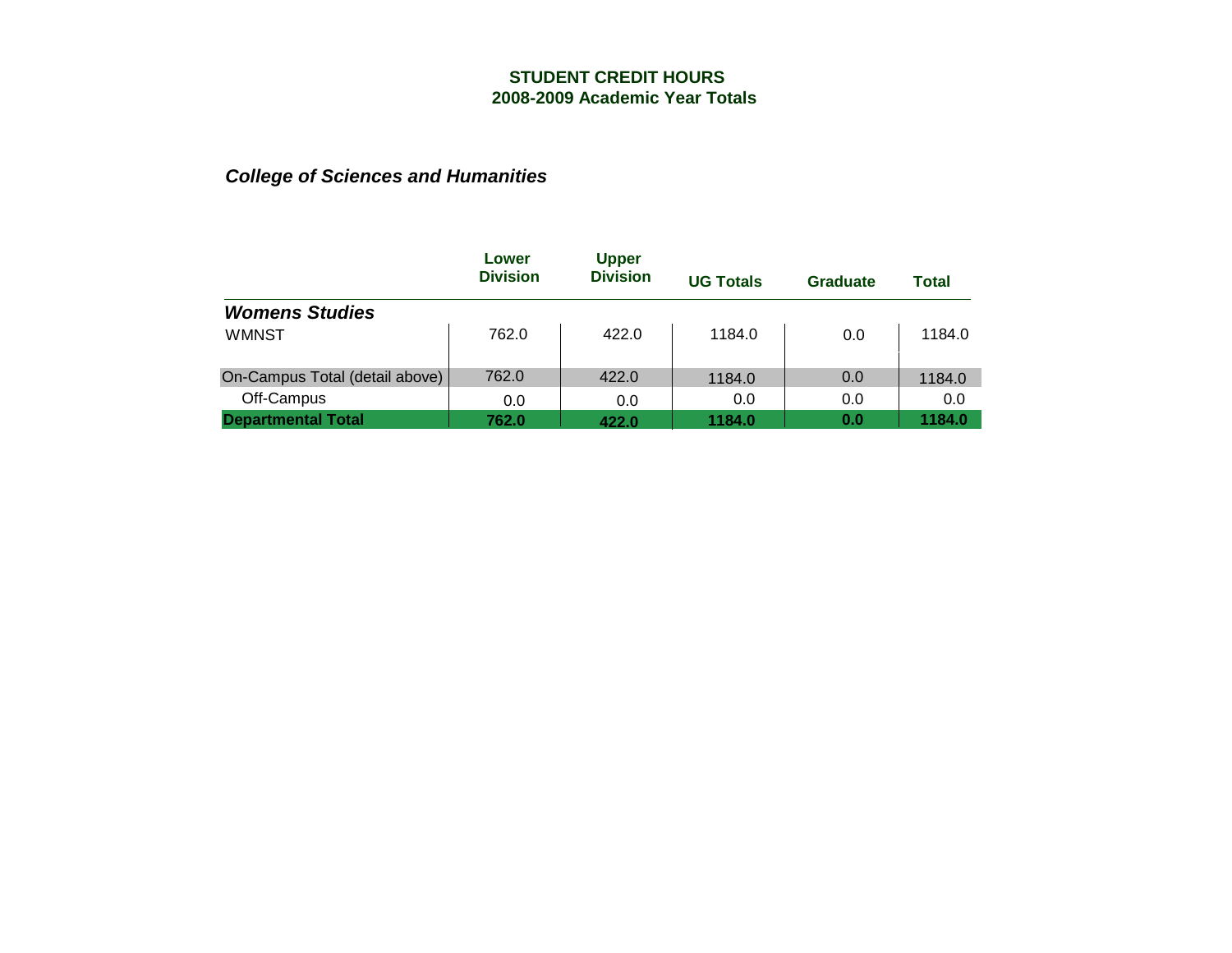|                                | Lower<br><b>Division</b> | <b>Upper</b><br><b>Division</b> | <b>UG Totals</b> | Graduate | <b>Total</b> |
|--------------------------------|--------------------------|---------------------------------|------------------|----------|--------------|
| <b>Foreign Studies</b>         |                          |                                 |                  |          |              |
| <b>FORGN</b>                   | 0.0                      | 0.0                             | 0.0              | 0.0      | 0.0          |
| <b>INTST</b>                   | 0.0                      | 9.0                             | 9.0              | 0.0      | 9.0          |
| On-Campus Total (detail above) | 0.0                      | 9.0                             | 9.0              | 0.0      | 9.0          |
| Off-Campus                     | 0.0                      | 30.0                            | 30.0             | 0.0      | 30.0         |
| <b>Departmental Total</b>      | 0.0                      | 39.0                            | 39.0             | 0.0      | 39.0         |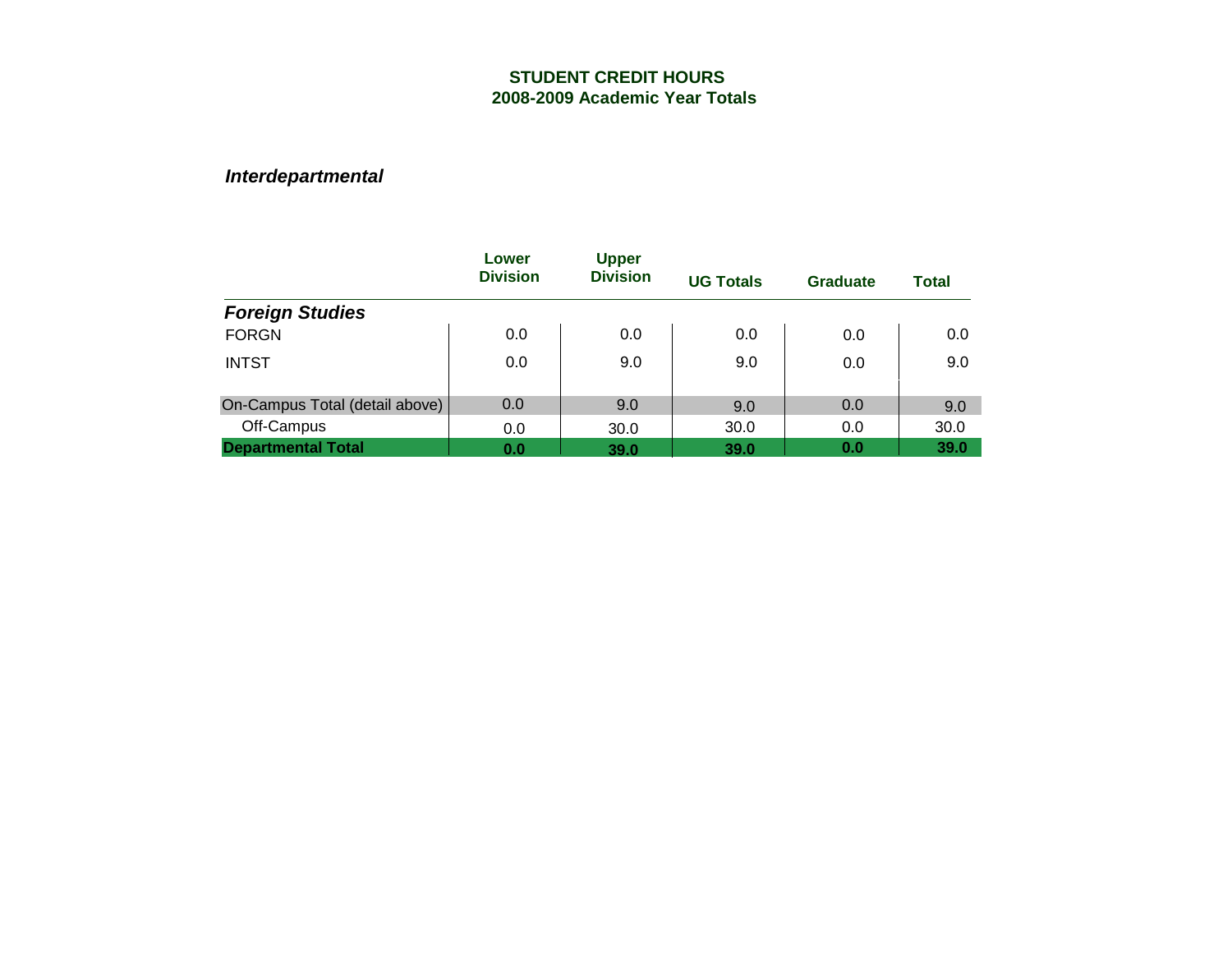|                                | Lower<br><b>Division</b> | <b>Upper</b><br><b>Division</b> | <b>UG Totals</b> | Graduate | <b>Total</b> |
|--------------------------------|--------------------------|---------------------------------|------------------|----------|--------------|
| <b>Honors</b>                  |                          |                                 |                  |          |              |
| <b>HONRS</b>                   | 854.0                    | 710.0                           | 1564.0           | 0.0      | 1564.0       |
| On-Campus Total (detail above) | 854.0                    | 710.0                           | 1564.0           | 0.0      | 1564.0       |
| Off-Campus                     | 35.0                     | 67.0                            | 102.0            | 0.0      | 102.0        |
| <b>Departmental Total</b>      | 889.0                    | 777.0                           | 1666.0           | 0.0      | 1666.0       |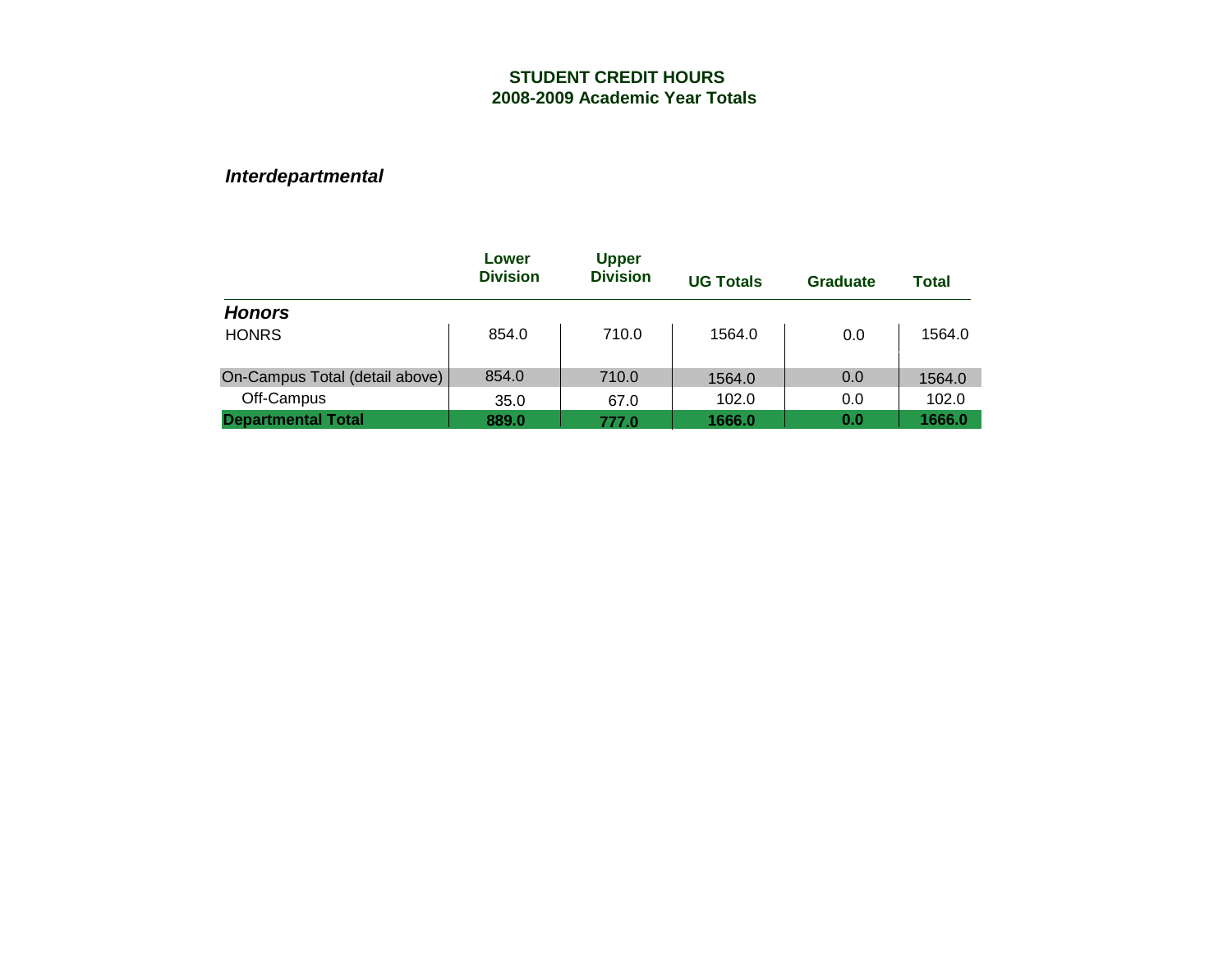|                                | Lower           | <b>Upper</b>    |                  |          |              |
|--------------------------------|-----------------|-----------------|------------------|----------|--------------|
|                                | <b>Division</b> | <b>Division</b> | <b>UG Totals</b> | Graduate | <b>Total</b> |
| <b>Interdepartmental</b>       |                 |                 |                  |          |              |
| <b>DOC</b>                     | 0.0             | 0.0             | 0.0              | 0.0      | 0.0          |
| ID                             | 373.0           | 413.0           | 786.0            | 24.0     | 810.0        |
| <b>MASTR</b>                   | 0.0             | 0.0             | 0.0              | 0.0      | 0.0          |
| <b>NSE</b>                     | 0.0             | 60.0            | 60.0             | 0.0      | 60.0         |
|                                |                 |                 |                  |          |              |
| On-Campus Total (detail above) | 373.0           | 473.0           | 846.0            | 24.0     | 870.0        |
| Off-Campus                     | 0.0             | 0.0             | 0.0              | 0.0      | 0.0          |
| <b>Departmental Total</b>      | 373.0           | 473.0           | 846.0            | 24.0     | 870.0        |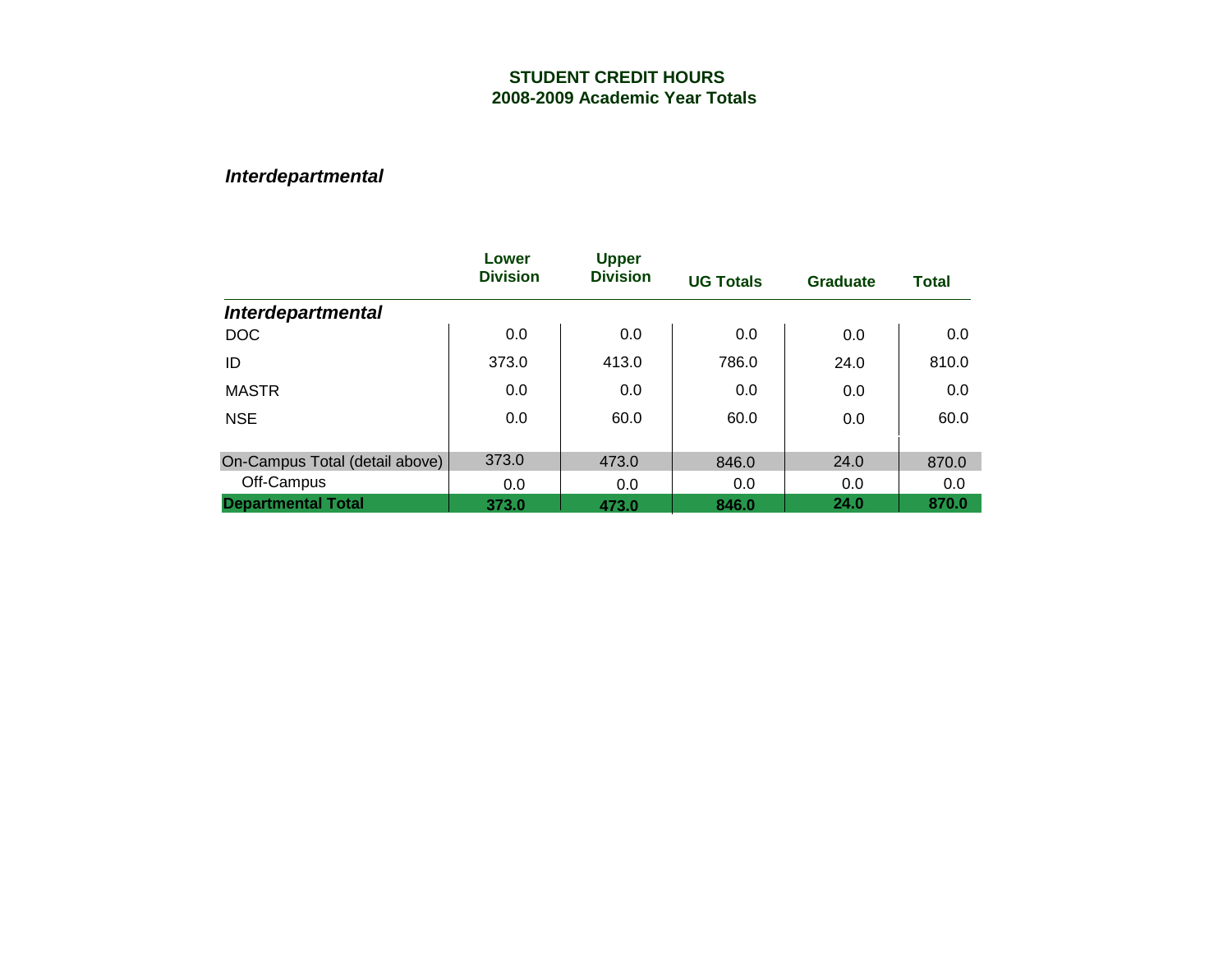|                                | Lower<br><b>Division</b> | <b>Upper</b><br><b>Division</b> | <b>UG Totals</b> | Graduate | <b>Total</b> |
|--------------------------------|--------------------------|---------------------------------|------------------|----------|--------------|
| <b>University College</b>      |                          |                                 |                  |          |              |
| ID                             | 267.0                    | 7.0                             | 274.0            | 0.0      | 274.0        |
| <b>INTST</b>                   | 0.0                      | 54.0                            | 54.0             | 0.0      | 54.0         |
| On-Campus Total (detail above) | 267.0                    | 61.0                            | 328.0            | 0.0      | 328.0        |
| Off-Campus                     | 0.0                      | 33.0                            | 33.0             | 0.0      | 33.0         |
| <b>Departmental Total</b>      | 267.0                    | 94.0                            | 361.0            | 0.0      | 361.0        |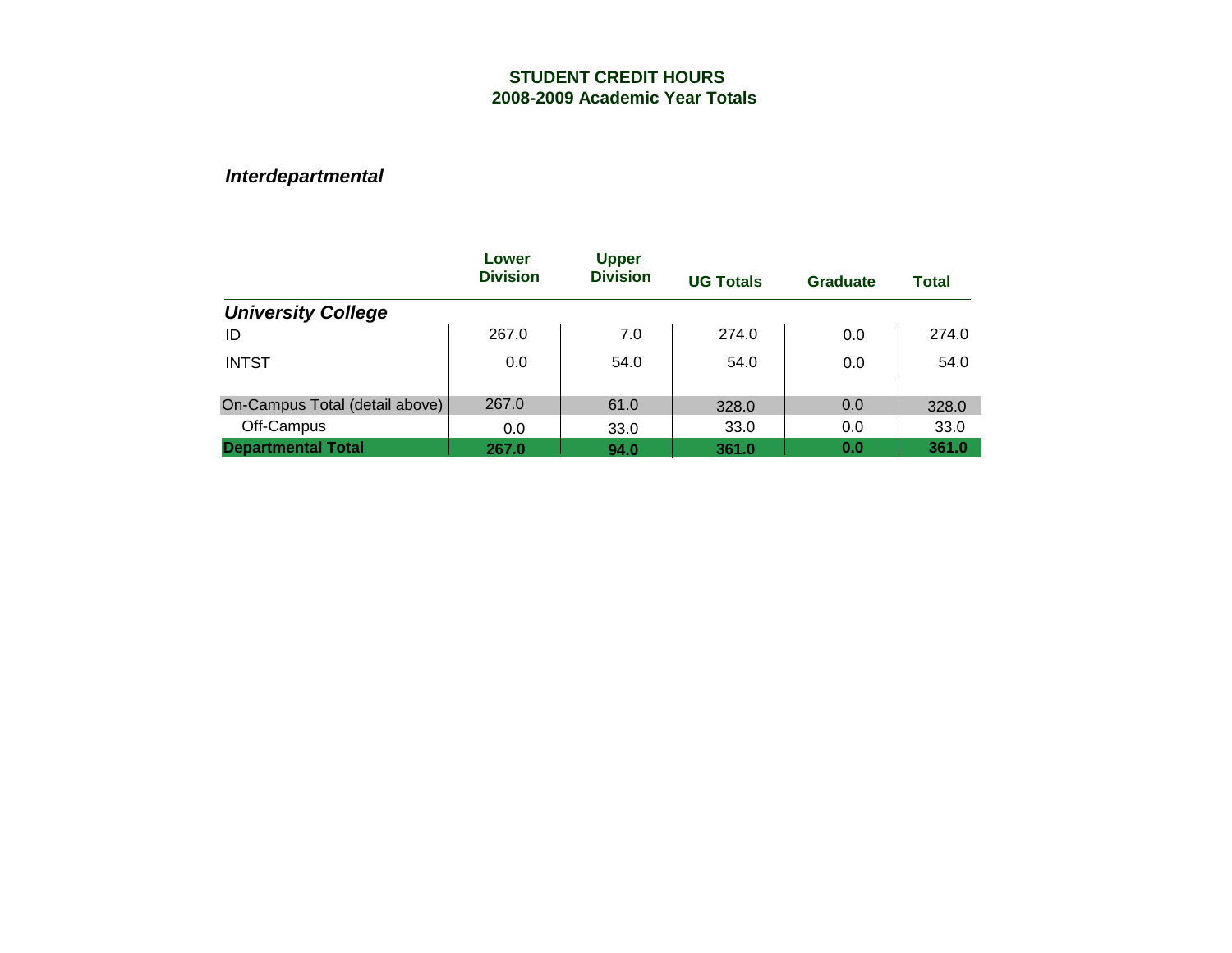|                                | Lower<br><b>Division</b> | <b>Upper</b><br><b>Division</b> | <b>UG Totals</b> | <b>Graduate</b> | <b>Total</b> |
|--------------------------------|--------------------------|---------------------------------|------------------|-----------------|--------------|
| <b>Counseling Psychology</b>   |                          |                                 |                  |                 |              |
| <b>CPSY</b>                    | 807.0                    | 1440.0                          | 2247.0           | 2555.0          | 4802.0       |
| <b>DISS</b>                    | 0.0                      | 0.0                             | 0.0              | 105.0           | 105.0        |
| <b>DOC</b>                     | 0.0                      | 0.0                             | 0.0              | 0.0             | 0.0          |
| ID                             | 0.0                      | 0.0                             | 0.0              | 16.0            | 16.0         |
| <b>MASTR</b>                   | 0.0                      | 0.0                             | 0.0              | 0.0             | 0.0          |
| <b>RES</b>                     | 0.0                      | 0.0                             | 0.0              | 3.0             | 3.0          |
| <b>SOPSY</b>                   | 0.0                      | 0.0                             | 0.0              | 228.0           | 228.0        |
| <b>THES</b>                    | 0.0                      | 0.0                             | 0.0              | 12.0            | 12.0         |
| On-Campus Total (detail above) | 807.0                    | 1440.0                          | 2247.0           | 2919.0          | 5166.0       |
| Off-Campus                     | 282.0                    | 1003.0                          | 1285.0           | 6.0             | 1291.0       |
| <b>Departmental Total</b>      | 1089.0                   | 2443.0                          | 3532.0           | 2925.0          | 6457.0       |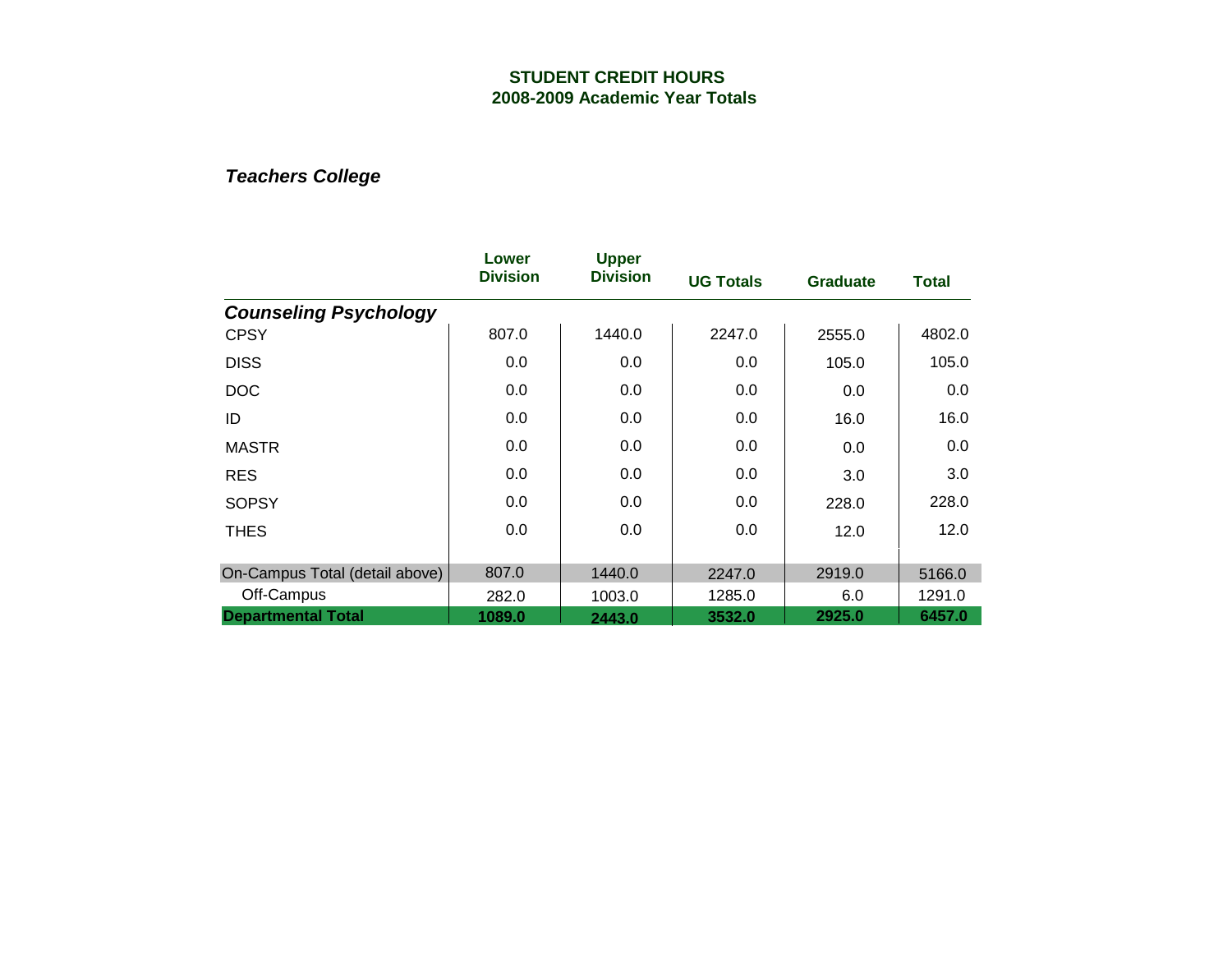|                                | Lower           | <b>Upper</b>    |                  |                 |              |
|--------------------------------|-----------------|-----------------|------------------|-----------------|--------------|
|                                | <b>Division</b> | <b>Division</b> | <b>UG Totals</b> | <b>Graduate</b> | <b>Total</b> |
| <b>Elementary Education</b>    |                 |                 |                  |                 |              |
| <b>DISS</b>                    | 0.0             | 0.0             | 0.0              | 8.0             | 8.0          |
| <b>DOC</b>                     | 0.0             | 0.0             | 0.0              | 0.0             | 0.0          |
| <b>EDEL</b>                    | 2949.0          | 4528.0          | 7477.0           | 64.0            | 7541.0       |
| <b>EDRDG</b>                   | 0.0             | 2289.0          | 2289.0           | 9.0             | 2298.0       |
|                                |                 |                 |                  |                 |              |
| On-Campus Total (detail above) | 2949.0          | 6817.0          | 9766.0           | 81.0            | 9847.0       |
| Off-Campus                     | 51.0            | 327.0           | 378.0            | 3813.0          | 4191.0       |
| <b>Departmental Total</b>      | 3000.0          | 7144.0          | 10144.0          | 3894.0          | 14038.0      |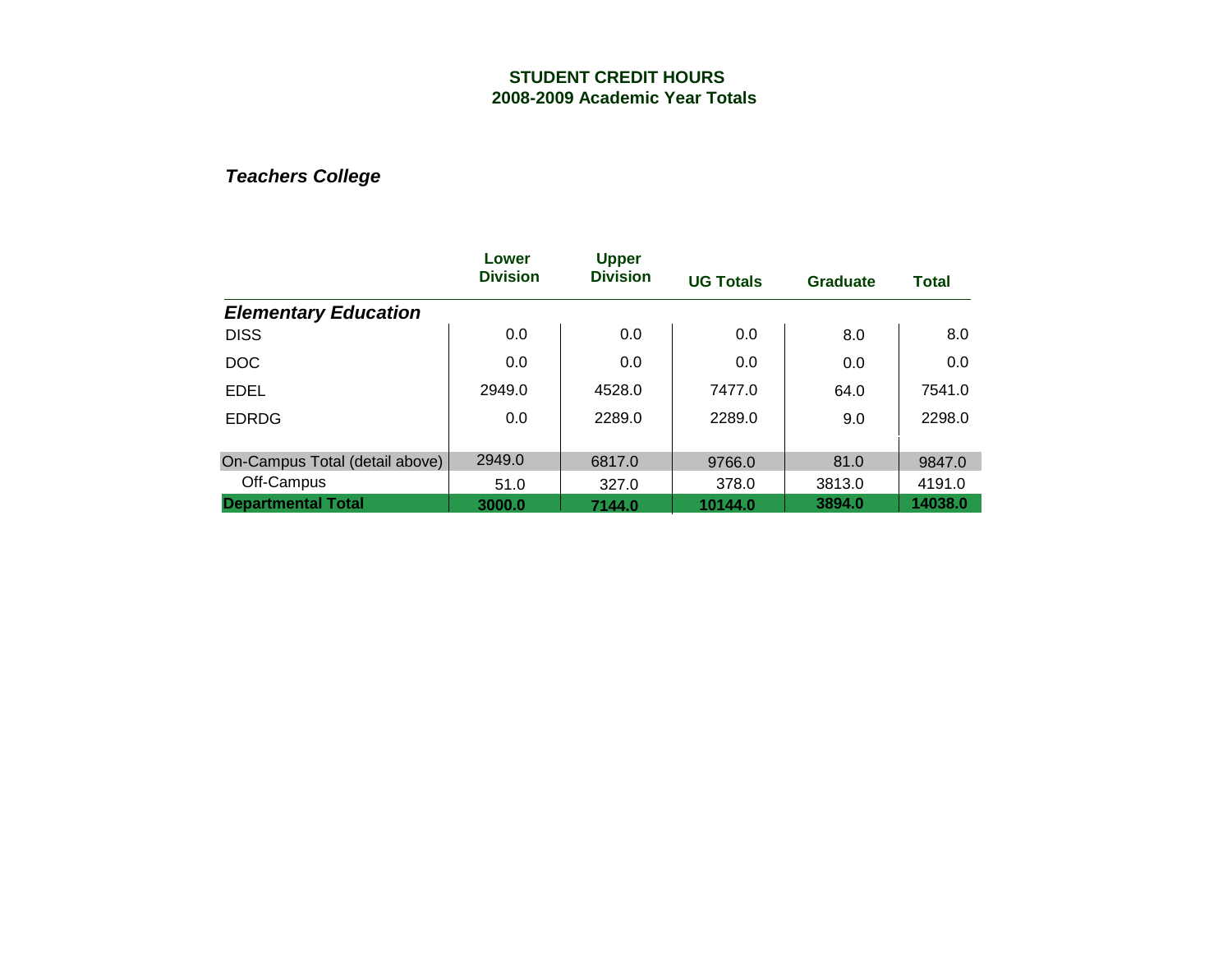|                                | Lower<br><b>Division</b> | <b>Upper</b>    |                  |                 |              |
|--------------------------------|--------------------------|-----------------|------------------|-----------------|--------------|
|                                |                          | <b>Division</b> | <b>UG Totals</b> | <b>Graduate</b> | <b>Total</b> |
| <b>Educational Psychology</b>  |                          |                 |                  |                 |              |
| <b>DISS</b>                    | 0.0                      | 0.0             | 0.0              | 46.0            | 46.0         |
| <b>DOC</b>                     | 0.0                      | 0.0             | 0.0              | 0.0             | 0.0          |
| <b>EDPSY</b>                   | 3681.0                   | 2847.0          | 6528.0           | 1737.0          | 8265.0       |
| ID                             | 0.0                      | 0.0             | 0.0              | 16.0            | 16.0         |
|                                |                          |                 |                  |                 |              |
| On-Campus Total (detail above) | 3681.0                   | 2847.0          | 6528.0           | 1799.0          | 8327.0       |
| Off-Campus                     | 345.0                    | 384.0           | 729.0            | 3417.0          | 4146.0       |
| <b>Departmental Total</b>      | 4026.0                   | 3231.0          | 7257.0           | 5216.0          | 12473.0      |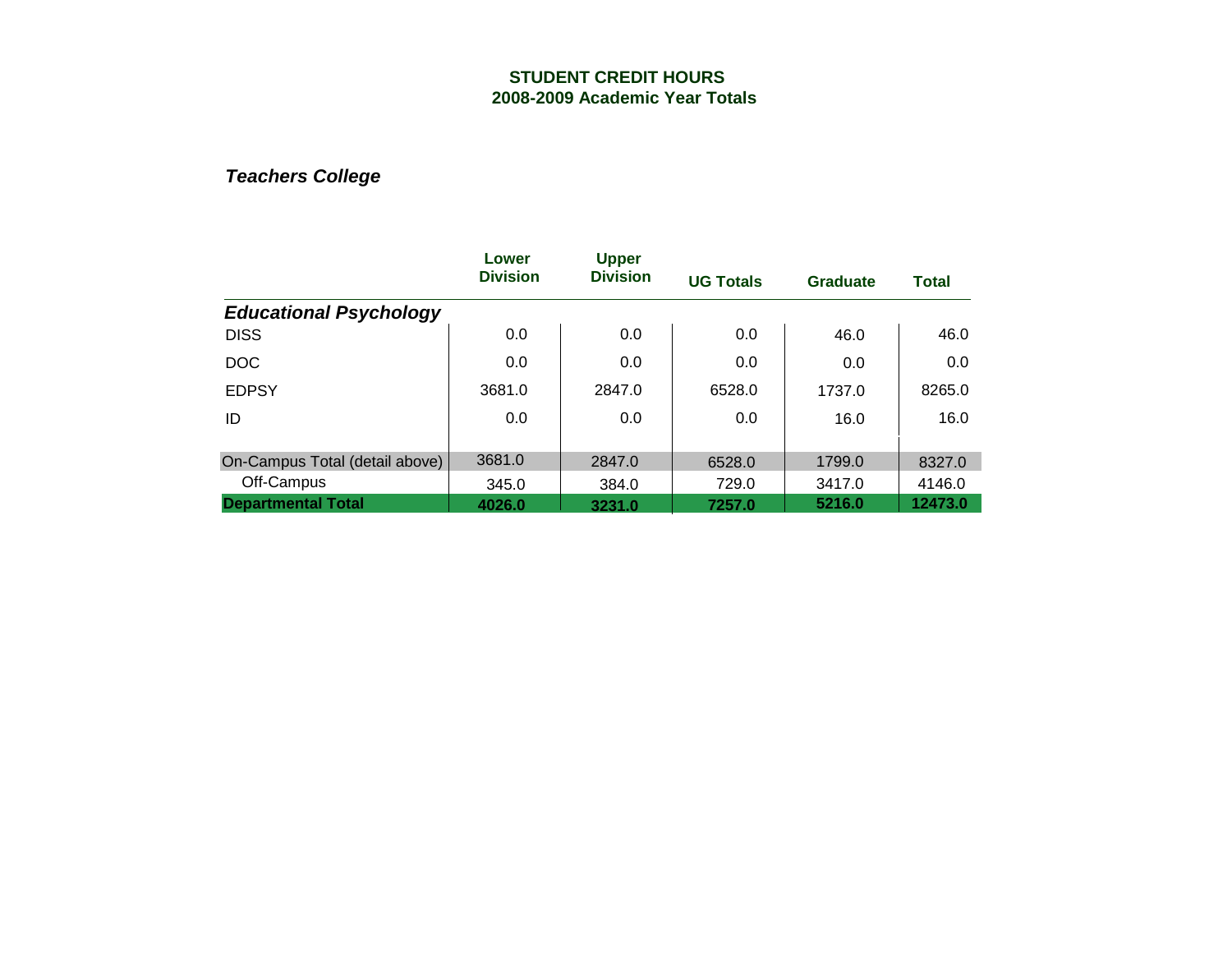|                            | Lower<br><b>Division</b> | <b>Upper</b>    |                  |                 |              |
|----------------------------|--------------------------|-----------------|------------------|-----------------|--------------|
|                            |                          | <b>Division</b> | <b>UG Totals</b> | <b>Graduate</b> | <b>Total</b> |
| <b>Educational Studies</b> |                          |                 |                  |                 |              |
| <b>CRPRJ</b>               | 0.0                      | 0.0             | 0.0              | 12.0            | 12.0         |
| <b>DISS</b>                | 0.0                      | 0.0             | 0.0              | 98.0            | 98.0         |
| DOC                        | 0.0                      | 0.0             | 0.0              | 0.0             | 0.0          |
| <b>EDAC</b>                | 0.0                      | 0.0             | 0.0              | 480.0           | 480.0        |
| <b>EDALG</b>               | 0.0                      | 308.0           | 308.0            | 0.0             | 308.0        |
| <b>EDCUR</b>               | 0.0                      | 45.0            | 45.0             | 171.0           | 216.0        |
| <b>EDFON</b>               | 0.0                      | 1098.0          | 1098.0           | 132.0           | 1230.0       |
| <b>EDGEN</b>               | 0.0                      | 22.0            | 22.0             | 44.0            | 66.0         |
| <b>EDHI</b>                | 462.0                    | 144.0           | 606.0            | 892.0           | 1498.0       |
| <b>EDJHM</b>               | 0.0                      | 291.0           | 291.0            | 27.0            | 318.0        |
| <b>EDLIB</b>               | 0.0                      | 260.0           | 260.0            | 45.0            | 305.0        |
| <b>EDMUL</b>               | 885.0                    | 33.0            | 918.0            | 108.0           | 1026.0       |
| <b>EDSEC</b>               | 645.0                    | 1372.0          | 2017.0           | 87.0            | 2104.0       |
| <b>EDSUP</b>               | 0.0                      | 0.0             | 0.0              | 15.0            | 15.0         |
| <b>EDTEC</b>               | 79.0                     | 183.0           | 262.0            | 6.0             | 268.0        |
| ID                         | 0.0                      | 0.0             | 0.0              | 30.0            | 30.0         |
| <b>THES</b>                | 0.0                      | 0.0             | 0.0              | 6.0             | 6.0          |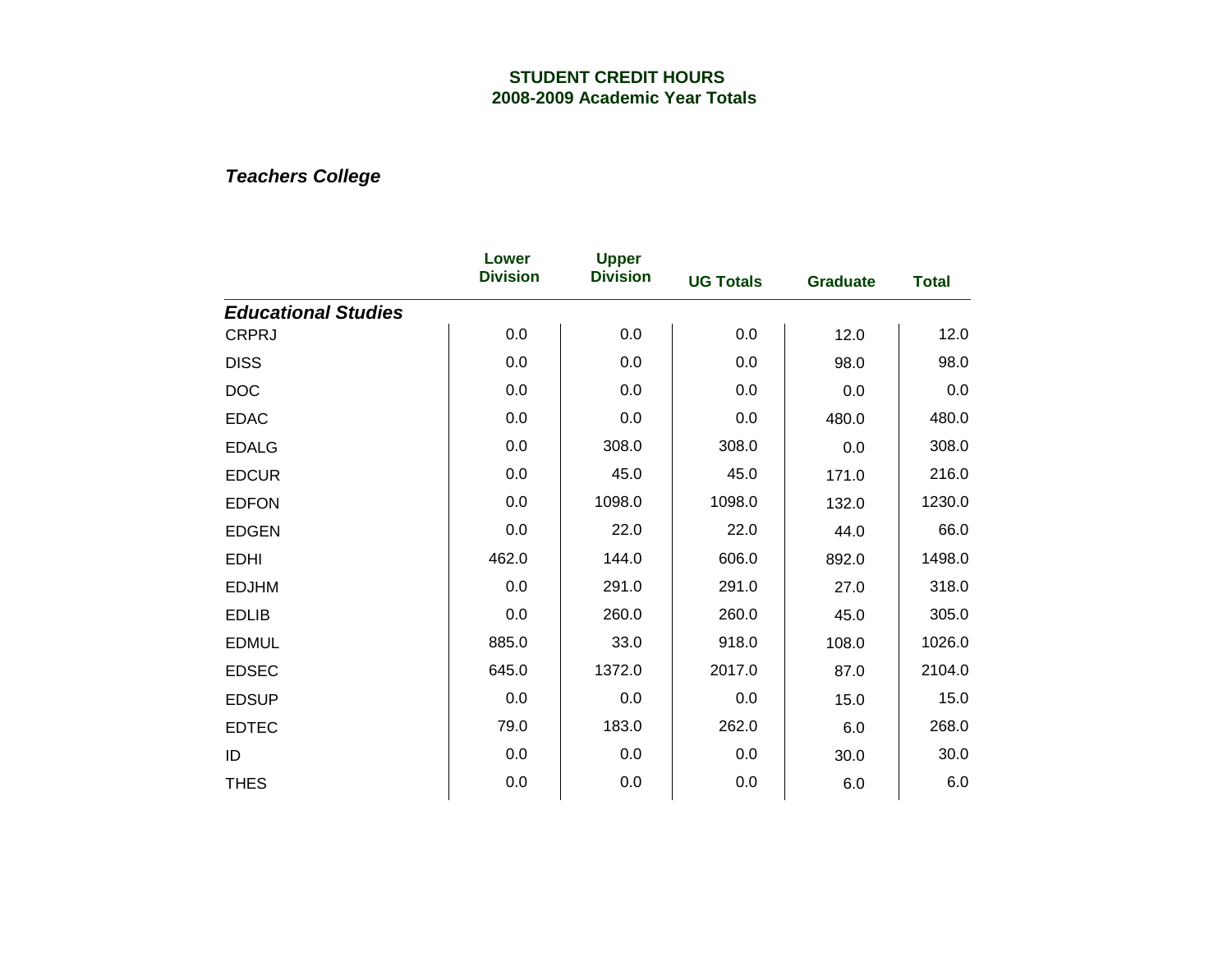|                                | Lower<br><b>Division</b> | <b>Upper</b><br><b>Division</b> | <b>UG Totals</b> | <b>Graduate</b> | Total   |
|--------------------------------|--------------------------|---------------------------------|------------------|-----------------|---------|
|                                |                          |                                 |                  |                 |         |
| On-Campus Total (detail above) | 2071.0                   | 3756.0                          | 5827.0           | 2153.0          | 7980.0  |
| Off-Campus                     | 1074.0                   | 60.0                            | 1134.0           | 2951.0          | 4085.0  |
| <b>Departmental Total</b>      | 3145.0                   | 3816.0                          | 6961.0           | 5104.0          | 12065.0 |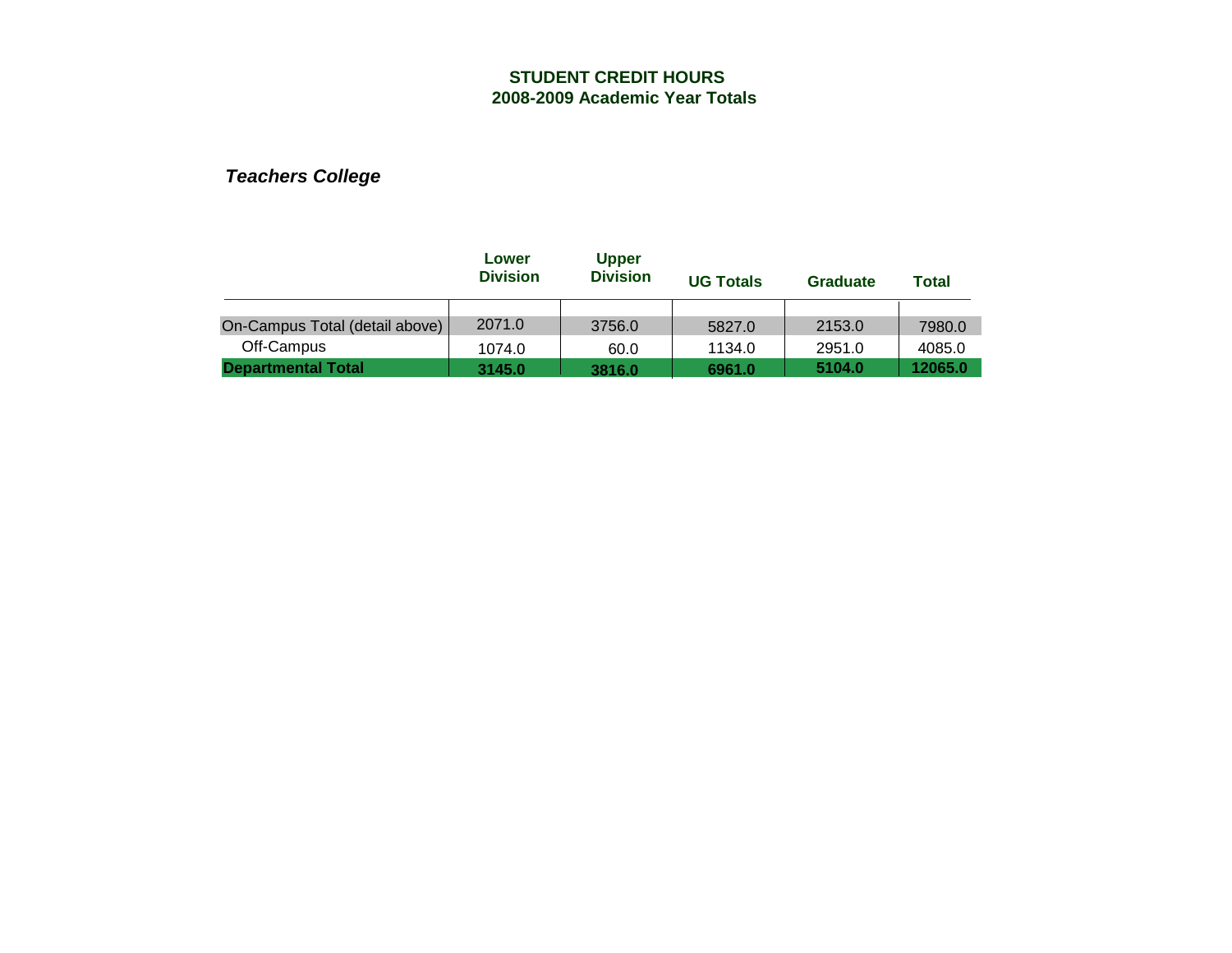|                                | Lower<br><b>Division</b> | <b>Upper</b>    |                  |                 |              |  |
|--------------------------------|--------------------------|-----------------|------------------|-----------------|--------------|--|
|                                |                          | <b>Division</b> | <b>UG Totals</b> | <b>Graduate</b> | <b>Total</b> |  |
| <b>Educational Leadership</b>  |                          |                 |                  |                 |              |  |
| <b>DISS</b>                    | 0.0                      | 0.0             | 0.0              | 41.0            | 41.0         |  |
| <b>DOC</b>                     | 0.0                      | 0.0             | 0.0              | 0.0             | 0.0          |  |
| <b>EDAD</b>                    | 0.0                      | 0.0             | 0.0              | 72.0            | 72.0         |  |
| <b>ELEAD</b>                   | 0.0                      | 0.0             | 0.0              | 0.0             | 0.0          |  |
|                                |                          |                 |                  |                 |              |  |
| On-Campus Total (detail above) | 0.0                      | 0.0             | 0.0              | 113.0           | 113.0        |  |
| Off-Campus                     | 0.0                      | 0.0             | 0.0              | 4088.0          | 4088.0       |  |
| <b>Departmental Total</b>      | 0.0                      | 0.0             | 0.0              | 4201.0          | 4201.0       |  |